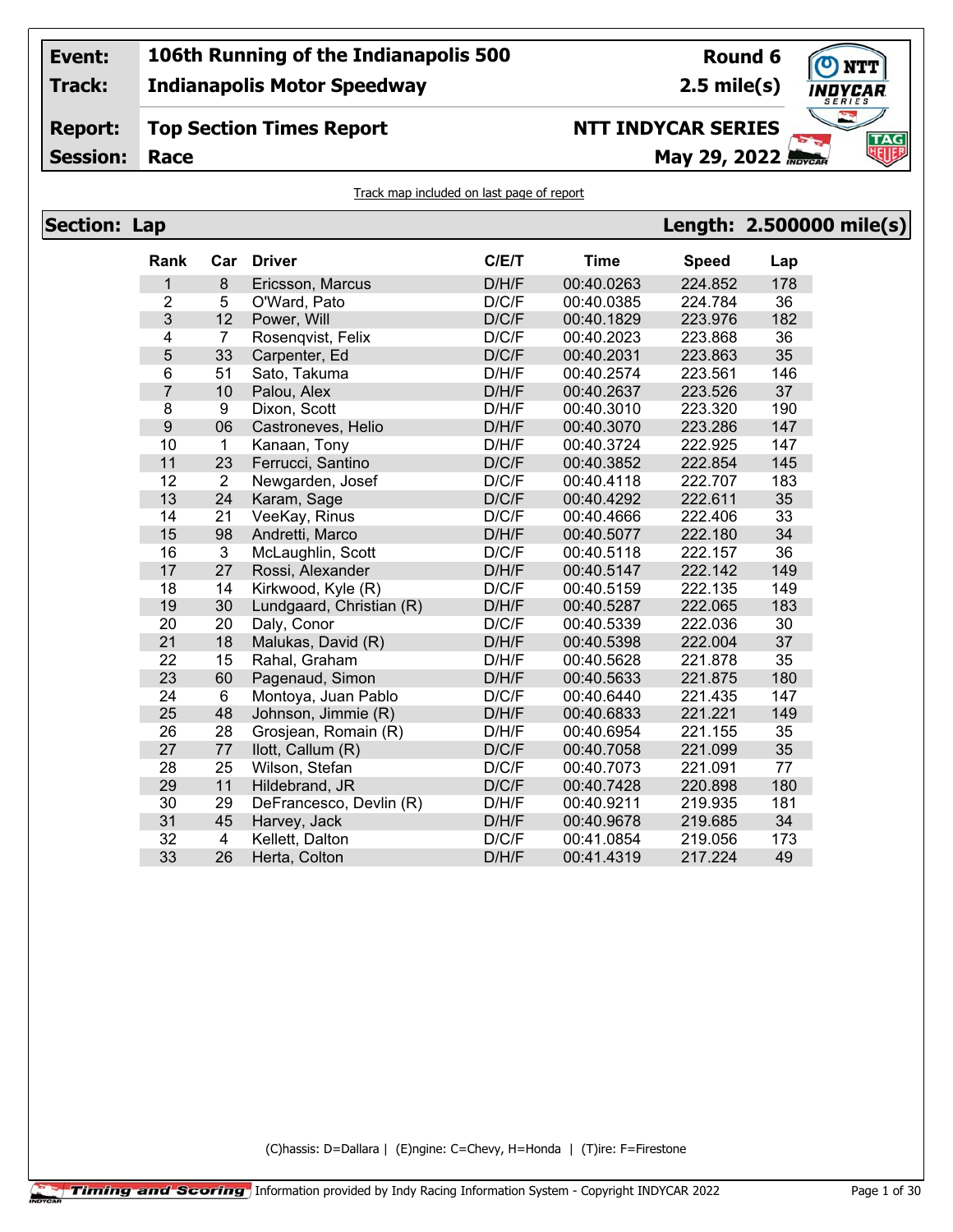**Track:**

#### **Indianapolis Motor Speedway**

## **Round 6 2.5 mile(s)**

**NTT INDYCAR SERIES**

**TAG** 

#### **Report: Session: Top Section Times Report Race May 29, 2022** *May 29, 2022*

#### **Section: SF to T1 Length: 0.187121 mile(s)**

| Rank           | Car            | <b>Driver</b>            | C/E/T | <b>Time</b> | <b>Speed</b> | Lap            |
|----------------|----------------|--------------------------|-------|-------------|--------------|----------------|
| 1              | $\overline{7}$ | Rosengvist, Felix        | D/C/F | 00:02.8714  | 234.602      | 114            |
| $\overline{2}$ | 48             | Johnson, Jimmie (R)      | D/H/F | 00:02.8731  | 234.463      | 161            |
| 3              | 06             | Castroneves, Helio       | D/H/F | 00:02.8750  | 234.308      | 82             |
| 4              | 10             | Palou, Alex              | D/H/F | 00:02.8831  | 233.650      | 161            |
| 5              | $\mathbf{1}$   | Kanaan, Tony             | D/H/F | 00:02.8842  | 233.561      | 161            |
| 6              | 20             | Daly, Conor              | D/C/F | 00:02.8847  | 233.520      | $\overline{2}$ |
| $\overline{7}$ | $\overline{2}$ | Newgarden, Josef         | D/C/F | 00:02.8916  | 232.963      | 147            |
| 8              | 15             | Rahal, Graham            | D/H/F | 00:02.9016  | 232.160      | 160            |
| 9              | 18             | Malukas, David (R)       | D/H/F | 00:02.9033  | 232.024      | 47             |
| 10             | 8              | Ericsson, Marcus         | D/H/F | 00:02.9075  | 231.689      | 180            |
| 11             | 23             | Ferrucci, Santino        | D/C/F | 00:02.9081  | 231.641      | 162            |
| 12             | 30             | Lundgaard, Christian (R) | D/H/F | 00:02.9106  | 231.442      | 87             |
| 13             | 26             | Herta, Colton            | D/H/F | 00:02.9125  | 231.291      | 52             |
| 14             | 12             | Power, Will              | D/C/F | 00:02.9171  | 230.927      | 189            |
| 15             | 14             | Kirkwood, Kyle (R)       | D/C/F | 00:02.9192  | 230.761      | 162            |
| 16             | 9              | Dixon, Scott             | D/H/F | 00:02.9196  | 230.729      | 164            |
| 17             | 51             | Sato, Takuma             | D/H/F | 00:02.9220  | 230.539      | 160            |
| 18             | 6              | Montoya, Juan Pablo      | D/C/F | 00:02.9259  | 230.232      | 163            |
| 19             | 27             | Rossi, Alexander         | D/H/F | 00:02.9301  | 229.902      | 160            |
| 20             | 3              | McLaughlin, Scott        | D/C/F | 00:02.9312  | 229.816      | 16             |
| 21             | 5              | O'Ward, Pato             | D/C/F | 00:02.9346  | 229.550      | 36             |
| 22             | 60             | Pagenaud, Simon          | D/H/F | 00:02.9376  | 229.315      | 193            |
| 23             | 21             | VeeKay, Rinus            | D/C/F | 00:02.9411  | 229.042      | 38             |
| 24             | 25             | Wilson, Stefan           | D/C/F | 00:02.9439  | 228.824      | 114            |
| 25             | 33             | Carpenter, Ed            | D/C/F | 00:02.9456  | 228.692      | 164            |
| 26             | 24             | Karam, Sage              | D/C/F | 00:02.9491  | 228.421      | 191            |
| 27             | $\overline{4}$ | Kellett, Dalton          | D/C/F | 00:02.9533  | 228.096      | 14             |
| 28             | 77             | llott, Callum (R)        | D/C/F | 00:02.9536  | 228.073      | 64             |
| 29             | 29             | DeFrancesco, Devlin (R)  | D/H/F | 00:02.9578  | 227.749      | 121            |
| 30             | 11             | Hildebrand, JR           | D/C/F | 00:02.9585  | 227.695      | 18             |
| 31             | 28             | Grosjean, Romain (R)     | D/H/F | 00:02.9608  | 227.518      | 50             |
| 32             | 45             | Harvey, Jack             | D/H/F | 00:02.9690  | 226.890      | 90             |
| 33             | 98             | Andretti, Marco          | D/H/F | 00:02.9772  | 226.265      | 84             |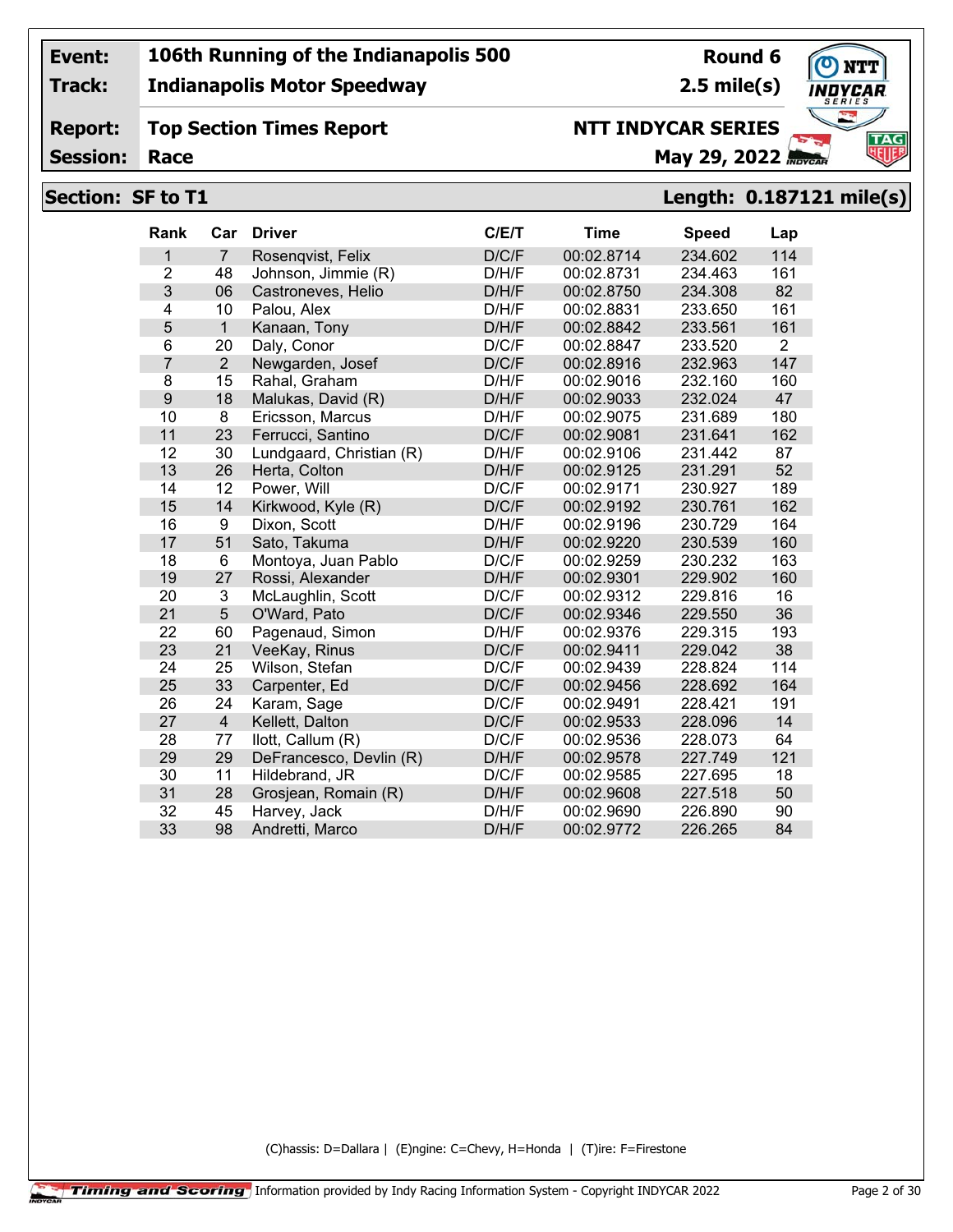**Track:**

**Report:**

#### **Indianapolis Motor Speedway**

## **Top Section Times Report**

**Round 6 2.5 mile(s)**

**NTT INDYCAR SERIES**

**NTT** DYCAR **TAG** 

#### **Session:**

# **Race May 29, 2022**

#### **Rank Car Driver C/E/T Time Speed Lap** 1 Kanaan, Tony D/H/F 00:05.0524 222.666 174 9 Dixon, Scott D/H/F 00:05.0555 222.530 190 23 Ferrucci, Santino D/C/F 00:05.0660 222.069 35 10 Palou, Alex D/H/F 00:05.0694 221.920 149 33 Carpenter, Ed D/C/F 00:05.0754 221.657 35 51 Sato, Takuma D/H/F 00:05.0779 221.548 146 8 Ericsson, Marcus D/H/F 00:05.0780 221.544 180 5 O'Ward, Pato D/C/F 00:05.0810 221.413 36 11 Hildebrand, JR D/C/F 00:05.0873 221.139 178 18 Malukas, David (R) D/H/F 00:05.0895 221.043 150 98 Andretti, Marco D/H/F 00:05.0924 220.917 179 30 Lundgaard, Christian (R) D/H/F 00:05.0954 220.787 183 48 Johnson, Jimmie (R) D/H/F 00:05.0988 220.640 150 14 Kirkwood, Kyle (R) D/C/F 00:05.1011 220.541 150 27 Rossi, Alexander D/H/F 00:05.1016 220.519 150 28 Grosjean, Romain (R) D/H/F 00:05.1025 220.480 35 6 Montoya, Juan Pablo D/C/F 00:05.1053 220.359 147 2 Newgarden, Josef D/C/F 00:05.1112 220.105 149 06 Castroneves, Helio D/H/F 00:05.1141 219.980 147 60 Pagenaud, Simon D/H/F 00:05.1156 219.916 180 12 Power, Will D/C/F 00:05.1182 219.804 178 7 Rosenqvist, Felix D/C/F 00:05.1199 219.731 149 24 Karam, Sage D/C/F 00:05.1203 219.714 179 DeFrancesco, Devlin (R) D/H/F 00:05.1237 219.568 37 3 McLaughlin, Scott D/C/F 00:05.1283 219.371 146 25 Wilson, Stefan D/C/F 00:05.1302 219.290 77 **Section: T1 to SS1 Length: 0.312500 mile(s)**

15 Rahal, Graham D/H/F 00:05.1339 219.132 35

 20 Daly, Conor D/C/F 00:05.1339 219.132 150 4 Kellett, Dalton D/C/F 00:05.1633 217.884 173 21 VeeKay, Rinus D/C/F 00:05.1750 217.391 30 77 Ilott, Callum (R) D/C/F 00:05.1786 217.240 36 45 Harvey, Jack D/H/F 00:05.2349 214.904 146 26 Herta, Colton D/H/F 00:05.3306 211.046 12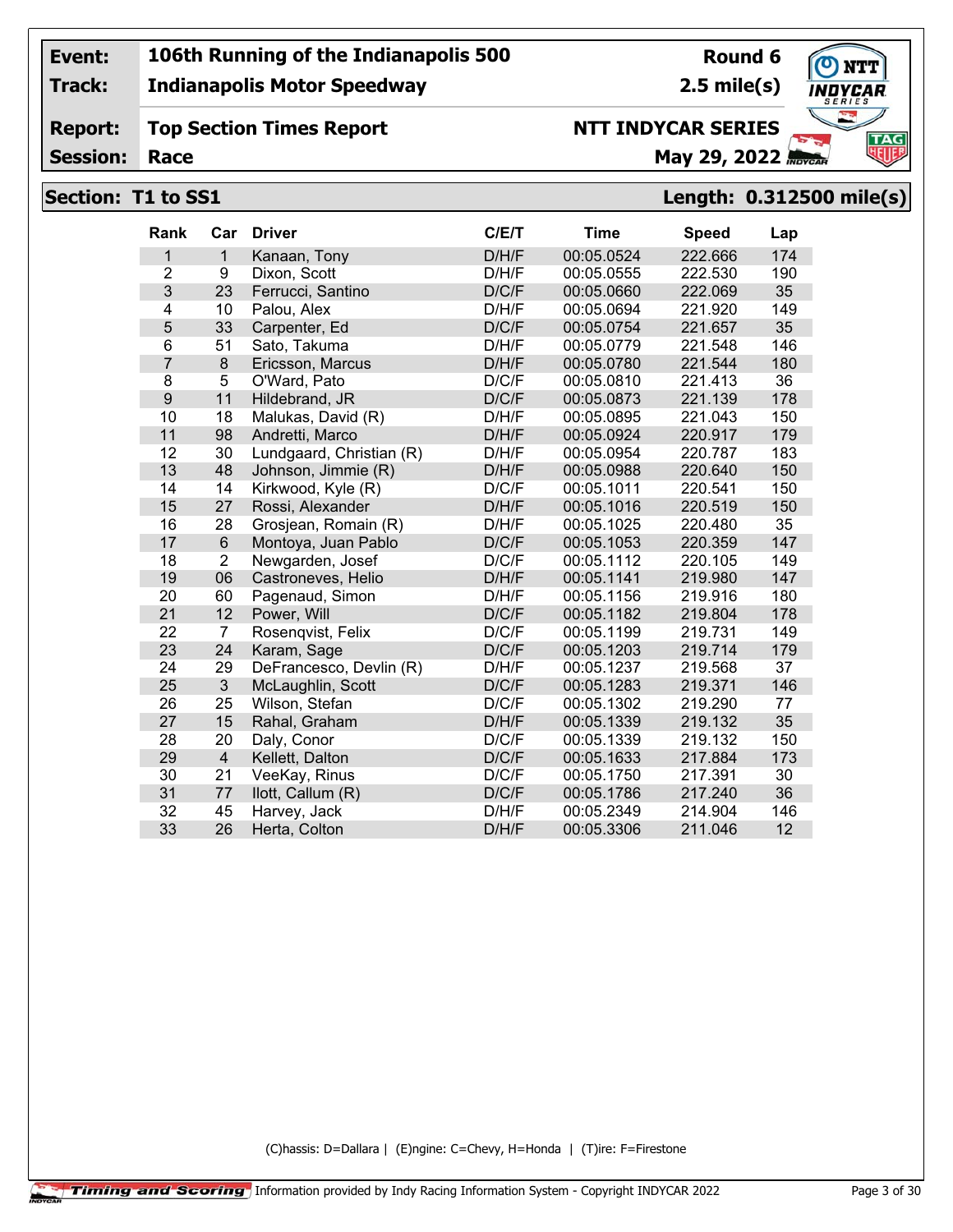**Track:**

**Report:**

#### **Indianapolis Motor Speedway**

**Top Section Times Report**

## **Round 6**

**2.5 mile(s)**



**Session:**

## **NTT INDYCAR SERIES**

**Race May 29, 2022** *May 29, 2022* 

## **Section: SS1 to T2 Length: 0.312500 mile(s)**

| 5<br>36<br>D/C/F<br>00:05.0605<br>222.310<br>1<br>O'Ward, Pato<br>$\overline{2}$<br>8<br>D/H/F<br>00:05.0933<br>220.878<br>178<br>Ericsson, Marcus<br>3<br>51<br>D/H/F<br>00:05.0976<br>146<br>Sato, Takuma<br>220.692<br>$\overline{4}$<br>23<br>D/C/F<br>00:05.1074<br>220.269<br>145<br>Ferrucci, Santino<br>5<br>33<br>D/C/F<br>00:05.1104<br>220.139<br>35<br>Carpenter, Ed<br>6<br>3<br>D/C/F<br>McLaughlin, Scott<br>00:05.1127<br>220.040<br>146<br>$\overline{7}$<br>$\overline{1}$<br>D/H/F<br>220.014<br>189<br>Kanaan, Tony<br>00:05.1133<br>8<br>10<br>D/H/F<br>00:05.1177<br>219.825<br>149<br>Palou, Alex<br>$\boldsymbol{9}$<br>D/C/F<br>36<br>$\overline{7}$<br>00:05.1191<br>219.765<br>Rosenqvist, Felix<br>10<br>9<br>D/H/F<br>189<br>00:05.1353<br>219.072<br>Dixon, Scott<br>11<br>98<br>D/H/F<br>00:05.1373<br>218.987<br>179<br>Andretti, Marco<br>12<br>12<br>D/C/F<br>00:05.1378<br>218.965<br>182<br>Power, Will<br>13<br>48<br>149<br>Johnson, Jimmie (R)<br>D/H/F<br>00:05.1430<br>218.744<br>14<br>60<br>218.659<br>180<br>Pagenaud, Simon<br>D/H/F<br>00:05.1450<br>21<br>15<br>D/C/F<br>00:05.1450<br>36<br>VeeKay, Rinus<br>218.659<br>16<br>14<br>Kirkwood, Kyle (R)<br>D/C/F<br>00:05.1456<br>218.633<br>149<br>18<br>17<br>Malukas, David (R)<br>D/H/F<br>00:05.1467<br>218.587<br>150<br>18<br>28<br>D/H/F<br>35<br>Grosjean, Romain (R)<br>00:05.1472<br>218.565<br>$6\phantom{1}$<br>19<br>D/C/F<br>00:05.1497<br>218.459<br>147<br>Montoya, Juan Pablo<br>06<br>20<br>00:05.1515<br>148<br>Castroneves, Helio<br>D/H/F<br>218.383<br>21<br>$\overline{2}$<br>D/C/F<br>149<br>Newgarden, Josef<br>00:05.1575<br>218.129<br>22<br>30<br>Lundgaard, Christian (R)<br>D/H/F<br>00:05.1581<br>218.104<br>183<br>23<br>27<br>D/H/F<br>00:05.1595<br>218.044<br>149<br>Rossi, Alexander<br>24<br>11<br>D/C/F<br>00:05.1611<br>217.977<br>175<br>Hildebrand, JR<br>25<br>25<br>D/C/F<br>77<br>Wilson, Stefan<br>00:05.1674<br>217.711<br>26<br>24<br>D/C/F<br>00:05.1676<br>217.703<br>178<br>Karam, Sage<br>27<br>29<br>217.307<br>37<br>D/H/F<br>00:05.1770<br>DeFrancesco, Devlin (R)<br>28<br>20<br>Daly, Conor<br>D/C/F<br>00:05.1786<br>217.240<br>30<br>29<br>15<br>Rahal, Graham<br>D/H/F<br>00:05.1855<br>216.951<br>35<br>30<br>D/C/F<br>35<br>77<br>llott, Callum (R)<br>00:05.2059<br>216.101<br>00:05.2287<br>215.159<br>31<br>45<br>Harvey, Jack<br>D/H/F<br>34<br>32<br>$\overline{4}$<br>D/C/F<br>00:05.2678<br>213.562<br>173<br>Kellett, Dalton<br>33<br>26<br>D/H/F<br>00:05.2830<br>212.947<br>36<br>Herta, Colton | Rank | Car | <b>Driver</b> | C/E/T | <b>Time</b> | <b>Speed</b> | Lap |
|------------------------------------------------------------------------------------------------------------------------------------------------------------------------------------------------------------------------------------------------------------------------------------------------------------------------------------------------------------------------------------------------------------------------------------------------------------------------------------------------------------------------------------------------------------------------------------------------------------------------------------------------------------------------------------------------------------------------------------------------------------------------------------------------------------------------------------------------------------------------------------------------------------------------------------------------------------------------------------------------------------------------------------------------------------------------------------------------------------------------------------------------------------------------------------------------------------------------------------------------------------------------------------------------------------------------------------------------------------------------------------------------------------------------------------------------------------------------------------------------------------------------------------------------------------------------------------------------------------------------------------------------------------------------------------------------------------------------------------------------------------------------------------------------------------------------------------------------------------------------------------------------------------------------------------------------------------------------------------------------------------------------------------------------------------------------------------------------------------------------------------------------------------------------------------------------------------------------------------------------------------------------------------------------------------------------------------------------------------------------------------------------------------------------------------------------------------------------------------------------------------------------------------------------------------------------|------|-----|---------------|-------|-------------|--------------|-----|
|                                                                                                                                                                                                                                                                                                                                                                                                                                                                                                                                                                                                                                                                                                                                                                                                                                                                                                                                                                                                                                                                                                                                                                                                                                                                                                                                                                                                                                                                                                                                                                                                                                                                                                                                                                                                                                                                                                                                                                                                                                                                                                                                                                                                                                                                                                                                                                                                                                                                                                                                                                        |      |     |               |       |             |              |     |
|                                                                                                                                                                                                                                                                                                                                                                                                                                                                                                                                                                                                                                                                                                                                                                                                                                                                                                                                                                                                                                                                                                                                                                                                                                                                                                                                                                                                                                                                                                                                                                                                                                                                                                                                                                                                                                                                                                                                                                                                                                                                                                                                                                                                                                                                                                                                                                                                                                                                                                                                                                        |      |     |               |       |             |              |     |
|                                                                                                                                                                                                                                                                                                                                                                                                                                                                                                                                                                                                                                                                                                                                                                                                                                                                                                                                                                                                                                                                                                                                                                                                                                                                                                                                                                                                                                                                                                                                                                                                                                                                                                                                                                                                                                                                                                                                                                                                                                                                                                                                                                                                                                                                                                                                                                                                                                                                                                                                                                        |      |     |               |       |             |              |     |
|                                                                                                                                                                                                                                                                                                                                                                                                                                                                                                                                                                                                                                                                                                                                                                                                                                                                                                                                                                                                                                                                                                                                                                                                                                                                                                                                                                                                                                                                                                                                                                                                                                                                                                                                                                                                                                                                                                                                                                                                                                                                                                                                                                                                                                                                                                                                                                                                                                                                                                                                                                        |      |     |               |       |             |              |     |
|                                                                                                                                                                                                                                                                                                                                                                                                                                                                                                                                                                                                                                                                                                                                                                                                                                                                                                                                                                                                                                                                                                                                                                                                                                                                                                                                                                                                                                                                                                                                                                                                                                                                                                                                                                                                                                                                                                                                                                                                                                                                                                                                                                                                                                                                                                                                                                                                                                                                                                                                                                        |      |     |               |       |             |              |     |
|                                                                                                                                                                                                                                                                                                                                                                                                                                                                                                                                                                                                                                                                                                                                                                                                                                                                                                                                                                                                                                                                                                                                                                                                                                                                                                                                                                                                                                                                                                                                                                                                                                                                                                                                                                                                                                                                                                                                                                                                                                                                                                                                                                                                                                                                                                                                                                                                                                                                                                                                                                        |      |     |               |       |             |              |     |
|                                                                                                                                                                                                                                                                                                                                                                                                                                                                                                                                                                                                                                                                                                                                                                                                                                                                                                                                                                                                                                                                                                                                                                                                                                                                                                                                                                                                                                                                                                                                                                                                                                                                                                                                                                                                                                                                                                                                                                                                                                                                                                                                                                                                                                                                                                                                                                                                                                                                                                                                                                        |      |     |               |       |             |              |     |
|                                                                                                                                                                                                                                                                                                                                                                                                                                                                                                                                                                                                                                                                                                                                                                                                                                                                                                                                                                                                                                                                                                                                                                                                                                                                                                                                                                                                                                                                                                                                                                                                                                                                                                                                                                                                                                                                                                                                                                                                                                                                                                                                                                                                                                                                                                                                                                                                                                                                                                                                                                        |      |     |               |       |             |              |     |
|                                                                                                                                                                                                                                                                                                                                                                                                                                                                                                                                                                                                                                                                                                                                                                                                                                                                                                                                                                                                                                                                                                                                                                                                                                                                                                                                                                                                                                                                                                                                                                                                                                                                                                                                                                                                                                                                                                                                                                                                                                                                                                                                                                                                                                                                                                                                                                                                                                                                                                                                                                        |      |     |               |       |             |              |     |
|                                                                                                                                                                                                                                                                                                                                                                                                                                                                                                                                                                                                                                                                                                                                                                                                                                                                                                                                                                                                                                                                                                                                                                                                                                                                                                                                                                                                                                                                                                                                                                                                                                                                                                                                                                                                                                                                                                                                                                                                                                                                                                                                                                                                                                                                                                                                                                                                                                                                                                                                                                        |      |     |               |       |             |              |     |
|                                                                                                                                                                                                                                                                                                                                                                                                                                                                                                                                                                                                                                                                                                                                                                                                                                                                                                                                                                                                                                                                                                                                                                                                                                                                                                                                                                                                                                                                                                                                                                                                                                                                                                                                                                                                                                                                                                                                                                                                                                                                                                                                                                                                                                                                                                                                                                                                                                                                                                                                                                        |      |     |               |       |             |              |     |
|                                                                                                                                                                                                                                                                                                                                                                                                                                                                                                                                                                                                                                                                                                                                                                                                                                                                                                                                                                                                                                                                                                                                                                                                                                                                                                                                                                                                                                                                                                                                                                                                                                                                                                                                                                                                                                                                                                                                                                                                                                                                                                                                                                                                                                                                                                                                                                                                                                                                                                                                                                        |      |     |               |       |             |              |     |
|                                                                                                                                                                                                                                                                                                                                                                                                                                                                                                                                                                                                                                                                                                                                                                                                                                                                                                                                                                                                                                                                                                                                                                                                                                                                                                                                                                                                                                                                                                                                                                                                                                                                                                                                                                                                                                                                                                                                                                                                                                                                                                                                                                                                                                                                                                                                                                                                                                                                                                                                                                        |      |     |               |       |             |              |     |
|                                                                                                                                                                                                                                                                                                                                                                                                                                                                                                                                                                                                                                                                                                                                                                                                                                                                                                                                                                                                                                                                                                                                                                                                                                                                                                                                                                                                                                                                                                                                                                                                                                                                                                                                                                                                                                                                                                                                                                                                                                                                                                                                                                                                                                                                                                                                                                                                                                                                                                                                                                        |      |     |               |       |             |              |     |
|                                                                                                                                                                                                                                                                                                                                                                                                                                                                                                                                                                                                                                                                                                                                                                                                                                                                                                                                                                                                                                                                                                                                                                                                                                                                                                                                                                                                                                                                                                                                                                                                                                                                                                                                                                                                                                                                                                                                                                                                                                                                                                                                                                                                                                                                                                                                                                                                                                                                                                                                                                        |      |     |               |       |             |              |     |
|                                                                                                                                                                                                                                                                                                                                                                                                                                                                                                                                                                                                                                                                                                                                                                                                                                                                                                                                                                                                                                                                                                                                                                                                                                                                                                                                                                                                                                                                                                                                                                                                                                                                                                                                                                                                                                                                                                                                                                                                                                                                                                                                                                                                                                                                                                                                                                                                                                                                                                                                                                        |      |     |               |       |             |              |     |
|                                                                                                                                                                                                                                                                                                                                                                                                                                                                                                                                                                                                                                                                                                                                                                                                                                                                                                                                                                                                                                                                                                                                                                                                                                                                                                                                                                                                                                                                                                                                                                                                                                                                                                                                                                                                                                                                                                                                                                                                                                                                                                                                                                                                                                                                                                                                                                                                                                                                                                                                                                        |      |     |               |       |             |              |     |
|                                                                                                                                                                                                                                                                                                                                                                                                                                                                                                                                                                                                                                                                                                                                                                                                                                                                                                                                                                                                                                                                                                                                                                                                                                                                                                                                                                                                                                                                                                                                                                                                                                                                                                                                                                                                                                                                                                                                                                                                                                                                                                                                                                                                                                                                                                                                                                                                                                                                                                                                                                        |      |     |               |       |             |              |     |
|                                                                                                                                                                                                                                                                                                                                                                                                                                                                                                                                                                                                                                                                                                                                                                                                                                                                                                                                                                                                                                                                                                                                                                                                                                                                                                                                                                                                                                                                                                                                                                                                                                                                                                                                                                                                                                                                                                                                                                                                                                                                                                                                                                                                                                                                                                                                                                                                                                                                                                                                                                        |      |     |               |       |             |              |     |
|                                                                                                                                                                                                                                                                                                                                                                                                                                                                                                                                                                                                                                                                                                                                                                                                                                                                                                                                                                                                                                                                                                                                                                                                                                                                                                                                                                                                                                                                                                                                                                                                                                                                                                                                                                                                                                                                                                                                                                                                                                                                                                                                                                                                                                                                                                                                                                                                                                                                                                                                                                        |      |     |               |       |             |              |     |
|                                                                                                                                                                                                                                                                                                                                                                                                                                                                                                                                                                                                                                                                                                                                                                                                                                                                                                                                                                                                                                                                                                                                                                                                                                                                                                                                                                                                                                                                                                                                                                                                                                                                                                                                                                                                                                                                                                                                                                                                                                                                                                                                                                                                                                                                                                                                                                                                                                                                                                                                                                        |      |     |               |       |             |              |     |
|                                                                                                                                                                                                                                                                                                                                                                                                                                                                                                                                                                                                                                                                                                                                                                                                                                                                                                                                                                                                                                                                                                                                                                                                                                                                                                                                                                                                                                                                                                                                                                                                                                                                                                                                                                                                                                                                                                                                                                                                                                                                                                                                                                                                                                                                                                                                                                                                                                                                                                                                                                        |      |     |               |       |             |              |     |
|                                                                                                                                                                                                                                                                                                                                                                                                                                                                                                                                                                                                                                                                                                                                                                                                                                                                                                                                                                                                                                                                                                                                                                                                                                                                                                                                                                                                                                                                                                                                                                                                                                                                                                                                                                                                                                                                                                                                                                                                                                                                                                                                                                                                                                                                                                                                                                                                                                                                                                                                                                        |      |     |               |       |             |              |     |
|                                                                                                                                                                                                                                                                                                                                                                                                                                                                                                                                                                                                                                                                                                                                                                                                                                                                                                                                                                                                                                                                                                                                                                                                                                                                                                                                                                                                                                                                                                                                                                                                                                                                                                                                                                                                                                                                                                                                                                                                                                                                                                                                                                                                                                                                                                                                                                                                                                                                                                                                                                        |      |     |               |       |             |              |     |
|                                                                                                                                                                                                                                                                                                                                                                                                                                                                                                                                                                                                                                                                                                                                                                                                                                                                                                                                                                                                                                                                                                                                                                                                                                                                                                                                                                                                                                                                                                                                                                                                                                                                                                                                                                                                                                                                                                                                                                                                                                                                                                                                                                                                                                                                                                                                                                                                                                                                                                                                                                        |      |     |               |       |             |              |     |
|                                                                                                                                                                                                                                                                                                                                                                                                                                                                                                                                                                                                                                                                                                                                                                                                                                                                                                                                                                                                                                                                                                                                                                                                                                                                                                                                                                                                                                                                                                                                                                                                                                                                                                                                                                                                                                                                                                                                                                                                                                                                                                                                                                                                                                                                                                                                                                                                                                                                                                                                                                        |      |     |               |       |             |              |     |
|                                                                                                                                                                                                                                                                                                                                                                                                                                                                                                                                                                                                                                                                                                                                                                                                                                                                                                                                                                                                                                                                                                                                                                                                                                                                                                                                                                                                                                                                                                                                                                                                                                                                                                                                                                                                                                                                                                                                                                                                                                                                                                                                                                                                                                                                                                                                                                                                                                                                                                                                                                        |      |     |               |       |             |              |     |
|                                                                                                                                                                                                                                                                                                                                                                                                                                                                                                                                                                                                                                                                                                                                                                                                                                                                                                                                                                                                                                                                                                                                                                                                                                                                                                                                                                                                                                                                                                                                                                                                                                                                                                                                                                                                                                                                                                                                                                                                                                                                                                                                                                                                                                                                                                                                                                                                                                                                                                                                                                        |      |     |               |       |             |              |     |
|                                                                                                                                                                                                                                                                                                                                                                                                                                                                                                                                                                                                                                                                                                                                                                                                                                                                                                                                                                                                                                                                                                                                                                                                                                                                                                                                                                                                                                                                                                                                                                                                                                                                                                                                                                                                                                                                                                                                                                                                                                                                                                                                                                                                                                                                                                                                                                                                                                                                                                                                                                        |      |     |               |       |             |              |     |
|                                                                                                                                                                                                                                                                                                                                                                                                                                                                                                                                                                                                                                                                                                                                                                                                                                                                                                                                                                                                                                                                                                                                                                                                                                                                                                                                                                                                                                                                                                                                                                                                                                                                                                                                                                                                                                                                                                                                                                                                                                                                                                                                                                                                                                                                                                                                                                                                                                                                                                                                                                        |      |     |               |       |             |              |     |
|                                                                                                                                                                                                                                                                                                                                                                                                                                                                                                                                                                                                                                                                                                                                                                                                                                                                                                                                                                                                                                                                                                                                                                                                                                                                                                                                                                                                                                                                                                                                                                                                                                                                                                                                                                                                                                                                                                                                                                                                                                                                                                                                                                                                                                                                                                                                                                                                                                                                                                                                                                        |      |     |               |       |             |              |     |
|                                                                                                                                                                                                                                                                                                                                                                                                                                                                                                                                                                                                                                                                                                                                                                                                                                                                                                                                                                                                                                                                                                                                                                                                                                                                                                                                                                                                                                                                                                                                                                                                                                                                                                                                                                                                                                                                                                                                                                                                                                                                                                                                                                                                                                                                                                                                                                                                                                                                                                                                                                        |      |     |               |       |             |              |     |
|                                                                                                                                                                                                                                                                                                                                                                                                                                                                                                                                                                                                                                                                                                                                                                                                                                                                                                                                                                                                                                                                                                                                                                                                                                                                                                                                                                                                                                                                                                                                                                                                                                                                                                                                                                                                                                                                                                                                                                                                                                                                                                                                                                                                                                                                                                                                                                                                                                                                                                                                                                        |      |     |               |       |             |              |     |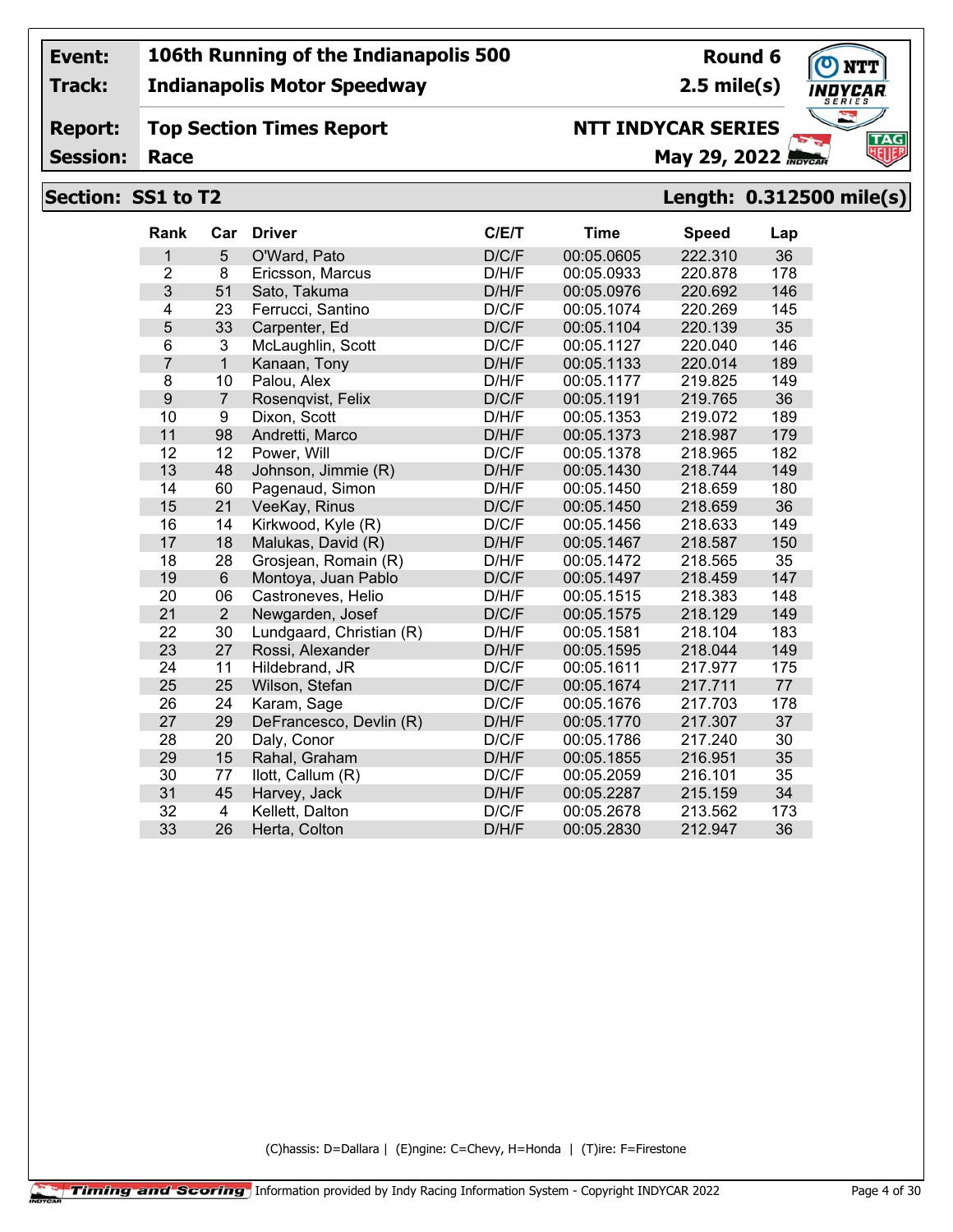**Track:**

#### **Indianapolis Motor Speedway**

## **Round 6**

**2.5 mile(s)**



**Report: Top Section Times Report**

**Session:**

## **Race May 29, 2022** *May 29, 2022*

**NTT INDYCAR SERIES**

#### **Section: T2 to BS Length: 0.312500 mile(s)**

| <b>Rank</b>    | Car            | <b>Driver</b>            | C/E/T | <b>Time</b> | <b>Speed</b> | Lap            |
|----------------|----------------|--------------------------|-------|-------------|--------------|----------------|
| 1              | 5              | O'Ward, Pato             | D/C/F | 00:04.9460  | 227.457      | 36             |
| $\overline{2}$ | $\mathbf{1}$   | Kanaan, Tony             | D/H/F | 00:04.9757  | 226.099      | 78             |
| 3              | 06             | Castroneves, Helio       | D/H/F | 00:04.9793  | 225.935      | 48             |
| 4              | 7              | Rosenqvist, Felix        | D/C/F | 00:05.0020  | 224.910      | 37             |
| 5              | 8              | Ericsson, Marcus         | D/H/F | 00:05.0028  | 224.874      | 178            |
| 6              | 21             | VeeKay, Rinus            | D/C/F | 00:05.0043  | 224.807      | 33             |
| $\overline{7}$ | 51             | Sato, Takuma             | D/H/F | 00:05.0058  | 224.739      | 146            |
| 8              | 98             | Andretti, Marco          | D/H/F | 00:05.0069  | 224.690      | 162            |
| 9              | 23             | Ferrucci, Santino        | D/C/F | 00:05.0069  | 224.690      | 176            |
| 10             | 10             | Palou, Alex              | D/H/F | 00:05.0073  | 224.672      | 161            |
| 11             | 3              | McLaughlin, Scott        | D/C/F | 00:05.0083  | 224.627      | 36             |
| 12             | 60             | Pagenaud, Simon          | D/H/F | 00:05.0099  | 224.555      | 78             |
| 13             | 33             | Carpenter, Ed            | D/C/F | 00:05.0161  | 224.278      | 35             |
| 14             | 20             | Daly, Conor              | D/C/F | 00:05.0227  | 223.983      | 113            |
| 15             | 9              | Dixon, Scott             | D/H/F | 00:05.0265  | 223.814      | $\overline{2}$ |
| 16             | 30             | Lundgaard, Christian (R) | D/H/F | 00:05.0286  | 223.720      | 148            |
| 17             | 12             | Power, Will              | D/C/F | 00:05.0309  | 223.618      | 182            |
| 18             | 14             | Kirkwood, Kyle (R)       | D/C/F | 00:05.0431  | 223.077      | 149            |
| 19             | 27             | Rossi, Alexander         | D/H/F | 00:05.0451  | 222.989      | 113            |
| 20             | 24             | Karam, Sage              | D/C/F | 00:05.0456  | 222.967      | 35             |
| 21             | $\overline{2}$ | Newgarden, Josef         | D/C/F | 00:05.0469  | 222.909      | 35             |
| 22             | 18             | Malukas, David (R)       | D/H/F | 00:05.0499  | 222.777      | 37             |
| 23             | 77             | llott, Callum (R)        | D/C/F | 00:05.0552  | 222.543      | 37             |
| 24             | 6              | Montoya, Juan Pablo      | D/C/F | 00:05.0580  | 222.420      | 147            |
| 25             | 25             | Wilson, Stefan           | D/C/F | 00:05.0638  | 222.165      | 77             |
| 26             | 48             | Johnson, Jimmie (R)      | D/H/F | 00:05.0653  | 222.099      | 36             |
| 27             | 15             | Rahal, Graham            | D/H/F | 00:05.0679  | 221.985      | 36             |
| 28             | 11             | Hildebrand, JR           | D/C/F | 00:05.0685  | 221.959      | 65             |
| 29             | 28             | Grosjean, Romain (R)     | D/H/F | 00:05.0762  | 221.622      | 34             |
| 30             | 26             | Herta, Colton            | D/H/F | 00:05.0772  | 221.579      | 80             |
| 31             | 29             | DeFrancesco, Devlin (R)  | D/H/F | 00:05.0897  | 221.035      | 6              |
| 32             | 45             | Harvey, Jack             | D/H/F | 00:05.1001  | 220.584      | 34             |
| 33             | $\overline{4}$ | Kellett, Dalton          | D/C/F | 00:05.1535  | 218.298      | 173            |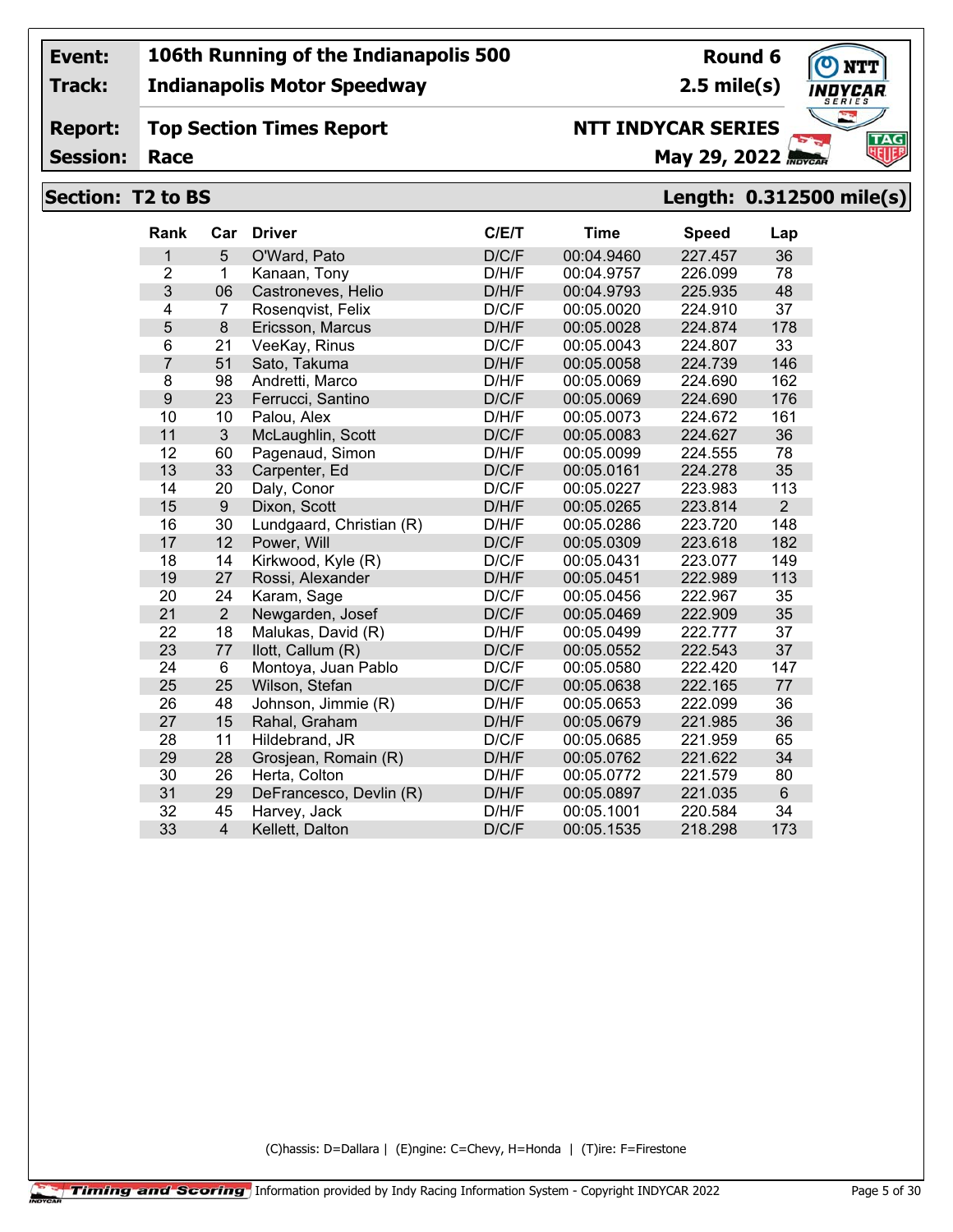**Track:**

#### **Indianapolis Motor Speedway**

**Round 6 2.5 mile(s)**

**TAG** 

#### **Report: Top Section Times Report**

**Session:**

## **NTT INDYCAR SERIES**

**Race May 29, 2022** *May 29, 2022* 

#### **Section: BS to T3 Length: 0.312500 mile(s)**

| Rank           | Car            | <b>Driver</b>            | C/E/T | <b>Time</b> | <b>Speed</b> | Lap            |
|----------------|----------------|--------------------------|-------|-------------|--------------|----------------|
| 1              | 06             | Castroneves, Helio       | D/H/F | 00:04.7802  | 235.346      | 49             |
| $\overline{2}$ | 21             | VeeKay, Rinus            | D/C/F | 00:04.7856  | 235.080      | 34             |
| 3              | 3              | McLaughlin, Scott        | D/C/F | 00:04.7956  | 234.590      | 149            |
| $\overline{4}$ | 5              | O'Ward, Pato             | D/C/F | 00:04.8031  | 234.224      | 37             |
| 5              | 20             | Daly, Conor              | D/C/F | 00:04.8095  | 233.912      | $\mathbf{1}$   |
| 6              | 6              | Montoya, Juan Pablo      | D/C/F | 00:04.8157  | 233.611      | 52             |
| $\overline{7}$ | 30             | Lundgaard, Christian (R) | D/H/F | 00:04.8179  | 233.504      | 162            |
| 8              | 25             | Wilson, Stefan           | D/C/F | 00:04.8241  | 233.204      | 9              |
| 9              | 12             | Power, Will              | D/C/F | 00:04.8249  | 233.165      | 184            |
| 10             | 10             | Palou, Alex              | D/H/F | 00:04.8374  | 232.563      | 123            |
| 11             | 48             | Johnson, Jimmie (R)      | D/H/F | 00:04.8401  | 232.433      | 79             |
| 12             | 18             | Malukas, David (R)       | D/H/F | 00:04.8433  | 232.280      | 1              |
| 13             | 23             | Ferrucci, Santino        | D/C/F | 00:04.8440  | 232.246      | 78             |
| 14             | 7              | Rosenqvist, Felix        | D/C/F | 00:04.8478  | 232.064      | 185            |
| 15             | $\overline{1}$ | Kanaan, Tony             | D/H/F | 00:04.8483  | 232.040      | 161            |
| 16             | 98             | Andretti, Marco          | D/H/F | 00:04.8530  | 231.815      | 84             |
| 17             | 33             | Carpenter, Ed            | D/C/F | 00:04.8552  | 231.710      | 159            |
| 18             | 9              | Dixon, Scott             | D/H/F | 00:04.8559  | 231.677      | 148            |
| 19             | $\overline{2}$ | Newgarden, Josef         | D/C/F | 00:04.8577  | 231.591      | 183            |
| 20             | 51             | Sato, Takuma             | D/H/F | 00:04.8605  | 231.458      | 162            |
| 21             | 15             | Rahal, Graham            | D/H/F | 00:04.8616  | 231.405      | $6\phantom{a}$ |
| 22             | 8              | Ericsson, Marcus         | D/H/F | 00:04.8632  | 231.329      | 179            |
| 23             | 60             | Pagenaud, Simon          | D/H/F | 00:04.8650  | 231.244      | 183            |
| 24             | 24             | Karam, Sage              | D/C/F | 00:04.8653  | 231.229      | 170            |
| 25             | 77             | llott, Callum (R)        | D/C/F | 00:04.8657  | 231.210      | 37             |
| 26             | 14             | Kirkwood, Kyle (R)       | D/C/F | 00:04.8672  | 231.139      | 7              |
| 27             | 11             | Hildebrand, JR           | D/C/F | 00:04.8710  | 230.959      | 193            |
| 28             | 28             | Grosjean, Romain (R)     | D/H/F | 00:04.8741  | 230.812      | 83             |
| 29             | 29             | DeFrancesco, Devlin (R)  | D/H/F | 00:04.8914  | 229.996      | 114            |
| 30             | 27             | Rossi, Alexander         | D/H/F | 00:04.8957  | 229.793      | 136            |
| 31             | 26             | Herta, Colton            | D/H/F | 00:04.9013  | 229.531      | 49             |
| 32             | 45             | Harvey, Jack             | D/H/F | 00:04.9233  | 228.505      | 83             |
| 33             | $\overline{4}$ | Kellett, Dalton          | D/C/F | 00:04.9336  | 228.028      | 35             |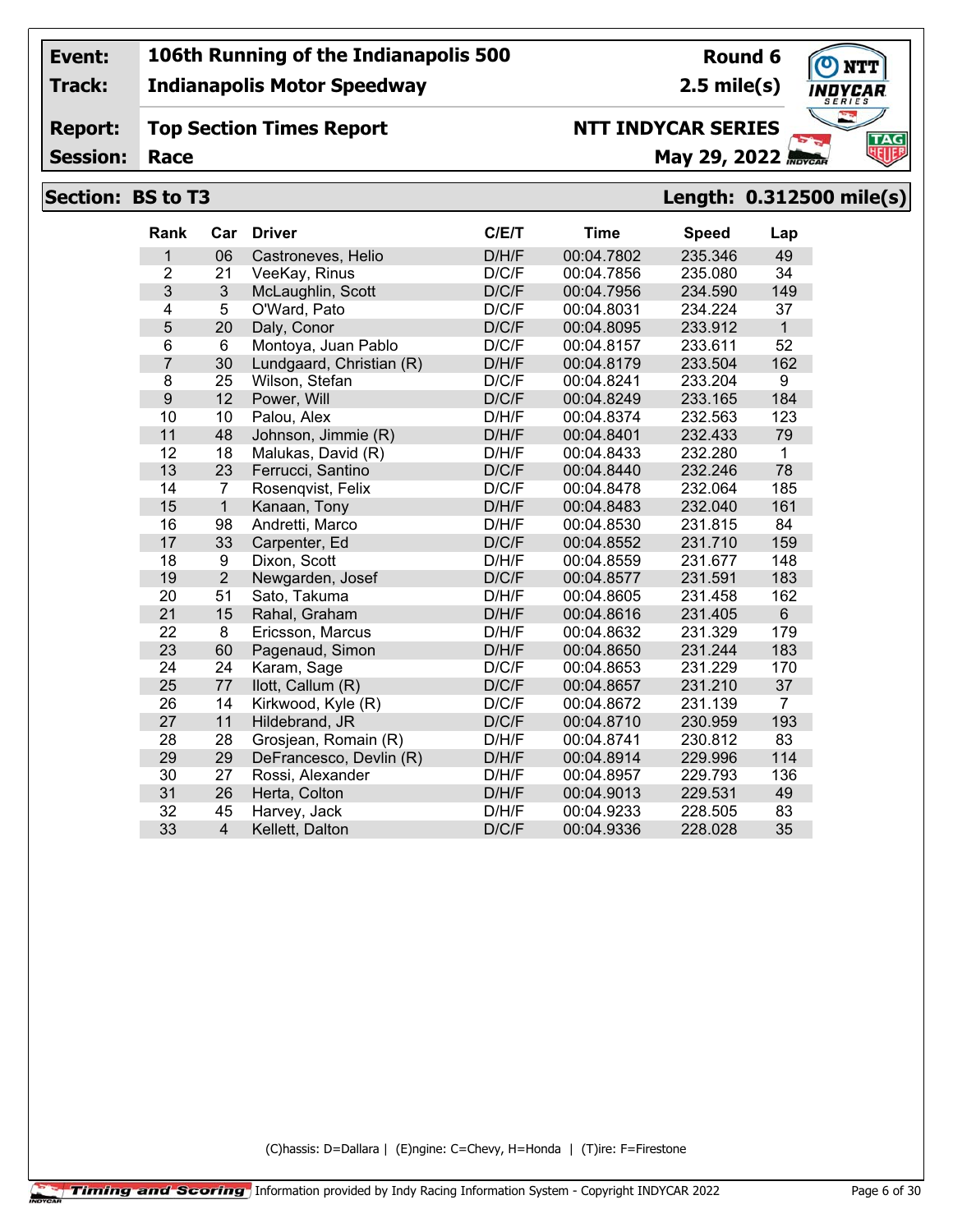**Track:**

#### **Indianapolis Motor Speedway**

#### **Report: Top Section Times Report**

**Session:**

# **NTT INDYCAR SERIES**

**Race May 29, 2022** *May 29, 2022* 

#### **Section: T3 to SS2 Length: 0.312500 mile(s)**

| Rank           | Car            | <b>Driver</b>            | C/E/T | <b>Time</b> | <b>Speed</b> | Lap |
|----------------|----------------|--------------------------|-------|-------------|--------------|-----|
| 1              | $\overline{7}$ | Rosengvist, Felix        | D/C/F | 00:04.9807  | 225.872      | 36  |
| $\overline{2}$ | 8              | Ericsson, Marcus         | D/H/F | 00:04.9817  | 225.827      | 178 |
| 3              | 9              | Dixon, Scott             | D/H/F | 00:04.9841  | 225.718      | 36  |
| 4              | 10             | Palou, Alex              | D/H/F | 00:04.9843  | 225.709      | 37  |
| 5              | 06             | Castroneves, Helio       | D/H/F | 00:04.9897  | 225.464      | 147 |
| 6              | $\mathbf{1}$   | Kanaan, Tony             | D/H/F | 00:05.0004  | 224.982      | 148 |
| $\overline{7}$ | 98             | Andretti, Marco          | D/H/F | 00:05.0086  | 224.614      | 34  |
| 8              | 33             | Carpenter, Ed            | D/C/F | 00:05.0090  | 224.596      | 34  |
| 9              | 23             | Ferrucci, Santino        | D/C/F | 00:05.0101  | 224.546      | 145 |
| 10             | 12             | Power, Will              | D/C/F | 00:05.0157  | 224.296      | 182 |
| 11             | 51             | Sato, Takuma             | D/H/F | 00:05.0192  | 224.139      | 35  |
| 12             | 30             | Lundgaard, Christian (R) | D/H/F | 00:05.0269  | 223.796      | 147 |
| 13             | $\overline{2}$ | Newgarden, Josef         | D/C/F | 00:05.0345  | 223.458      | 182 |
| 14             | 27             | Rossi, Alexander         | D/H/F | 00:05.0358  | 223.400      | 149 |
| 15             | 5              | O'Ward, Pato             | D/C/F | 00:05.0361  | 223.387      | 48  |
| 16             | 24             | Karam, Sage              | D/C/F | 00:05.0411  | 223.166      | 35  |
| 17             | $6\phantom{.}$ | Montoya, Juan Pablo      | D/C/F | 00:05.0419  | 223.130      | 147 |
| 18             | 60             | Pagenaud, Simon          | D/H/F | 00:05.0454  | 222.975      | 147 |
| 19             | 28             | Grosjean, Romain (R)     | D/H/F | 00:05.0505  | 222.750      | 35  |
| 20             | 21             | VeeKay, Rinus            | D/C/F | 00:05.0524  | 222.666      | 33  |
| 21             | 15             | Rahal, Graham            | D/H/F | 00:05.0531  | 222.636      | 35  |
| 22             | 11             | Hildebrand, JR           | D/C/F | 00:05.0550  | 222.552      | 175 |
| 23             | 18             | Malukas, David (R)       | D/H/F | 00:05.0556  | 222.526      | 146 |
| 24             | 14             | Kirkwood, Kyle (R)       | D/C/F | 00:05.0609  | 222.292      | 148 |
| 25             | 48             | Johnson, Jimmie (R)      | D/H/F | 00:05.0632  | 222.191      | 182 |
| 26             | 20             | Daly, Conor              | D/C/F | 00:05.0756  | 221.649      | 34  |
| 27             | 25             | Wilson, Stefan           | D/C/F | 00:05.0798  | 221.465      | 76  |
| 28             | 77             | llott, Callum (R)        | D/C/F | 00:05.0802  | 221.448      | 35  |
| 29             | 3              | McLaughlin, Scott        | D/C/F | 00:05.0811  | 221.409      | 144 |
| 30             | 29             | DeFrancesco, Devlin (R)  | D/H/F | 00:05.0933  | 220.878      | 34  |
| 31             | 45             | Harvey, Jack             | D/H/F | 00:05.1191  | 219.765      | 34  |
| 32             | $\overline{4}$ | Kellett, Dalton          | D/C/F | 00:05.1292  | 219.332      | 36  |
| 33             | 26             | Herta, Colton            | D/H/F | 00:05.2001  | 216.342      | 34  |
|                |                |                          |       |             |              |     |

(C)hassis: D=Dallara | (E)ngine: C=Chevy, H=Honda | (T)ire: F=Firestone



**Round 6 2.5 mile(s)**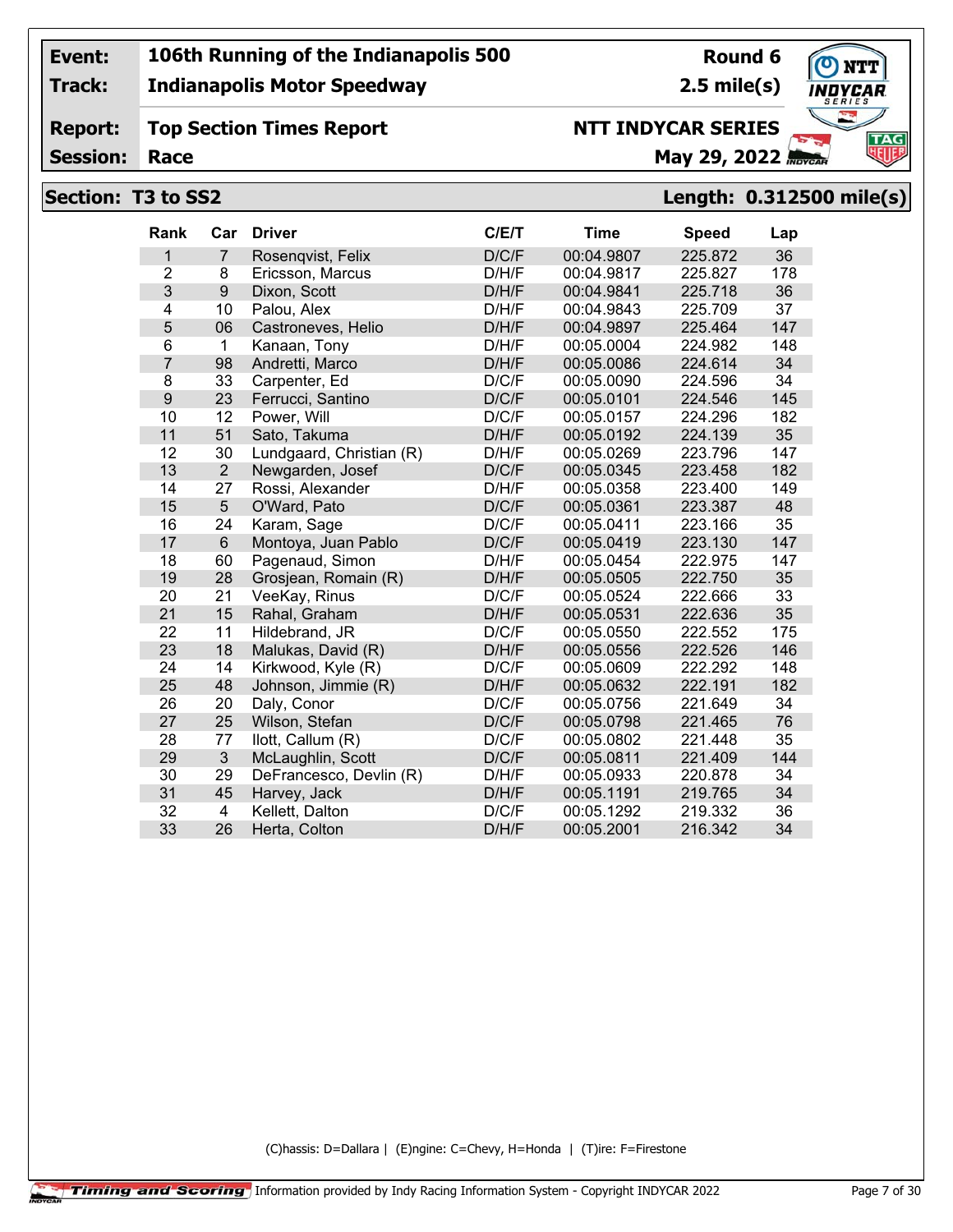**Track:**

**Report:**

### **Indianapolis Motor Speedway**

#### **Top Section Times Report NTT INDYCAR SERIES**

**Round 6 2.5 mile(s)**

**TAG** 

## **Session:**

## **Race May 29, 2022** *May 29, 2022*

#### **Section: SS2 to T4 Length: 0.312500 mile(s)**

| <b>Rank</b>    | Car            | <b>Driver</b>            | C/E/T | <b>Time</b> | <b>Speed</b> | Lap            |
|----------------|----------------|--------------------------|-------|-------------|--------------|----------------|
| 1              | 8              | Ericsson, Marcus         | D/H/F | 00:05.0523  | 222.671      | 178            |
| $\overline{2}$ | 12             | Power, Will              | D/C/F | 00:05.0575  | 222.442      | 182            |
| 3              | $\mathbf{1}$   | Kanaan, Tony             | D/H/F | 00:05.0708  | 221.858      | 148            |
| 4              | 9              | Dixon, Scott             | D/H/F | 00:05.0783  | 221.531      | 36             |
| 5              | 10             | Palou, Alex              | D/H/F | 00:05.0829  | 221.330      | 32             |
| 6              | $\overline{7}$ | Rosenqvist, Felix        | D/C/F | 00:05.0833  | 221.313      | 36             |
| $\overline{7}$ | 5              | O'Ward, Pato             | D/C/F | 00:05.0896  | 221.039      | 48             |
| 8              | $\overline{2}$ | Newgarden, Josef         | D/C/F | 00:05.1024  | 220.484      | 182            |
| 9              | 27             | Rossi, Alexander         | D/H/F | 00:05.1068  | 220.295      | 117            |
| 10             | 33             | Carpenter, Ed            | D/C/F | 00:05.1074  | 220.269      | 1              |
| 11             | 06             | Castroneves, Helio       | D/H/F | 00:05.1131  | 220.023      | 79             |
| 12             | 30             | Lundgaard, Christian (R) | D/H/F | 00:05.1134  | 220.010      | 147            |
| 13             | 48             | Johnson, Jimmie (R)      | D/H/F | 00:05.1162  | 219.890      | 117            |
| 14             | 51             | Sato, Takuma             | D/H/F | 00:05.1172  | 219.847      | 146            |
| 15             | 23             | Ferrucci, Santino        | D/C/F | 00:05.1190  | 219.769      | 33             |
| 16             | 98             | Andretti, Marco          | D/H/F | 00:05.1200  | 219.727      | 180            |
| 17             | 20             | Daly, Conor              | D/C/F | 00:05.1225  | 219.619      | 30             |
| 18             | 60             | Pagenaud, Simon          | D/H/F | 00:05.1254  | 219.495      | 146            |
| 19             | 21             | VeeKay, Rinus            | D/C/F | 00:05.1319  | 219.217      | $\overline{4}$ |
| 20             | 15             | Rahal, Graham            | D/H/F | 00:05.1340  | 219.127      | 35             |
| 21             | $\mathfrak{S}$ | McLaughlin, Scott        | D/C/F | 00:05.1390  | 218.914      | 145            |
| 22             | 24             | Karam, Sage              | D/C/F | 00:05.1400  | 218.872      | 35             |
| 23             | 28             | Grosjean, Romain (R)     | D/H/F | 00:05.1466  | 218.591      | 82             |
| 24             | 77             | llott, Callum (R)        | D/C/F | 00:05.1528  | 218.328      | 35             |
| 25             | 18             | Malukas, David (R)       | D/H/F | 00:05.1530  | 218.319      | 146            |
| 26             | 6              | Montoya, Juan Pablo      | D/C/F | 00:05.1628  | 217.905      | 147            |
| 27             | 11             | Hildebrand, JR           | D/C/F | 00:05.1629  | 217.901      | 178            |
| 28             | 29             | DeFrancesco, Devlin (R)  | D/H/F | 00:05.1677  | 217.698      | 60             |
| 29             | 45             | Harvey, Jack             | D/H/F | 00:05.1741  | 217.429      | 34             |
| 30             | 14             | Kirkwood, Kyle (R)       | D/C/F | 00:05.1751  | 217.387      | 148            |
| 31             | $\overline{4}$ | Kellett, Dalton          | D/C/F | 00:05.1899  | 216.767      | 49             |
| 32             | 25             | Wilson, Stefan           | D/C/F | 00:05.1910  | 216.721      | 77             |
| 33             | 26             | Herta, Colton            | D/H/F | 00:05.2553  | 214.070      | 19             |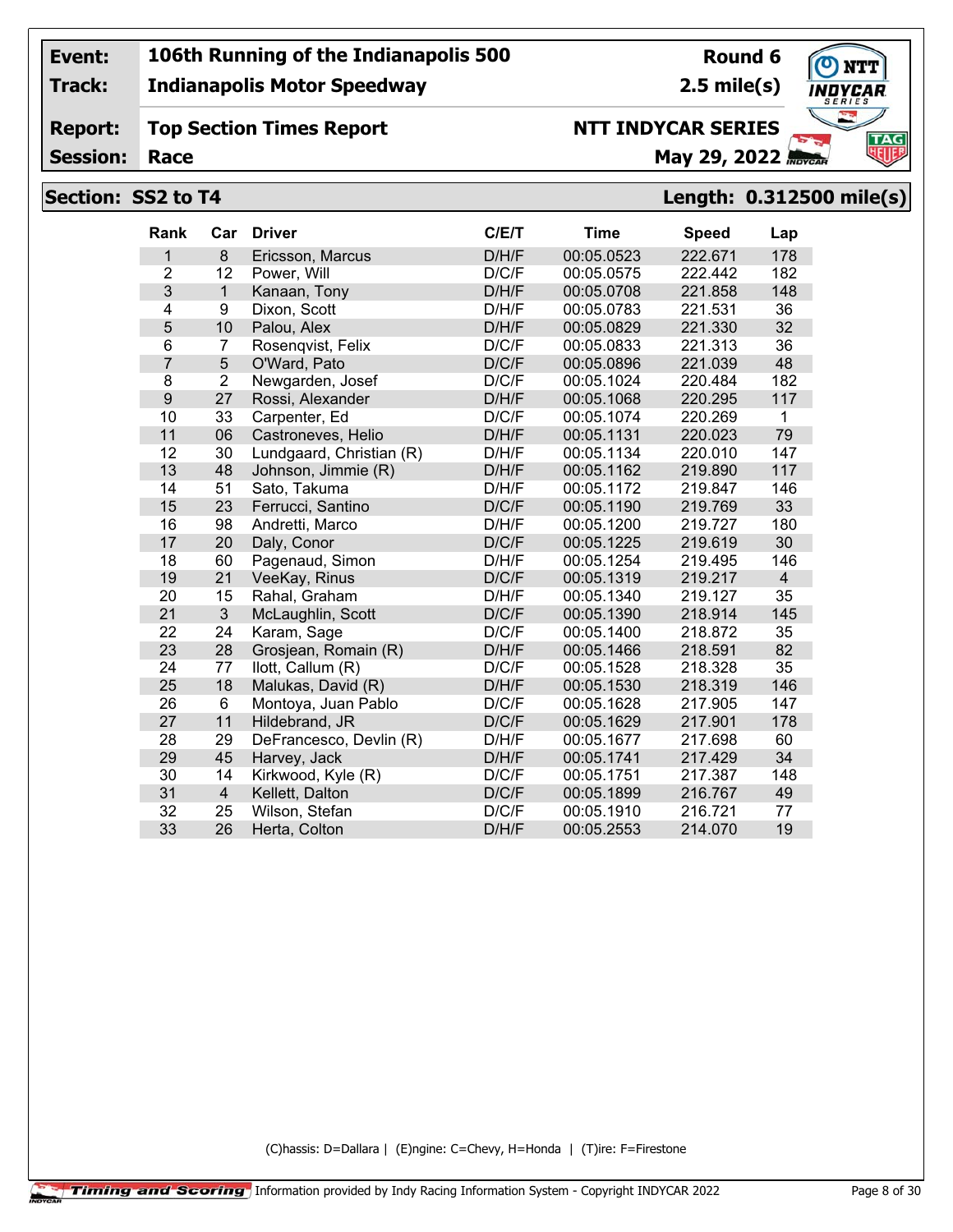**Track:**

**Report:**

#### **Indianapolis Motor Speedway**

**Top Section Times Report**

# **Round 6**

**2.5 mile(s)**



**Session:**

# **NTT INDYCAR SERIES**

# **Race May 29, 2022** *May 29, 2022*

#### **Section: T4 to FS Length: 0.200000 mile(s)**

| Rank           | Car              | <b>Driver</b>            | C/E/T | <b>Time</b> | <b>Speed</b> | Lap            |
|----------------|------------------|--------------------------|-------|-------------|--------------|----------------|
| 1              | 8                | Ericsson, Marcus         | D/H/F | 00:03.1821  | 226.266      | 77             |
| $\overline{2}$ | 06               | Castroneves, Helio       | D/H/F | 00:03.1842  | 226.116      | 159            |
| 3              | 5                | O'Ward, Pato             | D/C/F | 00:03.1964  | 225.253      | $\mathbf{1}$   |
| 4              | 27               | Rossi, Alexander         | D/H/F | 00:03.2001  | 224.993      | 113            |
| 5              | $\overline{7}$   | Rosenqvist, Felix        | D/C/F | 00:03.2014  | 224.902      | 113            |
| 6              | 48               | Johnson, Jimmie (R)      | D/H/F | 00:03.2066  | 224.537      | 117            |
| $\overline{7}$ | 12               | Power, Will              | D/C/F | 00:03.2087  | 224.390      | 182            |
| 8              | 20               | Daly, Conor              | D/C/F | 00:03.2098  | 224.313      | 47             |
| 9              | $\mathbf{1}$     | Kanaan, Tony             | D/H/F | 00:03.2105  | 224.264      | $\mathbf{1}$   |
| 10             | 33               | Carpenter, Ed            | D/C/F | 00:03.2132  | 224.076      | 46             |
| 11             | 3                | McLaughlin, Scott        | D/C/F | 00:03.2143  | 223.999      | 79             |
| 12             | 10               | Palou, Alex              | D/H/F | 00:03.2146  | 223.978      | 32             |
| 13             | $\boldsymbol{9}$ | Dixon, Scott             | D/H/F | 00:03.2169  | 223.818      | 112            |
| 14             | 14               | Kirkwood, Kyle (R)       | D/C/F | 00:03.2195  | 223.637      | 113            |
| 15             | 51               | Sato, Takuma             | D/H/F | 00:03.2209  | 223.540      | 79             |
| 16             | 28               | Grosjean, Romain (R)     | D/H/F | 00:03.2218  | 223.478      | 80             |
| 17             | 60               | Pagenaud, Simon          | D/H/F | 00:03.2273  | 223.097      | 113            |
| 18             | 23               | Ferrucci, Santino        | D/C/F | 00:03.2280  | 223.048      | 78             |
| 19             | $6\phantom{1}$   | Montoya, Juan Pablo      | D/C/F | 00:03.2360  | 222.497      | 47             |
| 20             | $\overline{2}$   | Newgarden, Josef         | D/C/F | 00:03.2378  | 222.373      | 147            |
| 21             | 98               | Andretti, Marco          | D/H/F | 00:03.2378  | 222.373      | 79             |
| 22             | 24               | Karam, Sage              | D/C/F | 00:03.2380  | 222.359      | 79             |
| 23             | 30               | Lundgaard, Christian (R) | D/H/F | 00:03.2384  | 222.332      | 148            |
| 24             | 15               | Rahal, Graham            | D/H/F | 00:03.2395  | 222.257      | 113            |
| 25             | 21               | VeeKay, Rinus            | D/C/F | 00:03.2404  | 222.195      | $\mathbf 0$    |
| 26             | 18               | Malukas, David (R)       | D/H/F | 00:03.2452  | 221.866      | 78             |
| 27             | 77               | llott, Callum (R)        | D/C/F | 00:03.2476  | 221.702      | 35             |
| 28             | 11               | Hildebrand, JR           | D/C/F | 00:03.2479  | 221.682      | $\overline{2}$ |
| 29             | 26               | Herta, Colton            | D/H/F | 00:03.2597  | 220.879      | 49             |
| 30             | 29               | DeFrancesco, Devlin (R)  | D/H/F | 00:03.2619  | 220.730      | 59             |
| 31             | 45               | Harvey, Jack             | D/H/F | 00:03.2676  | 220.345      | 34             |
| 32             | 25               | Wilson, Stefan           | D/C/F | 00:03.2676  | 220.345      | 77             |
| 33             | $\overline{4}$   | Kellett, Dalton          | D/C/F | 00:03.2888  | 218.925      | $\overline{2}$ |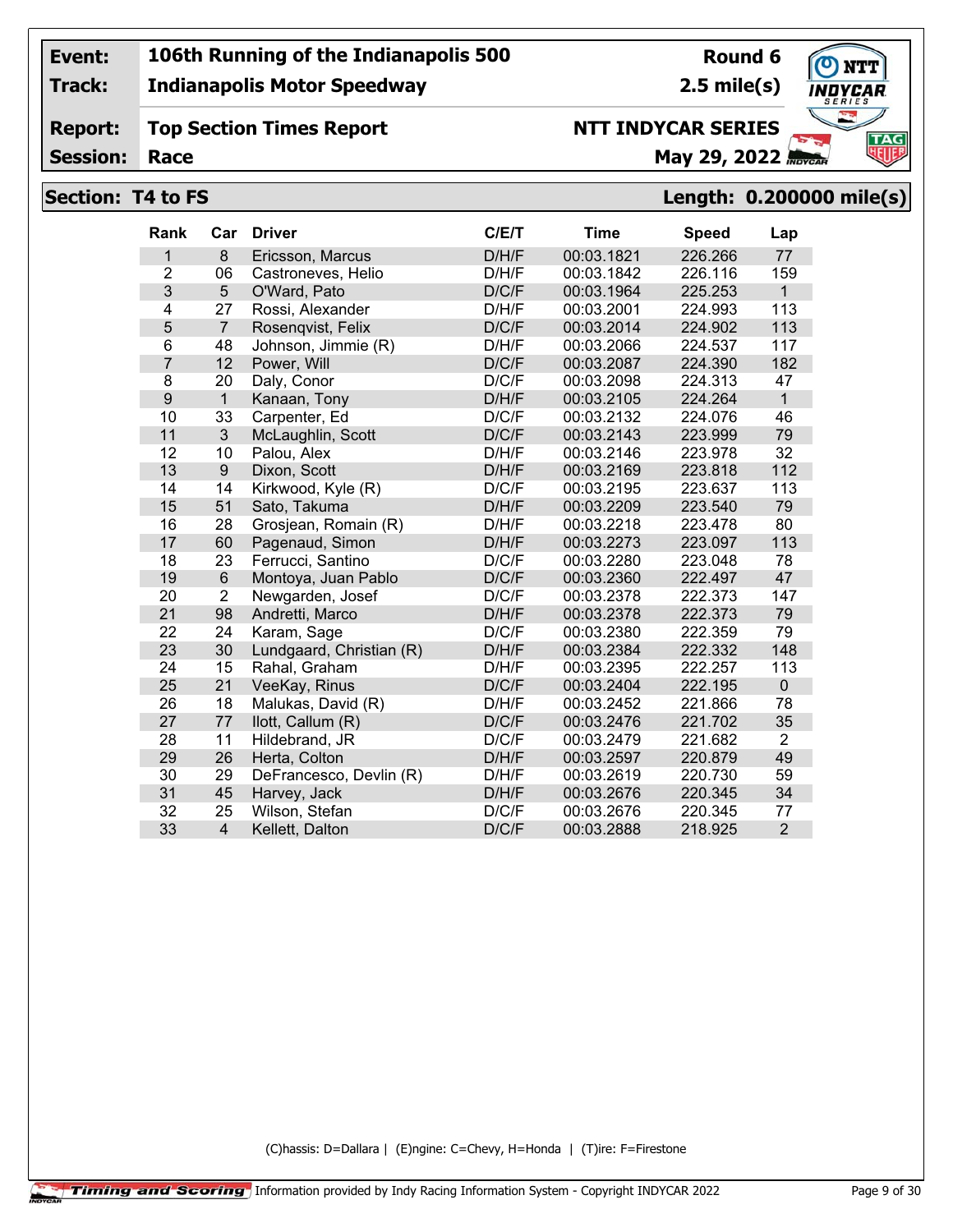**Track:**

#### **Indianapolis Motor Speedway**

## **2.5 mile(s)**

**Round 6**



**Report: Session: Top Section Times Report**

## **Race May 29, 2022** *May 29, 2022*

**NTT INDYCAR SERIES**

## **Section: FS to SF Length: 0.237879 mile(s)**

| Rank           | Car            | <b>Driver</b>            | C/E/T | <b>Time</b> | <b>Speed</b> | Lap            |
|----------------|----------------|--------------------------|-------|-------------|--------------|----------------|
| 1              | 48             | Johnson, Jimmie (R)      | D/H/F | 00:03.6684  | 233.443      | 160            |
| $\overline{2}$ | 5              | O'Ward, Pato             | D/C/F | 00:03.6728  | 233.164      | $\mathbf{1}$   |
| 3              | 10             | Palou, Alex              | D/H/F | 00:03.6738  | 233.100      | 113            |
| $\overline{4}$ | 3              | McLaughlin, Scott        | D/C/F | 00:03.6739  | 233.094      | 3              |
| 5              | 06             | Castroneves, Helio       | D/H/F | 00:03.6807  | 232.663      | 112            |
| 6              | $\overline{2}$ | Newgarden, Josef         | D/C/F | 00:03.6876  | 232.228      | 159            |
| 7              | $\overline{7}$ | Rosenqvist, Felix        | D/C/F | 00:03.6896  | 232.102      | 47             |
| 8              | 28             | Grosjean, Romain (R)     | D/H/F | 00:03.6958  | 231.713      | 80             |
| 9              | $\mathbf{1}$   | Kanaan, Tony             | D/H/F | 00:03.6973  | 231.619      | 160            |
| 10             | 20             | Daly, Conor              | D/C/F | 00:03.6991  | 231.506      | 48             |
| 11             | 8              | Ericsson, Marcus         | D/H/F | 00:03.6996  | 231.475      | 179            |
| 12             | 27             | Rossi, Alexander         | D/H/F | 00:03.7009  | 231.393      | 159            |
| 13             | 15             | Rahal, Graham            | D/H/F | 00:03.7015  | 231.356      | 159            |
| 14             | 23             | Ferrucci, Santino        | D/C/F | 00:03.7066  | 231.038      | $\overline{2}$ |
| 15             | 51             | Sato, Takuma             | D/H/F | 00:03.7074  | 230.988      | 159            |
| 16             | 30             | Lundgaard, Christian (R) | D/H/F | 00:03.7091  | 230.882      | 86             |
| 17             | 26             | Herta, Colton            | D/H/F | 00:03.7100  | 230.826      | 49             |
| 18             | 60             | Pagenaud, Simon          | D/H/F | 00:03.7137  | 230.596      | 112            |
| 19             | 11             | Hildebrand, JR           | D/C/F | 00:03.7168  | 230.403      | $\overline{2}$ |
| 20             | 24             | Karam, Sage              | D/C/F | 00:03.7194  | 230.242      | 158            |
| 21             | 18             | Malukas, David (R)       | D/H/F | 00:03.7204  | 230.181      | 46             |
| 22             | 6              | Montoya, Juan Pablo      | D/C/F | 00:03.7274  | 229.748      | 47             |
| 23             | 14             | Kirkwood, Kyle (R)       | D/C/F | 00:03.7346  | 229.305      | 113            |
| 24             | 21             | VeeKay, Rinus            | D/C/F | 00:03.7432  | 228.778      | $\mathbf{0}$   |
| 25             | 12             | Power, Will              | D/C/F | 00:03.7436  | 228.754      | 182            |
| 26             | 33             | Carpenter, Ed            | D/C/F | 00:03.7442  | 228.717      | 46             |
| 27             | $\overline{4}$ | Kellett, Dalton          | D/C/F | 00:03.7444  | 228.705      | 47             |
| 28             | 98             | Andretti, Marco          | D/H/F | 00:03.7446  | 228.693      | 167            |
| 29             | 77             | llott, Callum (R)        | D/C/F | 00:03.7494  | 228.400      | 48             |
| 30             | 9              | Dixon, Scott             | D/H/F | 00:03.7508  | 228.315      | 163            |
| 31             | 29             | DeFrancesco, Devlin (R)  | D/H/F | 00:03.7595  | 227.787      | $\mathbf{1}$   |
| 32             | 45             | Harvey, Jack             | D/H/F | 00:03.7703  | 227.134      | 78             |
| 33             | 25             | Wilson, Stefan           | D/C/F | 00:03.7764  | 226.767      | $\overline{2}$ |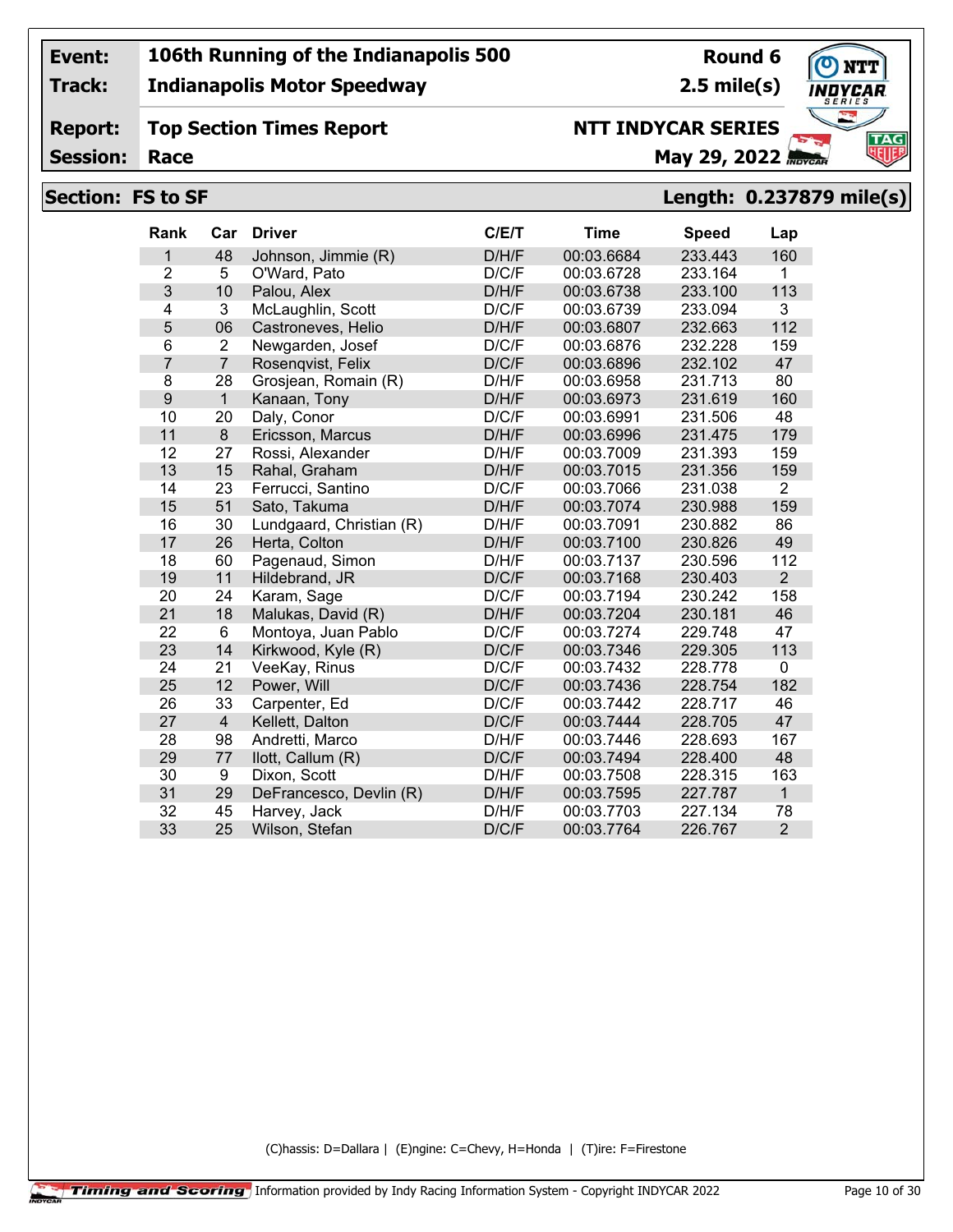**Track:**

#### **Indianapolis Motor Speedway**

#### **Report: Top Section Times Report**

**Round 6 2.5 mile(s)**

**TAG** 

**Session:**

# **NTT INDYCAR SERIES**

**Race May 29, 2022** *May 29, 2022* 

#### **Section: T1 to T2 Length: 0.625000 mile(s)**

| Rank             | Car            | <b>Driver</b>            | C/E/T | <b>Time</b> | <b>Speed</b> | Lap |
|------------------|----------------|--------------------------|-------|-------------|--------------|-----|
| 1                | 5              | O'Ward, Pato             | D/C/F | 00:10.1415  | 221.861      | 36  |
| $\overline{2}$   | 8              | Ericsson, Marcus         | D/H/F | 00:10.1731  | 221.172      | 178 |
| 3                | $\overline{1}$ | Kanaan, Tony             | D/H/F | 00:10.1732  | 221.169      | 174 |
| 4                | 51             | Sato, Takuma             | D/H/F | 00:10.1755  | 221.119      | 146 |
| 5                | 23             | Ferrucci, Santino        | D/C/F | 00:10.1833  | 220.950      | 35  |
| 6                | 33             | Carpenter, Ed            | D/C/F | 00:10.1858  | 220.896      | 35  |
| $\overline{7}$   | 10             | Palou, Alex              | D/H/F | 00:10.1871  | 220.868      | 149 |
| 8                | 9              | Dixon, Scott             | D/H/F | 00:10.1986  | 220.619      | 190 |
| $\boldsymbol{9}$ | 98             | Andretti, Marco          | D/H/F | 00:10.2297  | 219.948      | 179 |
| 10               | 18             | Malukas, David (R)       | D/H/F | 00:10.2362  | 219.808      | 150 |
| 11               | 3              | McLaughlin, Scott        | D/C/F | 00:10.2410  | 219.705      | 146 |
| 12               | 48             | Johnson, Jimmie (R)      | D/H/F | 00:10.2473  | 219.570      | 149 |
| 13               | 28             | Grosjean, Romain (R)     | D/H/F | 00:10.2497  | 219.519      | 35  |
| 14               | 14             | Kirkwood, Kyle (R)       | D/C/F | 00:10.2514  | 219.482      | 149 |
| 15               | 30             | Lundgaard, Christian (R) | D/H/F | 00:10.2535  | 219.437      | 183 |
| 16               | 6              | Montoya, Juan Pablo      | D/C/F | 00:10.2550  | 219.405      | 147 |
| 17               | $\overline{7}$ | Rosenqvist, Felix        | D/C/F | 00:10.2561  | 219.382      | 36  |
| 18               | 12             | Power, Will              | D/C/F | 00:10.2596  | 219.307      | 182 |
| 19               | 60             | Pagenaud, Simon          | D/H/F | 00:10.2606  | 219.285      | 180 |
| 20               | 06             | Castroneves, Helio       | D/H/F | 00:10.2674  | 219.140      | 148 |
| 21               | $\overline{2}$ | Newgarden, Josef         | D/C/F | 00:10.2687  | 219.112      | 149 |
| 22               | 11             | Hildebrand, JR           | D/C/F | 00:10.2754  | 218.970      | 178 |
| 23               | 27             | Rossi, Alexander         | D/H/F | 00:10.2862  | 218.740      | 149 |
| 24               | 24             | Karam, Sage              | D/C/F | 00:10.2935  | 218.585      | 178 |
| 25               | 25             | Wilson, Stefan           | D/C/F | 00:10.2976  | 218.498      | 77  |
| 26               | 29             | DeFrancesco, Devlin (R)  | D/H/F | 00:10.3007  | 218.432      | 37  |
| 27               | 15             | Rahal, Graham            | D/H/F | 00:10.3194  | 218.036      | 35  |
| 28               | 20             | Daly, Conor              | D/C/F | 00:10.3275  | 217.865      | 36  |
| 29               | 21             | VeeKay, Rinus            | D/C/F | 00:10.3286  | 217.842      | 36  |
| 30               | 77             | llott, Callum (R)        | D/C/F | 00:10.3859  | 216.640      | 36  |
| 31               | $\overline{4}$ | Kellett, Dalton          | D/C/F | 00:10.4311  | 215.701      | 173 |
| 32               | 45             | Harvey, Jack             | D/H/F | 00:10.4910  | 214.470      | 146 |
| 33               | 26             | Herta, Colton            | D/H/F | 00:10.6417  | 211.432      | 36  |
|                  |                |                          |       |             |              |     |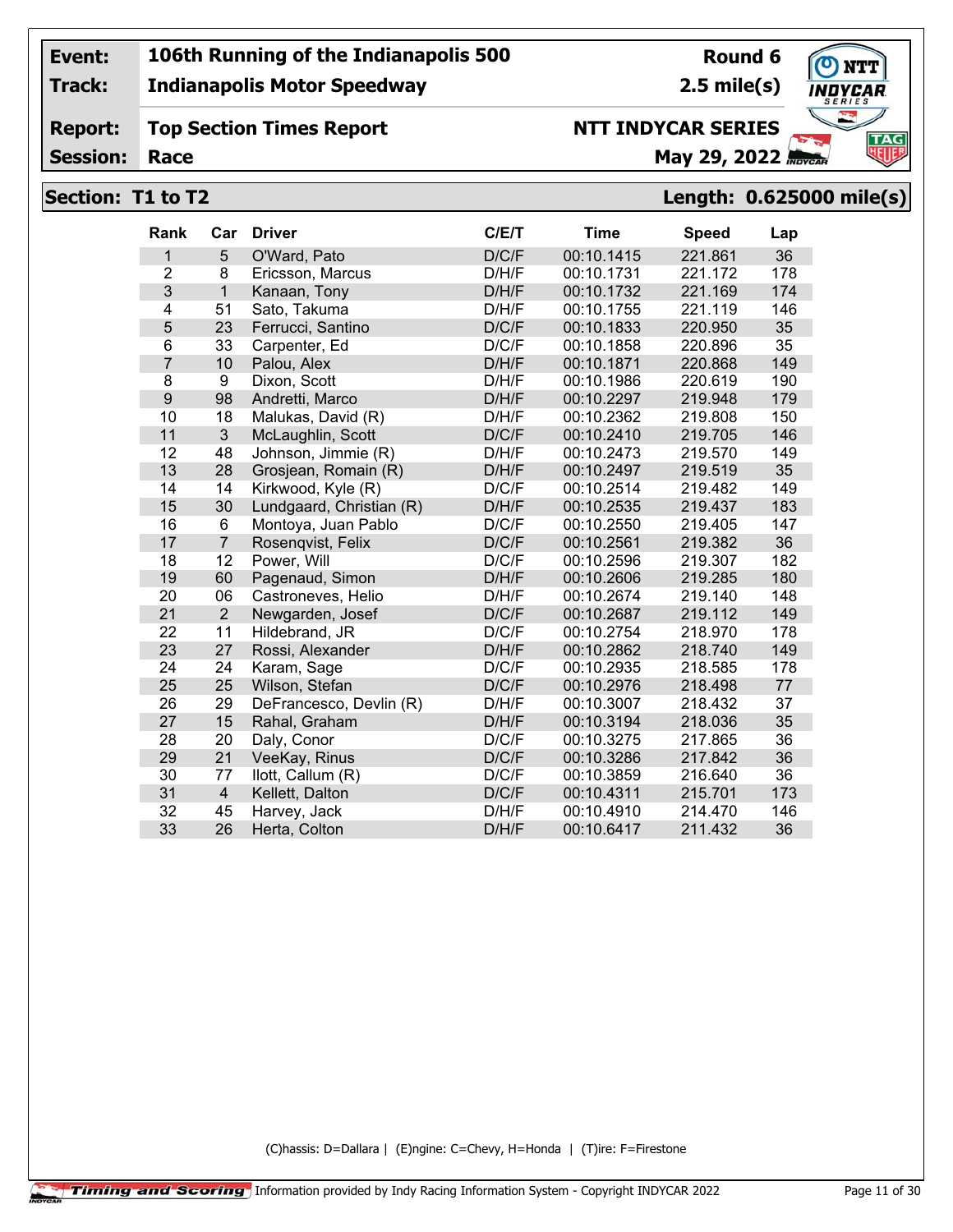**Track:**

#### **Indianapolis Motor Speedway**

## **Round 6 2.5 mile(s)**

**TAG** 

#### **Report: Top Section Times Report Race May 29, 2022** *May 29, 2022*

**Session:**

## **NTT INDYCAR SERIES**



| Rank           | Car            | <b>Driver</b>            | C/E/T | <b>Time</b> | <b>Speed</b> | Lap |
|----------------|----------------|--------------------------|-------|-------------|--------------|-----|
| 1              | 06             | Castroneves, Helio       | D/H/F | 00:09.7748  | 230.184      | 49  |
| $\overline{2}$ | 5              | O'Ward, Pato             | D/C/F | 00:09.7994  | 229.606      | 36  |
| $\overline{3}$ | 21             | VeeKay, Rinus            | D/C/F | 00:09.8079  | 229.407      | 34  |
| $\overline{4}$ | 1              | Kanaan, Tony             | D/H/F | 00:09.8355  | 228.763      | 78  |
| 5              | 10             | Palou, Alex              | D/H/F | 00:09.8492  | 228.445      | 123 |
| 6              | 3              | McLaughlin, Scott        | D/C/F | 00:09.8534  | 228.348      | 149 |
| $\overline{7}$ | $\overline{7}$ | Rosenqvist, Felix        | D/C/F | 00:09.8574  | 228.255      | 37  |
| 8              | 23             | Ferrucci, Santino        | D/C/F | 00:09.8641  | 228.100      | 78  |
| 9              | 51             | Sato, Takuma             | D/H/F | 00:09.8762  | 227.820      | 146 |
| 10             | 33             | Carpenter, Ed            | D/C/F | 00:09.8788  | 227.760      | 35  |
| 11             | 8              | Ericsson, Marcus         | D/H/F | 00:09.8855  | 227.606      | 178 |
| 12             | 6              | Montoya, Juan Pablo      | D/C/F | 00:09.8935  | 227.422      | 52  |
| 13             | $\overline{2}$ | Newgarden, Josef         | D/C/F | 00:09.9089  | 227.069      | 183 |
| 14             | 12             | Power, Will              | D/C/F | 00:09.9098  | 227.048      | 184 |
| 15             | 30             | Lundgaard, Christian (R) | D/H/F | 00:09.9108  | 227.025      | 116 |
| 16             | 20             | Daly, Conor              | D/C/F | 00:09.9125  | 226.986      | 159 |
| 17             | 60             | Pagenaud, Simon          | D/H/F | 00:09.9128  | 226.979      | 183 |
| 18             | 48             | Johnson, Jimmie (R)      | D/H/F | 00:09.9179  | 226.863      | 79  |
| 19             | 77             | llott, Callum (R)        | D/C/F | 00:09.9209  | 226.794      | 37  |
| 20             | 98             | Andretti, Marco          | D/H/F | 00:09.9290  | 226.609      | 162 |
| 21             | 24             | Karam, Sage              | D/C/F | 00:09.9312  | 226.559      | 35  |
| 22             | 9              | Dixon, Scott             | D/H/F | 00:09.9352  | 226.468      | 190 |
| 23             | 14             | Kirkwood, Kyle (R)       | D/C/F | 00:09.9373  | 226.420      | 149 |
| 24             | 18             | Malukas, David (R)       | D/H/F | 00:09.9417  | 226.319      | 178 |
| 25             | 11             | Hildebrand, JR           | D/C/F | 00:09.9531  | 226.060      | 65  |
| 26             | 25             | Wilson, Stefan           | D/C/F | 00:09.9607  | 225.888      | 9   |
| 27             | 15             | Rahal, Graham            | D/H/F | 00:09.9617  | 225.865      | 36  |
| 28             | 27             | Rossi, Alexander         | D/H/F | 00:09.9690  | 225.700      | 147 |
| 29             | 26             | Herta, Colton            | D/H/F | 00:09.9885  | 225.259      | 49  |
| 30             | 29             | DeFrancesco, Devlin (R)  | D/H/F | 00:10.0105  | 224.764      | 114 |
| 31             | 28             | Grosjean, Romain (R)     | D/H/F | 00:10.0153  | 224.656      | 80  |
| 32             | 45             | Harvey, Jack             | D/H/F | 00:10.0360  | 224.193      | 34  |
| 33             | $\overline{4}$ | Kellett, Dalton          | D/C/F | 00:10.1067  | 222.625      | 35  |
|                |                |                          |       |             |              |     |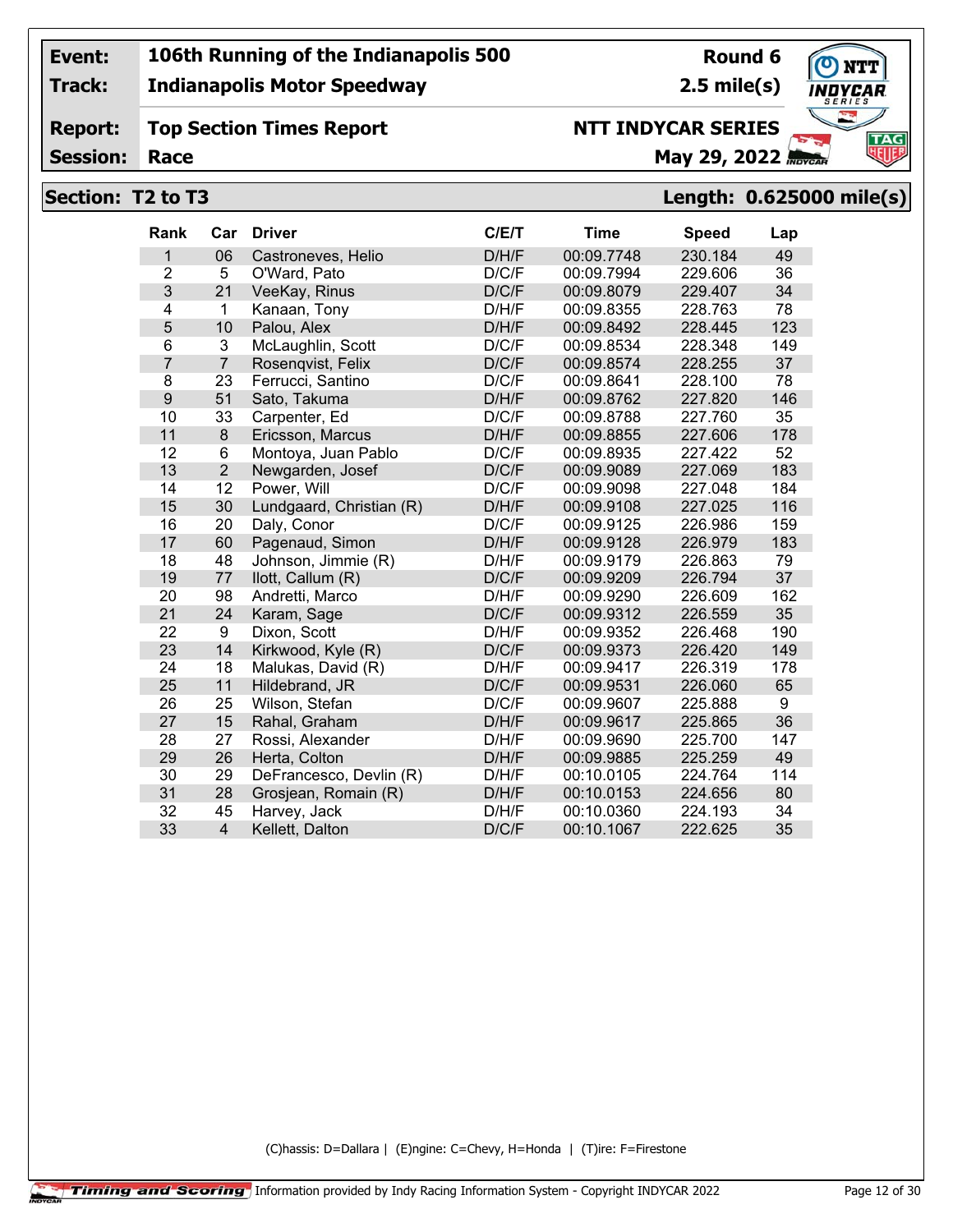**Track:**

#### **Indianapolis Motor Speedway**

#### **Report: Top Section Times Report**

**Session:**

## **NTT INDYCAR SERIES**

**Race May 29, 2022** *May 29, 2022* 

#### **Section: T3 to T4 Length: 0.625000 mile(s)**

| Rank           | Car            | <b>Driver</b>            | C/E/T | <b>Time</b> | <b>Speed</b> | Lap |
|----------------|----------------|--------------------------|-------|-------------|--------------|-----|
| 1              | 8              | Ericsson, Marcus         | D/H/F | 00:10.0340  | 224.238      | 178 |
| $\overline{2}$ | 9              | Dixon, Scott             | D/H/F | 00:10.0624  | 223.605      | 36  |
| 3              | $\overline{7}$ | Rosenqvist, Felix        | D/C/F | 00:10.0640  | 223.569      | 36  |
| 4              | $\mathbf{1}$   | Kanaan, Tony             | D/H/F | 00:10.0712  | 223.409      | 148 |
| 5              | 12             | Power, Will              | D/C/F | 00:10.0732  | 223.365      | 182 |
| 6              | 10             | Palou, Alex              | D/H/F | 00:10.1161  | 222.418      | 37  |
| $\overline{7}$ | 5              | O'Ward, Pato             | D/C/F | 00:10.1257  | 222.207      | 48  |
| 8              | 06             | Castroneves, Helio       | D/H/F | 00:10.1264  | 222.191      | 147 |
| 9              | 33             | Carpenter, Ed            | D/C/F | 00:10.1315  | 222.080      | 35  |
| 10             | 23             | Ferrucci, Santino        | D/C/F | 00:10.1331  | 222.045      | 33  |
| 11             | 98             | Andretti, Marco          | D/H/F | 00:10.1356  | 221.990      | 34  |
| 12             | $\overline{2}$ | Newgarden, Josef         | D/C/F | 00:10.1369  | 221.961      | 182 |
| 13             | 30             | Lundgaard, Christian (R) | D/H/F | 00:10.1403  | 221.887      | 147 |
| 14             | 51             | Sato, Takuma             | D/H/F | 00:10.1490  | 221.697      | 35  |
| 15             | 60             | Pagenaud, Simon          | D/H/F | 00:10.1730  | 221.174      | 147 |
| 16             | 27             | Rossi, Alexander         | D/H/F | 00:10.1765  | 221.098      | 149 |
| 17             | 24             | Karam, Sage              | D/C/F | 00:10.1811  | 220.998      | 35  |
| 18             | 15             | Rahal, Graham            | D/H/F | 00:10.1871  | 220.868      | 35  |
| 19             | $6\phantom{a}$ | Montoya, Juan Pablo      | D/C/F | 00:10.2047  | 220.487      | 147 |
| 20             | 18             | Malukas, David (R)       | D/H/F | 00:10.2086  | 220.402      | 146 |
| 21             | 48             | Johnson, Jimmie (R)      | D/H/F | 00:10.2164  | 220.234      | 117 |
| 22             | 21             | VeeKay, Rinus            | D/C/F | 00:10.2172  | 220.217      | 34  |
| 23             | 20             | Daly, Conor              | D/C/F | 00:10.2214  | 220.126      | 30  |
| 24             | 11             | Hildebrand, JR           | D/C/F | 00:10.2255  | 220.038      | 178 |
| 25             | 77             | llott, Callum (R)        | D/C/F | 00:10.2330  | 219.877      | 35  |
| 26             | 28             | Grosjean, Romain (R)     | D/H/F | 00:10.2343  | 219.849      | 35  |
| 27             | 14             | Kirkwood, Kyle (R)       | D/C/F | 00:10.2360  | 219.812      | 148 |
| 28             | 3              | McLaughlin, Scott        | D/C/F | 00:10.2588  | 219.324      | 36  |
| 29             | 29             | DeFrancesco, Devlin (R)  | D/H/F | 00:10.2707  | 219.070      | 34  |
| 30             | 25             | Wilson, Stefan           | D/C/F | 00:10.2757  | 218.963      | 76  |
| 31             | 45             | Harvey, Jack             | D/H/F | 00:10.2932  | 218.591      | 34  |
| 32             | $\overline{4}$ | Kellett, Dalton          | D/C/F | 00:10.3323  | 217.764      | 49  |
| 33             | 26             | Herta, Colton            | D/H/F | 00:10.4772  | 214.752      | 21  |

(C)hassis: D=Dallara | (E)ngine: C=Chevy, H=Honda | (T)ire: F=Firestone



**Round 6 2.5 mile(s)**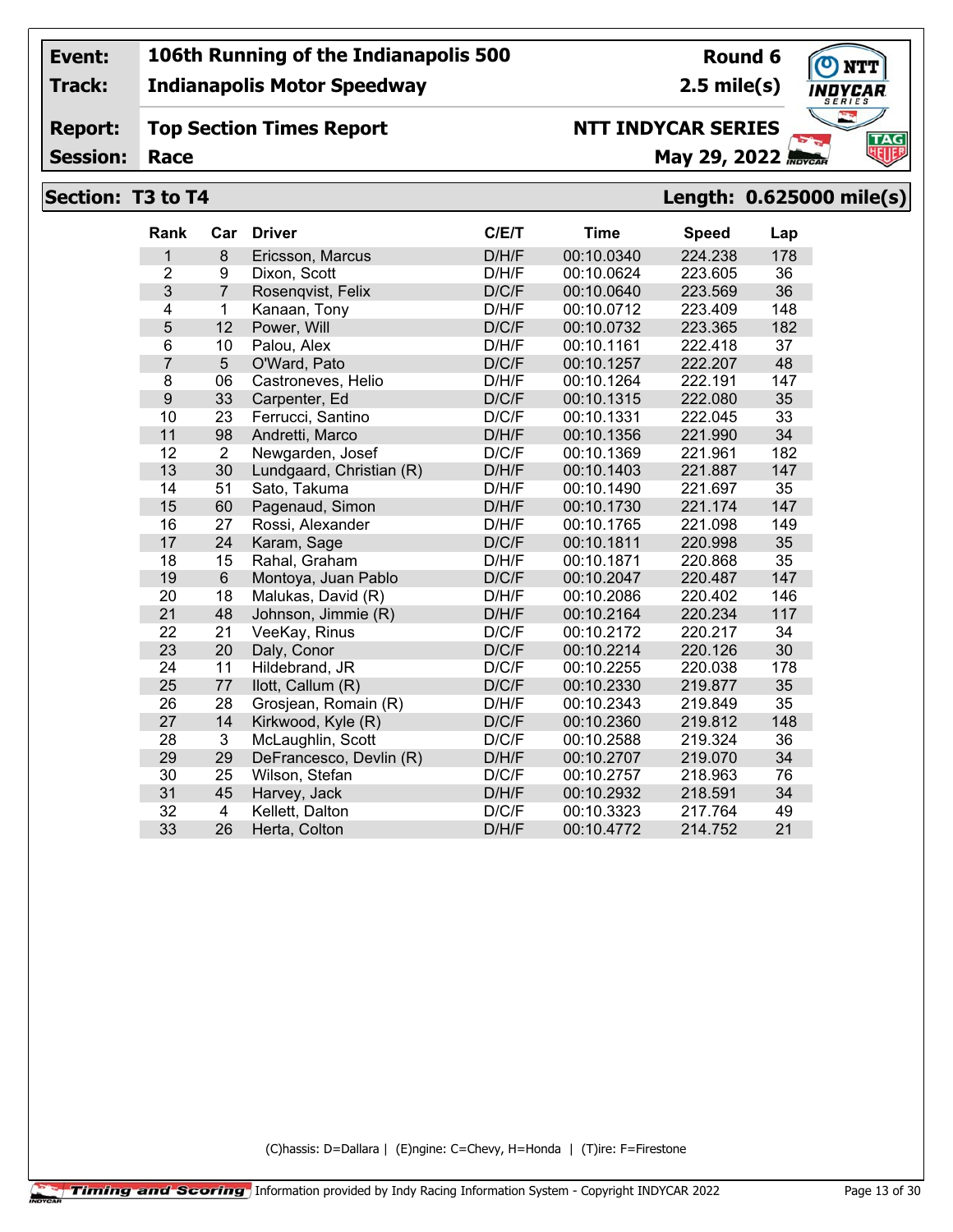**Track:**

#### **Indianapolis Motor Speedway**

#### **Report: Top Section Times Report**

**Session:**

## **NTT INDYCAR SERIES**

**Race May 29, 2022** *May 29, 2022* 

#### **Section: T4 to SF Length: 0.437879 mile(s)**

| <b>Rank</b>    | Car            | <b>Driver</b>            | C/E/T | <b>Time</b> | <b>Speed</b> | Lap            |
|----------------|----------------|--------------------------|-------|-------------|--------------|----------------|
| 1              | 5              | O'Ward, Pato             | D/C/F | 00:06.8692  | 229.483      | $\mathbf{1}$   |
| $\overline{2}$ | 06             | Castroneves, Helio       | D/H/F | 00:06.8723  | 229.379      | 159            |
| 3              | 10             | Palou, Alex              | D/H/F | 00:06.8953  | 228.614      | 113            |
| 4              | 7              | Rosenqvist, Felix        | D/C/F | 00:06.8958  | 228.598      | 113            |
| 5              | 8              | Ericsson, Marcus         | D/H/F | 00:06.8982  | 228.518      | 179            |
| 6              | 27             | Rossi, Alexander         | D/H/F | 00:06.9049  | 228.296      | 113            |
| $\overline{7}$ | 48             | Johnson, Jimmie (R)      | D/H/F | 00:06.9094  | 228.148      | 160            |
| 8              | 3              | McLaughlin, Scott        | D/C/F | 00:06.9099  | 228.131      | 3              |
| 9              | 28             | Grosjean, Romain (R)     | D/H/F | 00:06.9176  | 227.877      | 80             |
| 10             | 20             | Daly, Conor              | D/C/F | 00:06.9177  | 227.874      | 47             |
| 11             | $\mathbf{1}$   | Kanaan, Tony             | D/H/F | 00:06.9314  | 227.424      | 163            |
| 12             | 51             | Sato, Takuma             | D/H/F | 00:06.9480  | 226.880      | 79             |
| 13             | $\overline{2}$ | Newgarden, Josef         | D/C/F | 00:06.9504  | 226.802      | 159            |
| 14             | 60             | Pagenaud, Simon          | D/H/F | 00:06.9508  | 226.789      | 112            |
| 15             | 12             | Power, Will              | D/C/F | 00:06.9523  | 226.740      | 182            |
| 16             | 23             | Ferrucci, Santino        | D/C/F | 00:06.9541  | 226.681      | $\overline{2}$ |
| 17             | 14             | Kirkwood, Kyle (R)       | D/C/F | 00:06.9541  | 226.681      | 113            |
| 18             | 33             | Carpenter, Ed            | D/C/F | 00:06.9574  | 226.574      | 46             |
| 19             | 15             | Rahal, Graham            | D/H/F | 00:06.9609  | 226.460      | 159            |
| 20             | 30             | Lundgaard, Christian (R) | D/H/F | 00:06.9630  | 226.391      | 86             |
| 21             | $6\phantom{1}$ | Montoya, Juan Pablo      | D/C/F | 00:06.9634  | 226.378      | 47             |
| 22             | 11             | Hildebrand, JR           | D/C/F | 00:06.9647  | 226.336      | $\overline{2}$ |
| 23             | 26             | Herta, Colton            | D/H/F | 00:06.9697  | 226.174      | 49             |
| 24             | 9              | Dixon, Scott             | D/H/F | 00:06.9808  | 225.814      | 163            |
| 25             | 18             | Malukas, David (R)       | D/H/F | 00:06.9812  | 225.801      | 78             |
| 26             | 21             | VeeKay, Rinus            | D/C/F | 00:06.9836  | 225.724      | $\Omega$       |
| 27             | 24             | Karam, Sage              | D/C/F | 00:06.9858  | 225.653      | 113            |
| 28             | 98             | Andretti, Marco          | D/H/F | 00:06.9995  | 225.211      | 167            |
| 29             | 77             | llott, Callum (R)        | D/C/F | 00:07.0164  | 224.668      | 59             |
| 30             | 29             | DeFrancesco, Devlin (R)  | D/H/F | 00:07.0320  | 224.170      | 113            |
| 31             | $\overline{4}$ | Kellett, Dalton          | D/C/F | 00:07.0555  | 223.423      | 47             |
| 32             | 25             | Wilson, Stefan           | D/C/F | 00:07.0631  | 223.183      | 77             |
| 33             | 45             | Harvey, Jack             | D/H/F | 00:07.0676  | 223.041      | 78             |

(C)hassis: D=Dallara | (E)ngine: C=Chevy, H=Honda | (T)ire: F=Firestone



**Round 6 2.5 mile(s)**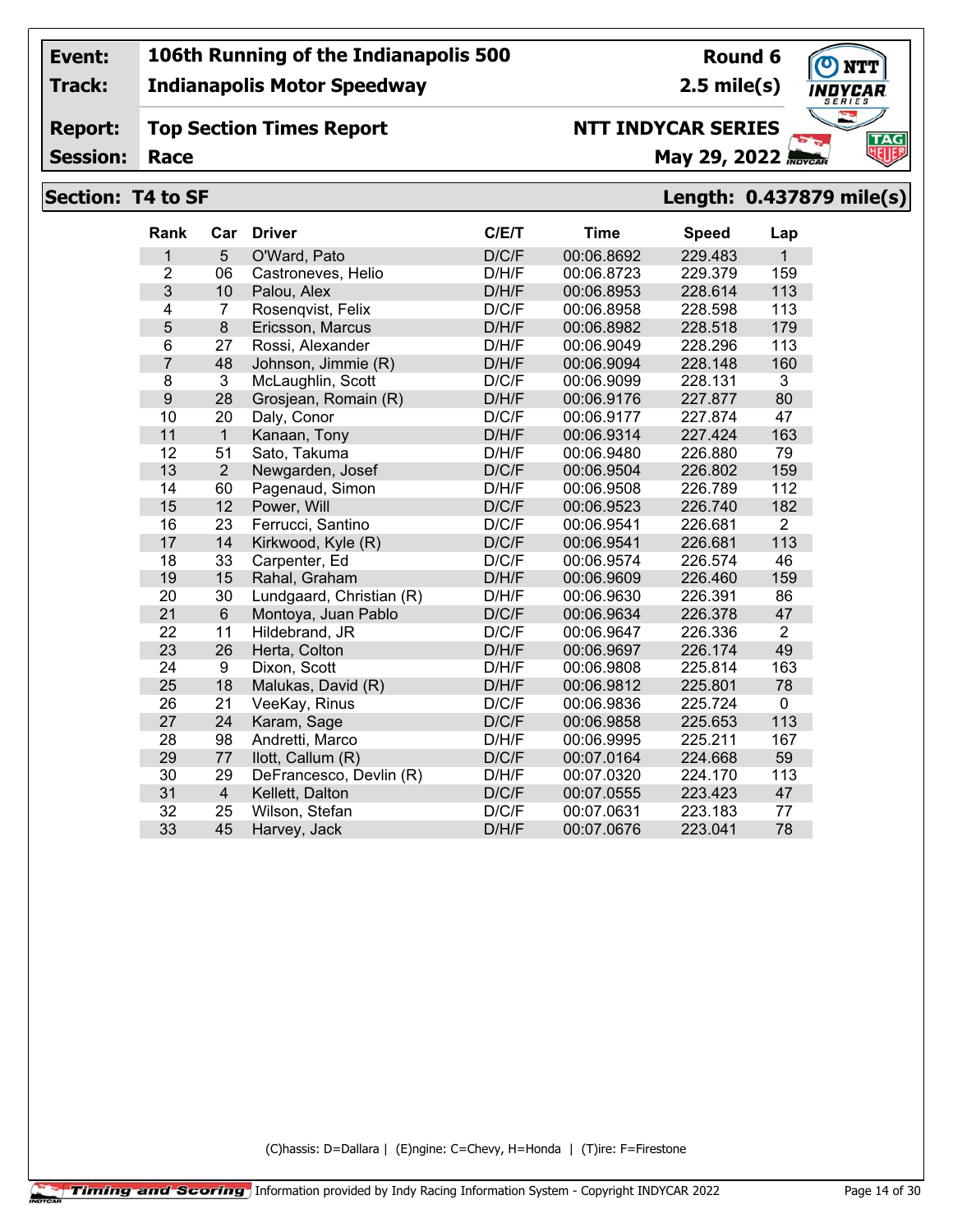**Track:**

**Session:**

#### **Indianapolis Motor Speedway**

#### **Report: Top Section Times Report**

**Round 6 2.5 mile(s)**

**NTT INDYCAR SERIES**

**TAG** 

## **Race May 29, 2022** *Race*

# **Section: T1T to T1 Length: 0.022727 mile(s)**

| Rank           | Car            | <b>Driver</b>            | C/E/T | <b>Time</b> | <b>Speed</b> | Lap |
|----------------|----------------|--------------------------|-------|-------------|--------------|-----|
| 1              | $\overline{7}$ | Rosenqvist, Felix        | D/C/F | 00:00.3493  | 234.235      | 114 |
| $\overline{2}$ | 8              | Ericsson, Marcus         | D/H/F | 00:00.3527  | 231.977      | 180 |
| 3              | 06             | Castroneves, Helio       | D/H/F | 00:00.3527  | 231.977      | 37  |
| $\overline{4}$ | $\overline{2}$ | Newgarden, Josef         | D/C/F | 00:00.3529  | 231.845      | 147 |
| 5              | 12             | Power, Will              | D/C/F | 00:00.3531  | 231.714      | 183 |
| 6              | 14             | Kirkwood, Kyle (R)       | D/C/F | 00:00.3538  | 231.255      | 199 |
| $\overline{7}$ | 10             | Palou, Alex              | D/H/F | 00:00.3544  | 230.864      | 161 |
| 8              | 48             | Johnson, Jimmie (R)      | D/H/F | 00:00.3545  | 230.799      | 164 |
| 9              | 30             | Lundgaard, Christian (R) | D/H/F | 00:00.3549  | 230.539      | 188 |
| 10             | 15             | Rahal, Graham            | D/H/F | 00:00.3550  | 230.474      | 150 |
| 11             | 9              | Dixon, Scott             | D/H/F | 00:00.3552  | 230.344      | 191 |
| 12             | 23             | Ferrucci, Santino        | D/C/F | 00:00.3556  | 230.085      | 162 |
| 13             | 6              | Montoya, Juan Pablo      | D/C/F | 00:00.3564  | 229.568      | 160 |
| 14             | $\mathbf{1}$   | Kanaan, Tony             | D/H/F | 00:00.3566  | 229.440      | 167 |
| 15             | 20             | Daly, Conor              | D/C/F | 00:00.3568  | 229.311      | 178 |
| 16             | 21             | VeeKay, Rinus            | D/C/F | 00:00.3569  | 229.247      | 38  |
| 17             | 18             | Malukas, David (R)       | D/H/F | 00:00.3570  | 229.183      | 180 |
| 18             | 25             | Wilson, Stefan           | D/C/F | 00:00.3573  | 228.990      | 161 |
| 19             | 33             | Carpenter, Ed            | D/C/F | 00:00.3576  | 228.798      | 36  |
| 20             | 60             | Pagenaud, Simon          | D/H/F | 00:00.3580  | 228.542      | 193 |
| 21             | 51             | Sato, Takuma             | D/H/F | 00:00.3581  | 228.479      | 11  |
| 22             | 4              | Kellett, Dalton          | D/C/F | 00:00.3581  | 228.479      | 16  |
| 23             | 5              | O'Ward, Pato             | D/C/F | 00:00.3582  | 228.415      | 36  |
| 24             | 24             | Karam, Sage              | D/C/F | 00:00.3585  | 228.224      | 146 |
| 25             | 28             | Grosjean, Romain (R)     | D/H/F | 00:00.3592  | 227.779      | 11  |
| 26             | 77             | llott, Callum (R)        | D/C/F | 00:00.3594  | 227.652      | 36  |
| 27             | 11             | Hildebrand, JR           | D/C/F | 00:00.3615  | 226.330      | 180 |
| 28             | 27             | Rossi, Alexander         | D/H/F | 00:00.3617  | 226.205      | 150 |
| 29             | 45             | Harvey, Jack             | D/H/F | 00:00.3626  | 225.643      | 176 |
| 30             | 98             | Andretti, Marco          | D/H/F | 00:00.3630  | 225.394      | 179 |
| 31             | 29             | DeFrancesco, Devlin (R)  | D/H/F | 00:00.3631  | 225.332      | 191 |
| 32             | 29             | DeFrancesco, Devlin (R)  | D/H/F | 00:00.3631  | 225.332      | 134 |
| 33             | 3              | McLaughlin, Scott        | D/C/F | 00:00.3645  | 224.467      | 150 |
| 34             | 26             | Herta, Colton            | D/H/F | 00:00.3703  | 220.951      | 12  |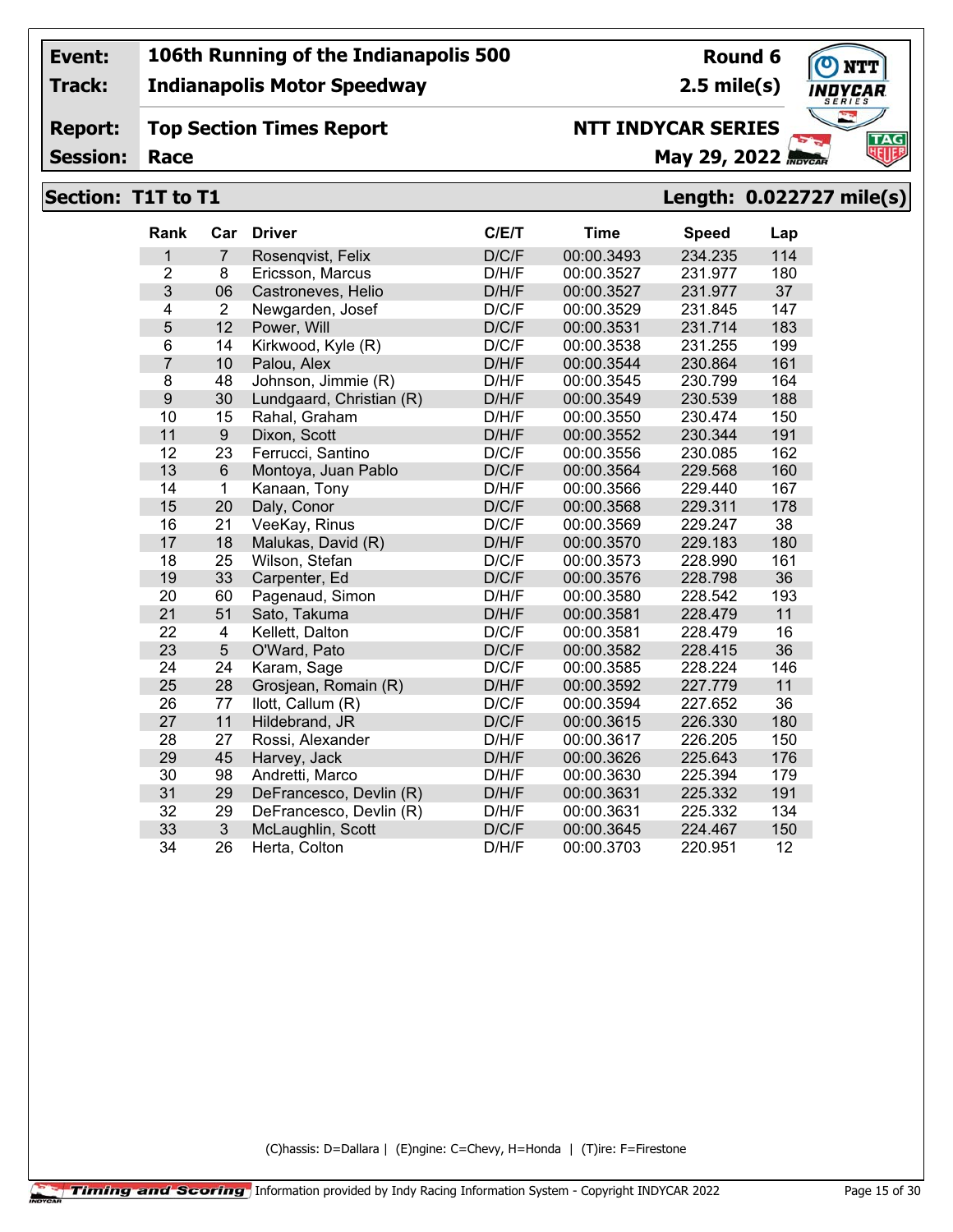**Track:**

**Report:**

#### **Indianapolis Motor Speedway**

## **Top Section Times Report**

**Round 6 2.5 mile(s)**

**TAG** 

#### **Session:**

## **Race May 29, 2022** *May 29, 2022*

**NTT INDYCAR SERIES**

### **Section: T2T to T2 Length: 0.022727 mile(s)**

| Rank           | Car            | <b>Driver</b>            | C/E/T | <b>Time</b> | <b>Speed</b> | Lap |
|----------------|----------------|--------------------------|-------|-------------|--------------|-----|
| 1              | 5              | O'Ward, Pato             | D/C/F | 00:00.3607  | 226.832      | 36  |
| $\overline{2}$ | 51             | Sato, Takuma             | D/H/F | 00:00.3623  | 225.830      | 146 |
| 3              | $\overline{7}$ | Rosenqvist, Felix        | D/C/F | 00:00.3632  | 225.270      | 36  |
| 4              | 8              | Ericsson, Marcus         | D/H/F | 00:00.3633  | 225.208      | 178 |
| 5              | 06             | Castroneves, Helio       | D/H/F | 00:00.3638  | 224.899      | 148 |
| 6              | 3              | McLaughlin, Scott        | D/C/F | 00:00.3639  | 224.837      | 36  |
| $\overline{7}$ | 23             | Ferrucci, Santino        | D/C/F | 00:00.3639  | 224.837      | 145 |
| 8              | $\mathbf 1$    | Kanaan, Tony             | D/H/F | 00:00.3642  | 224.652      | 78  |
| 9              | 98             | Andretti, Marco          | D/H/F | 00:00.3643  | 224.590      | 34  |
| 10             | 21             | VeeKay, Rinus            | D/C/F | 00:00.3648  | 224.282      | 33  |
| 11             | 33             | Carpenter, Ed            | D/C/F | 00:00.3648  | 224.282      | 35  |
| 12             | 10             | Palou, Alex              | D/H/F | 00:00.3650  | 224.159      | 123 |
| 13             | 9              | Dixon, Scott             | D/H/F | 00:00.3665  | 223.242      | 189 |
| 14             | 60             | Pagenaud, Simon          | D/H/F | 00:00.3665  | 223.242      | 180 |
| 15             | 12             | Power, Will              | D/C/F | 00:00.3671  | 222.877      | 182 |
| 16             | 6              | Montoya, Juan Pablo      | D/C/F | 00:00.3672  | 222.816      | 147 |
| 17             | 48             | Johnson, Jimmie (R)      | D/H/F | 00:00.3673  | 222.756      | 33  |
| 18             | 27             | Rossi, Alexander         | D/H/F | 00:00.3674  | 222.695      | 149 |
| 19             | 14             | Kirkwood, Kyle (R)       | D/C/F | 00:00.3675  | 222.635      | 149 |
| 20             | $\overline{2}$ | Newgarden, Josef         | D/C/F | 00:00.3675  | 222.635      | 35  |
| 21             | 28             | Grosjean, Romain (R)     | D/H/F | 00:00.3676  | 222.574      | 35  |
| 22             | 25             | Wilson, Stefan           | D/C/F | 00:00.3678  | 222.453      | 77  |
| 23             | 11             | Hildebrand, JR           | D/C/F | 00:00.3679  | 222.392      | 176 |
| 24             | 20             | Daly, Conor              | D/C/F | 00:00.3682  | 222.211      | 30  |
| 25             | 77             | llott, Callum (R)        | D/C/F | 00:00.3682  | 222.211      | 35  |
| 26             | 18             | Malukas, David (R)       | D/H/F | 00:00.3682  | 222.211      | 37  |
| 27             | 24             | Karam, Sage              | D/C/F | 00:00.3682  | 222.211      | 35  |
| 28             | 15             | Rahal, Graham            | D/H/F | 00:00.3692  | 221.609      | 35  |
| 29             | 30             | Lundgaard, Christian (R) | D/H/F | 00:00.3695  | 221.429      | 183 |
| 30             | 45             | Harvey, Jack             | D/H/F | 00:00.3697  | 221.310      | 34  |
| 31             | 29             | DeFrancesco, Devlin (R)  | D/H/F | 00:00.3701  | 221.070      | 37  |
| 32             | 29             | DeFrancesco, Devlin (R)  | D/H/F | 00:00.3701  | 221.070      | 35  |
| 33             | 26             | Herta, Colton            | D/H/F | 00:00.3732  | 219.234      | 36  |
| 34             | $\overline{4}$ | Kellett, Dalton          | D/C/F | 00:00.3778  | 216.565      | 66  |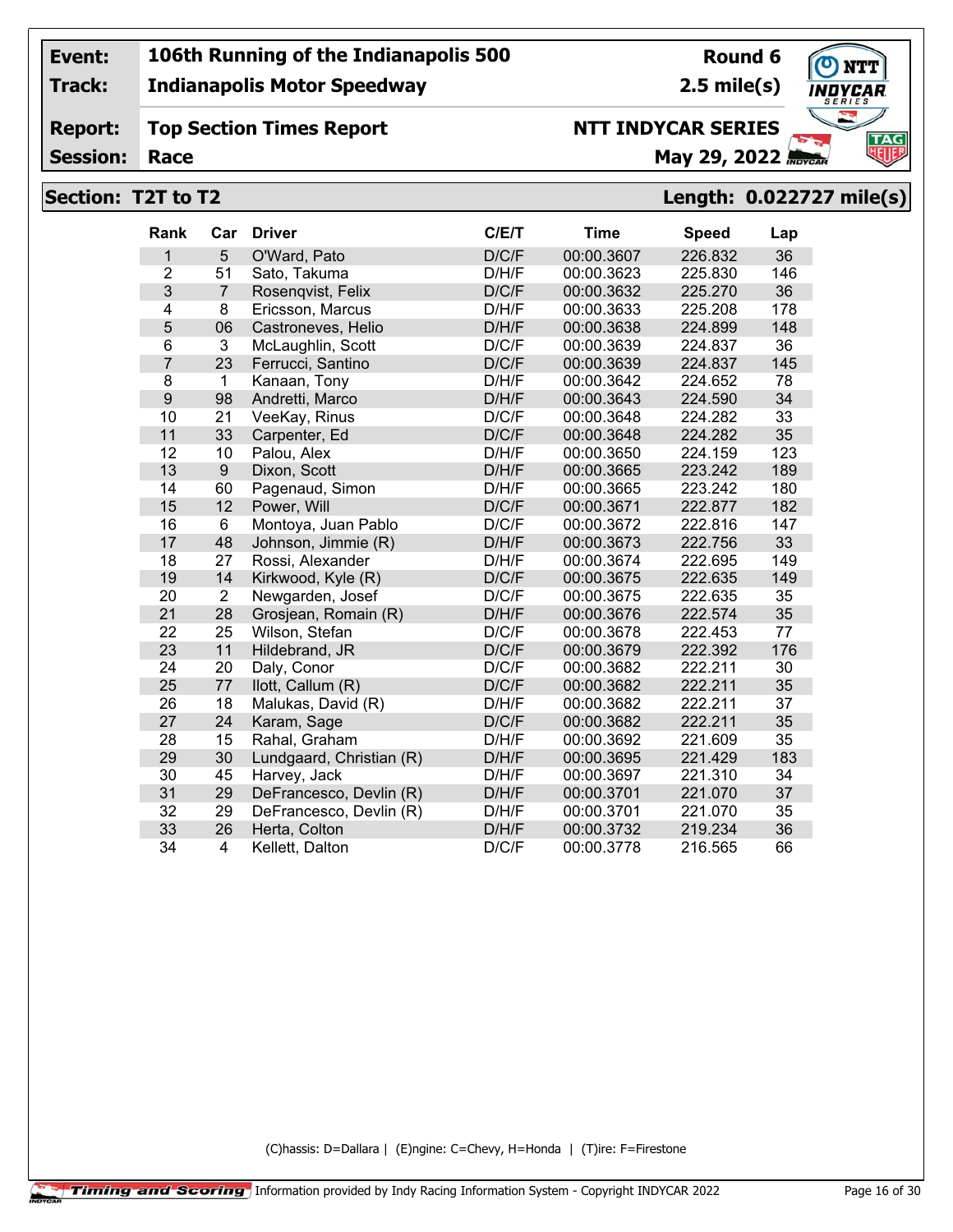**Track:**

**Report:**

#### **Indianapolis Motor Speedway**

**Top Section Times Report**

**Round 6 2.5 mile(s)**

# **TAG**

**Session:**

# **NTT INDYCAR SERIES**

# **Race May 29, 2022** *May 29, 2022*

## **Section: T3T to T3 Length: 0.022727 mile(s)**

| Rank           | Car                     | <b>Driver</b>            | C/E/T | <b>Time</b> | <b>Speed</b> | Lap |
|----------------|-------------------------|--------------------------|-------|-------------|--------------|-----|
| 1              | 21                      | VeeKay, Rinus            | D/C/F | 00:00.3455  | 236.811      | 34  |
| $\overline{2}$ | 06                      | Castroneves, Helio       | D/H/F | 00:00.3461  | 236.400      | 147 |
| 3              | 12                      | Power, Will              | D/C/F | 00:00.3469  | 235.855      | 184 |
| 4              | 5                       | O'Ward, Pato             | D/C/F | 00:00.3471  | 235.719      | 37  |
| 5              | $\mathbf{1}$            | Kanaan, Tony             | D/H/F | 00:00.3475  | 235.448      | 161 |
| 6              | $\overline{2}$          | Newgarden, Josef         | D/C/F | 00:00.3481  | 235.042      | 183 |
| $\overline{7}$ | 33                      | Carpenter, Ed            | D/C/F | 00:00.3487  | 234.638      | 35  |
| 8              | 15                      | Rahal, Graham            | D/H/F | 00:00.3493  | 234.235      | 162 |
| $\overline{9}$ | 48                      | Johnson, Jimmie (R)      | D/H/F | 00:00.3496  | 234.034      | 124 |
| 10             | 10                      | Palou, Alex              | D/H/F | 00:00.3497  | 233.967      | 177 |
| 11             | 24                      | Karam, Sage              | D/C/F | 00:00.3497  | 233.967      | 35  |
| 12             | 7                       | Rosengvist, Felix        | D/C/F | 00:00.3498  | 233.900      | 36  |
| 13             | 30                      | Lundgaard, Christian (R) | D/H/F | 00:00.3499  | 233.833      | 185 |
| 14             | 28                      | Grosjean, Romain (R)     | D/H/F | 00:00.3501  | 233.699      | 83  |
| 15             | 20                      | Daly, Conor              | D/C/F | 00:00.3502  | 233.633      | 178 |
| 16             | 8                       | Ericsson, Marcus         | D/H/F | 00:00.3503  | 233.566      | 150 |
| 17             | $6\phantom{1}$          | Montoya, Juan Pablo      | D/C/F | 00:00.3504  | 233.499      | 185 |
| 18             | 77                      | llott, Callum (R)        | D/C/F | 00:00.3506  | 233.366      | 35  |
| 19             | $\boldsymbol{9}$        | Dixon, Scott             | D/H/F | 00:00.3507  | 233.300      | 148 |
| 20             | 18                      | Malukas, David (R)       | D/H/F | 00:00.3508  | 233.233      | 1   |
| 21             | 51                      | Sato, Takuma             | D/H/F | 00:00.3510  | 233.100      | 13  |
| 22             | 25                      | Wilson, Stefan           | D/C/F | 00:00.3516  | 232.702      | 175 |
| 23             | 25                      | Wilson, Stefan           | D/C/F | 00:00.3516  | 232.702      | 160 |
| 24             | 3                       | McLaughlin, Scott        | D/C/F | 00:00.3517  | 232.636      | 130 |
| 25             | 23                      | Ferrucci, Santino        | D/C/F | 00:00.3518  | 232.570      | 145 |
| 26             | 14                      | Kirkwood, Kyle (R)       | D/C/F | 00:00.3520  | 232.438      | 150 |
| 27             | 27                      | Rossi, Alexander         | D/H/F | 00:00.3521  | 232.372      | 136 |
| 28             | $\overline{\mathbf{4}}$ | Kellett, Dalton          | D/C/F | 00:00.3525  | 232.108      | 35  |
| 29             | 60                      | Pagenaud, Simon          | D/H/F | 00:00.3526  | 232.042      | 148 |
| 30             | 29                      | DeFrancesco, Devlin (R)  | D/H/F | 00:00.3528  | 231.911      | 181 |
| 31             | 98                      | Andretti, Marco          | D/H/F | 00:00.3534  | 231.517      | 84  |
| 32             | 11                      | Hildebrand, JR           | D/C/F | 00:00.3534  | 231.517      | 185 |
| 33             | 45                      | Harvey, Jack             | D/H/F | 00:00.3544  | 230.864      | 34  |
| 34             | 26                      | Herta, Colton            | D/H/F | 00:00.3593  | 227.716      | 34  |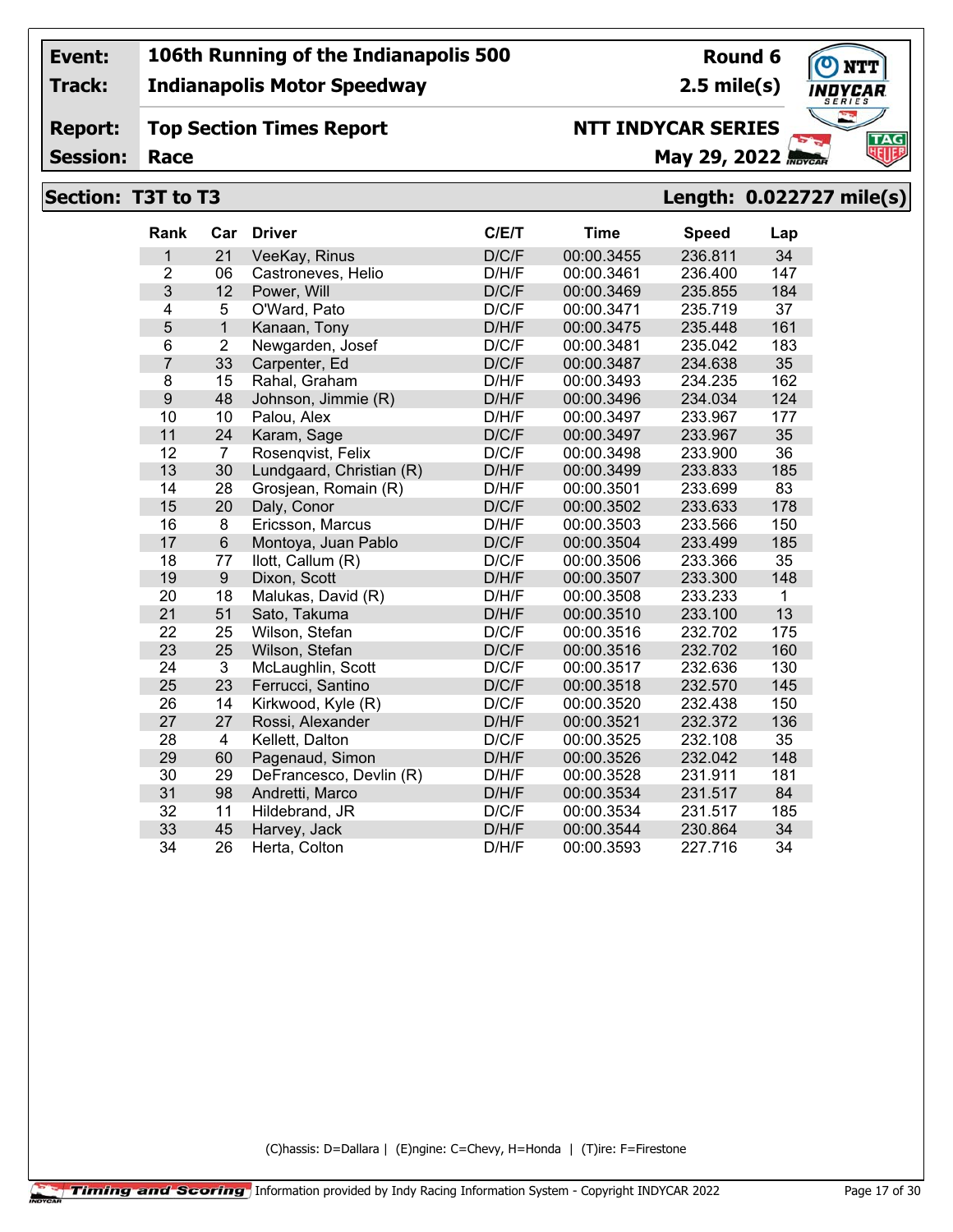**Track:**

### **Indianapolis Motor Speedway**

**Round 6 2.5 mile(s)**

**TAG** 

**Report: Top Section Times Report**

**Session:**

## **NTT INDYCAR SERIES**

**Race May 29, 2022** *May 29, 2022* 

#### **Section: T4T to T4 Length: 0.022727 mile(s)**

| <b>Rank</b>    | Car            | <b>Driver</b>            | C/E/T | <b>Time</b> | <b>Speed</b> | Lap            |
|----------------|----------------|--------------------------|-------|-------------|--------------|----------------|
| 1              | 5              | O'Ward, Pato             | D/C/F | 00:00.3601  | 227.210      | 198            |
| $\overline{2}$ | 12             | Power, Will              | D/C/F | 00:00.3601  | 227.210      | 182            |
| 3              | 8              | Ericsson, Marcus         | D/H/F | 00:00.3605  | 226.958      | 178            |
| 4              | 1              | Kanaan, Tony             | D/H/F | 00:00.3606  | 226.895      | 148            |
| 5              | 10             | Palou, Alex              | D/H/F | 00:00.3610  | 226.643      | 32             |
| 6              | 06             | Castroneves, Helio       | D/H/F | 00:00.3613  | 226.455      | 79             |
| $\overline{7}$ | 51             | Sato, Takuma             | D/H/F | 00:00.3619  | 226.080      | 146            |
| 8              | $\overline{7}$ | Rosenqvist, Felix        | D/C/F | 00:00.3632  | 225.270      | 113            |
| 9              | 48             | Johnson, Jimmie (R)      | D/H/F | 00:00.3637  | 224.961      | 54             |
| 10             | 9              | Dixon, Scott             | D/H/F | 00:00.3639  | 224.837      | 83             |
| 11             | 9              | Dixon, Scott             | D/H/F | 00:00.3639  | 224.837      | $\overline{4}$ |
| 12             | 33             | Carpenter, Ed            | D/C/F | 00:00.3646  | 224.405      | 1              |
| 13             | 3              | McLaughlin, Scott        | D/C/F | 00:00.3646  | 224.405      | 79             |
| 14             | 27             | Rossi, Alexander         | D/H/F | 00:00.3647  | 224.344      | 113            |
| 15             | 98             | Andretti, Marco          | D/H/F | 00:00.3650  | 224.159      | 34             |
| 16             | 23             | Ferrucci, Santino        | D/C/F | 00:00.3651  | 224.098      | 33             |
| 17             | $\overline{2}$ | Newgarden, Josef         | D/C/F | 00:00.3652  | 224.037      | 182            |
| 18             | 60             | Pagenaud, Simon          | D/H/F | 00:00.3653  | 223.975      | 146            |
| 19             | 20             | Daly, Conor              | D/C/F | 00:00.3654  | 223.914      | 31             |
| 20             | 30             | Lundgaard, Christian (R) | D/H/F | 00:00.3663  | 223.364      | 147            |
| 21             | 15             | Rahal, Graham            | D/H/F | 00:00.3666  | 223.181      | 35             |
| 22             | 28             | Grosjean, Romain (R)     | D/H/F | 00:00.3668  | 223.059      | 80             |
| 23             | 24             | Karam, Sage              | D/C/F | 00:00.3674  | 222.695      | 79             |
| 24             | 77             | llott, Callum (R)        | D/C/F | 00:00.3674  | 222.695      | 35             |
| 25             | 21             | VeeKay, Rinus            | D/C/F | 00:00.3676  | 222.574      | $\overline{4}$ |
| 26             | 29             | DeFrancesco, Devlin (R)  | D/H/F | 00:00.3682  | 222.211      | 60             |
| 27             | $6\phantom{a}$ | Montoya, Juan Pablo      | D/C/F | 00:00.3685  | 222.030      | 65             |
| 28             | 14             | Kirkwood, Kyle (R)       | D/C/F | 00:00.3687  | 221.910      | 149            |
| 29             | 11             | Hildebrand, JR           | D/C/F | 00:00.3687  | 221.910      | 176            |
| 30             | 45             | Harvey, Jack             | D/H/F | 00:00.3690  | 221.729      | 34             |
| 31             | 18             | Malukas, David (R)       | D/H/F | 00:00.3697  | 221.310      | 188            |
| 32             | 26             | Herta, Colton            | D/H/F | 00:00.3710  | 220.534      | 49             |
| 33             | 25             | Wilson, Stefan           | D/C/F | 00:00.3713  | 220.356      | 77             |
| 34             | 4              | Kellett, Dalton          | D/C/F | 00:00.3731  | 219.293      | 18             |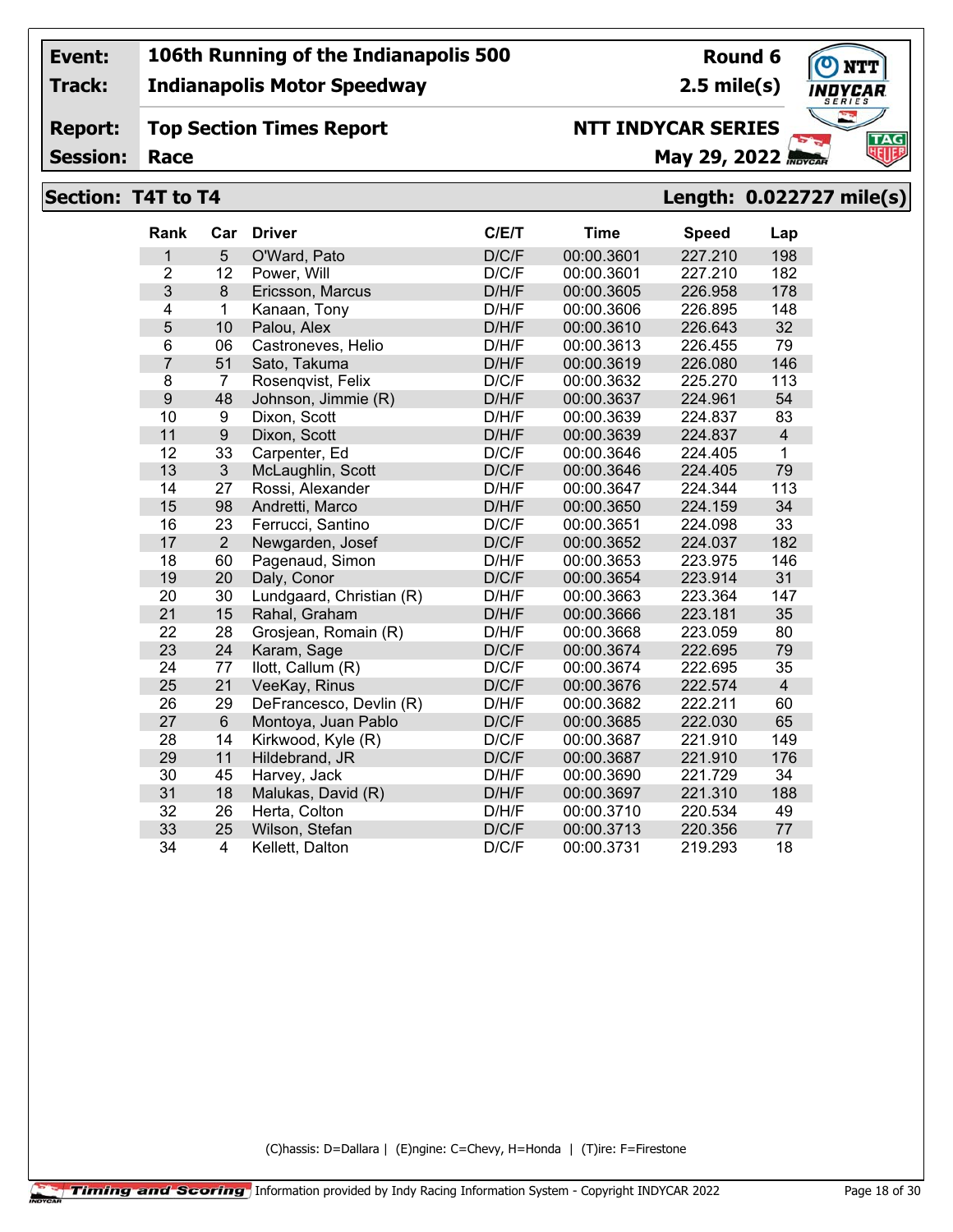**Track:**

**Report:**

#### **Indianapolis Motor Speedway**

**Top Section Times Report**

## **Round 6**

**2.5 mile(s)**

# **TAG**

**Session:**

## **NTT INDYCAR SERIES**

**Race May 29, 2022** *Race* 

#### **Section: SF to SFT Length: 0.031155 mile(s)**

| Rank             | Car            | <b>Driver</b>            | C/E/T | <b>Time</b> | <b>Speed</b> | Lap            |
|------------------|----------------|--------------------------|-------|-------------|--------------|----------------|
| 1                | 27             | Rossi, Alexander         | D/H/F | 00:00.4695  | 238.891      | 78             |
| $\overline{2}$   | 15             | Rahal, Graham            | D/H/F | 00:00.4701  | 238.586      | 160            |
| 3                | 10             | Palou, Alex              | D/H/F | 00:00.4705  | 238.383      | 114            |
| $\overline{4}$   | 20             | Daly, Conor              | D/C/F | 00:00.4706  | 238.332      | 2              |
| 5                | $\overline{2}$ | Newgarden, Josef         | D/C/F | 00:00.4717  | 237.776      | 160            |
| 6                | 48             | Johnson, Jimmie (R)      | D/H/F | 00:00.4720  | 237.625      | 161            |
| $\overline{7}$   | 28             | Grosjean, Romain (R)     | D/H/F | 00:00.4722  | 237.525      | 81             |
| 8                | 23             | Ferrucci, Santino        | D/C/F | 00:00.4722  | 237.525      | 3              |
| $\boldsymbol{9}$ | $\overline{7}$ | Rosenqvist, Felix        | D/C/F | 00:00.4730  | 237.123      | 51             |
| 10               | $\mathbf 1$    | Kanaan, Tony             | D/H/F | 00:00.4750  | 236.124      | 3              |
| 11               | 06             | Castroneves, Helio       | D/H/F | 00:00.4750  | 236.124      | 82             |
| 12               | 5              | O'Ward, Pato             | D/C/F | 00:00.4751  | 236.075      | 2              |
| 13               | 26             | Herta, Colton            | D/H/F | 00:00.4763  | 235.480      | 52             |
| 14               | 4              | Kellett, Dalton          | D/C/F | 00:00.4763  | 235.480      | 48             |
| 15               | $\overline{3}$ | McLaughlin, Scott        | D/C/F | 00:00.4769  | 235.184      | $\overline{4}$ |
| 16               | 30             | Lundgaard, Christian (R) | D/H/F | 00:00.4771  | 235.085      | 87             |
| 17               | 24             | Karam, Sage              | D/C/F | 00:00.4779  | 234.692      | 48             |
| 18               | 18             | Malukas, David (R)       | D/H/F | 00:00.4788  | 234.250      | 159            |
| 19               | 60             | Pagenaud, Simon          | D/H/F | 00:00.4790  | 234.153      | 113            |
| 20               | 51             | Sato, Takuma             | D/H/F | 00:00.4797  | 233.811      | 150            |
| 21               | 11             | Hildebrand, JR           | D/C/F | 00:00.4802  | 233.567      | 78             |
| 22               | 12             | Power, Will              | D/C/F | 00:00.4803  | 233.519      | 78             |
| 23               | 25             | Wilson, Stefan           | D/C/F | 00:00.4804  | 233.470      | 3              |
| 24               | 8              | Ericsson, Marcus         | D/H/F | 00:00.4806  | 233.373      | 180            |
| 25               | 21             | VeeKay, Rinus            | D/C/F | 00:00.4816  | 232.888      | $\mathbf{1}$   |
| 26               | 9              | Dixon, Scott             | D/H/F | 00:00.4819  | 232.743      | 164            |
| 27               | 77             | llott, Callum (R)        | D/C/F | 00:00.4822  | 232.599      | 51             |
| 28               | 29             | DeFrancesco, Devlin (R)  | D/H/F | 00:00.4824  | 232.502      | 79             |
| 29               | 98             | Andretti, Marco          | D/H/F | 00:00.4825  | 232.454      | $\overline{1}$ |
| 30               | 33             | Carpenter, Ed            | D/C/F | 00:00.4836  | 231.925      | 78             |
| 31               | $6\phantom{1}$ | Montoya, Juan Pablo      | D/C/F | 00:00.4842  | 231.638      | 49             |
| 32               | 14             | Kirkwood, Kyle (R)       | D/C/F | 00:00.4844  | 231.542      | 81             |
| 33               | 45             | Harvey, Jack             | D/H/F | 00:00.4847  | 231.399      | 79             |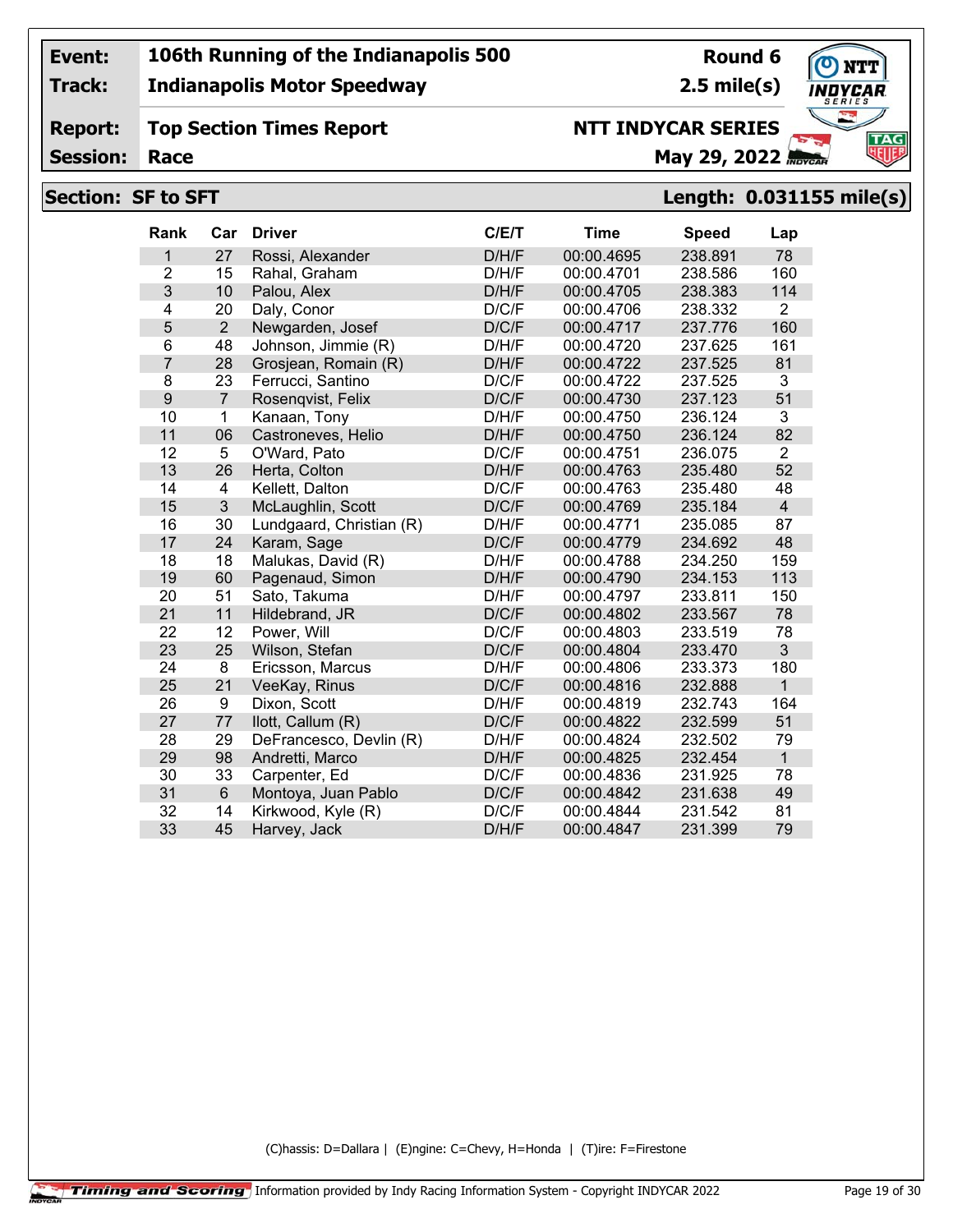**Track:**

**Report:**

#### **Indianapolis Motor Speedway**

**Top Section Times Report**

## **Round 6**

**2.5 mile(s)**



**Session:**

## **NTT INDYCAR SERIES**

**Race May 29, 2022** *May 29, 2022* 

#### **Section: PI to SFP Length: 0.200284 mile(s)**

| <b>Rank</b>    | Car            | <b>Driver</b>            | C/E/T | <b>Time</b> | <b>Speed</b> | Lap |
|----------------|----------------|--------------------------|-------|-------------|--------------|-----|
| 1              | 18             | Malukas, David (R)       | D/H/F | 00:12.0317  | 59.927       | 71  |
| $\overline{2}$ | 10             | Palou, Alex              | D/H/F | 00:12.0526  | 59.823       | 146 |
| 3              | 9              | Dixon, Scott             | D/H/F | 00:12.0539  | 59.817       | 140 |
| $\overline{4}$ | 8              | Ericsson, Marcus         | D/H/F | 00:12.0546  | 59.813       | 176 |
| 5              | 48             | Johnson, Jimmie (R)      | D/H/F | 00:12.0553  | 59.810       | 188 |
| 6              | 1              | Kanaan, Tony             | D/H/F | 00:12.0578  | 59.797       | 181 |
| $\overline{7}$ | 23             | Ferrucci, Santino        | D/C/F | 00:12.0653  | 59.760       | 143 |
| 8              | 33             | Carpenter, Ed            | D/C/F | 00:12.0832  | 59.672       | 167 |
| 9              | 28             | Grosjean, Romain (R)     | D/H/F | 00:12.0908  | 59.634       | 31  |
| 10             | 11             | Hildebrand, JR           | D/C/F | 00:12.0994  | 59.592       | 27  |
| 11             | 5              | O'Ward, Pato             | D/C/F | 00:12.1109  | 59.535       | 176 |
| 12             | 7              | Rosenqvist, Felix        | D/C/F | 00:12.1195  | 59.493       | 142 |
| 13             | $\overline{2}$ | Newgarden, Josef         | D/C/F | 00:12.1358  | 59.413       | 180 |
| 14             | 20             | Daly, Conor              | D/C/F | 00:12.1977  | 59.111       | 104 |
| 15             | 21             | VeeKay, Rinus            | D/C/F | 00:12.2286  | 58.962       | 31  |
| 16             | 51             | Sato, Takuma             | D/H/F | 00:12.2876  | 58.679       | 144 |
| 17             | 26             | Herta, Colton            | D/H/F | 00:19.3729  | 37.218       | 110 |
| 18             | 30             | Lundgaard, Christian (R) | D/H/F | 00:19.4277  | 37.113       | 40  |
| 19             | 45             | Harvey, Jack             | D/H/F | 00:19.5039  | 36.968       | 194 |
| 20             | 4              | Kellett, Dalton          | D/C/F | 00:20.3707  | 35.395       | 193 |
| 21             | 25             | Wilson, Stefan           | D/C/F | 00:20.3959  | 35.351       | 74  |
| 22             | 12             | Power, Will              | D/C/F | 00:21.4867  | 33.557       | 180 |
| 23             | 98             | Andretti, Marco          | D/H/F | 00:21.7632  | 33.130       | 187 |
| 24             | 27             | Rossi, Alexander         | D/H/F | 00:22.1865  | 32.498       | 195 |
| 25             | 29             | DeFrancesco, Devlin (R)  | D/H/F | 00:22.8545  | 31.548       | 176 |
| 26             | 24             | Karam, Sage              | D/C/F | 00:23.0342  | 31.302       | 175 |
| 27             | 3              | McLaughlin, Scott        | D/C/F | 00:23.1174  | 31.190       | 144 |
| 28             | 60             | Pagenaud, Simon          | D/H/F | 00:23.1688  | 31.120       | 181 |
| 29             | 15             | Rahal, Graham            | D/H/F | 00:23.3668  | 30.857       | 107 |
| 30             | $6\phantom{1}$ | Montoya, Juan Pablo      | D/C/F | 00:23.3827  | 30.836       | 173 |
| 31             | 06             | Castroneves, Helio       | D/H/F | 00:23.4671  | 30.725       | 35  |
| 32             | 14             | Kirkwood, Kyle (R)       | D/C/F | 00:23.8269  | 30.261       | 143 |
|                |                |                          |       |             |              |     |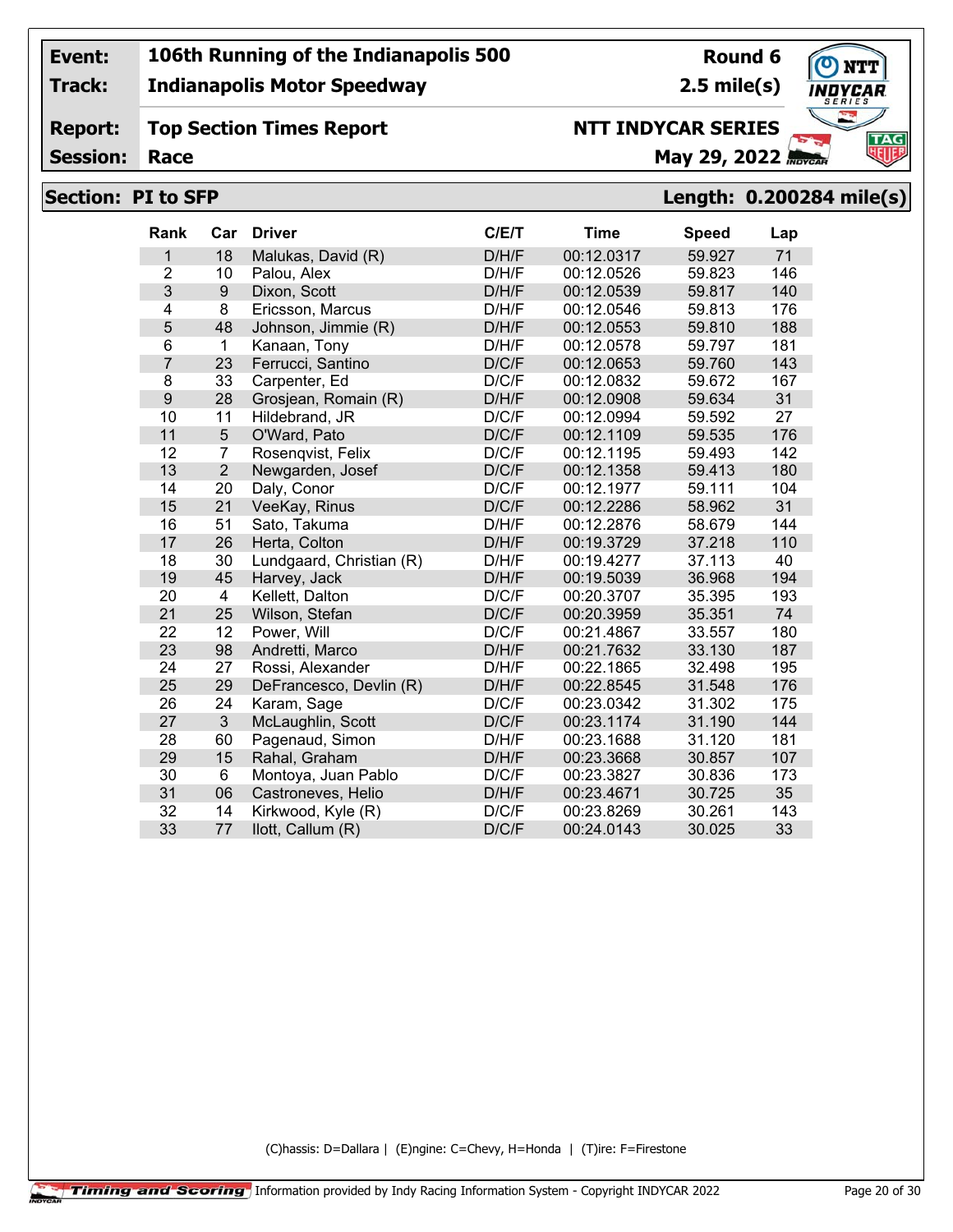**Track:**

#### **Indianapolis Motor Speedway**

**Round 6 2.5 mile(s)**

**TAG** 

#### **Report: Top Section Times Report**

**Session:**

## **Race May 29, 2022** *May 29, 2022* **NTT INDYCAR SERIES**

#### **Section: SFP to PO Length: 0.187405 mile(s)**

| Rank           | Car            | <b>Driver</b>            | C/E/T | <b>Time</b> | <b>Speed</b> | Lap |
|----------------|----------------|--------------------------|-------|-------------|--------------|-----|
| 1              | 45             | Harvey, Jack             | D/H/F | 00:11.2854  | 59.782       | 193 |
| $\overline{2}$ | 10             | Palou, Alex              | D/H/F | 00:11.2975  | 59.718       | 69  |
| 3              | 98             | Andretti, Marco          | D/H/F | 00:11.3077  | 59.664       | 188 |
| 4              | $\overline{4}$ | Kellett, Dalton          | D/C/F | 00:11.3125  | 59.638       | 152 |
| 5              | 27             | Rossi, Alexander         | D/H/F | 00:11.3222  | 59.587       | 146 |
| 6              | 06             | Castroneves, Helio       | D/H/F | 00:11.3228  | 59.584       | 72  |
| $\overline{7}$ | 26             | Herta, Colton            | D/H/F | 00:11.3361  | 59.514       | 67  |
| 8              | 24             | Karam, Sage              | D/C/F | 00:11.3388  | 59.500       | 72  |
| 9              | 60             | Pagenaud, Simon          | D/H/F | 00:11.3421  | 59.483       | 72  |
| 10             | 25             | Wilson, Stefan           | D/C/F | 00:11.3437  | 59.474       | 142 |
| 11             | 30             | Lundgaard, Christian (R) | D/H/F | 00:11.3485  | 59.449       | 41  |
| 12             | 9              | Dixon, Scott             | D/H/F | 00:11.3508  | 59.437       | 176 |
| 13             | 15             | Rahal, Graham            | D/H/F | 00:11.3571  | 59.404       | 176 |
| 14             | 29             | DeFrancesco, Devlin (R)  | D/H/F | 00:11.3635  | 59.371       | 72  |
| 15             | $\overline{3}$ | McLaughlin, Scott        | D/C/F | 00:11.3738  | 59.317       | 145 |
| 16             | 77             | llott, Callum (R)        | D/C/F | 00:11.3879  | 59.244       | 34  |
| 17             | $6\,$          | Montoya, Juan Pablo      | D/C/F | 00:11.4071  | 59.144       | 144 |
| 18             | 14             | Kirkwood, Kyle (R)       | D/C/F | 00:11.4277  | 59.037       | 144 |
| 19             | 12             | Power, Will              | D/C/F | 00:11.4288  | 59.031       | 33  |
| 20             | 48             | Johnson, Jimmie (R)      | D/H/F | 00:18.2247  | 37.019       | 75  |
| 21             | 11             | Hildebrand, JR           | D/C/F | 00:19.0625  | 35.392       | 111 |
| 22             | 7              | Rosenqvist, Felix        | D/C/F | 00:21.0035  | 32.121       | 172 |
| 23             | 51             | Sato, Takuma             | D/H/F | 00:21.3082  | 31.662       | 193 |
| 24             | 33             | Carpenter, Ed            | D/C/F | 00:21.6343  | 31.185       | 168 |
| 25             | $\overline{2}$ | Newgarden, Josef         | D/C/F | 00:21.9769  | 30.699       | 181 |
| 26             | 23             | Ferrucci, Santino        | D/C/F | 00:22.0666  | 30.574       | 72  |
| 27             | 5              | O'Ward, Pato             | D/C/F | 00:22.6070  | 29.843       | 35  |
| 28             | 8              | Ericsson, Marcus         | D/H/F | 00:22.7837  | 29.611       | 72  |
| 29             | 20             | Daly, Conor              | D/C/F | 00:22.8512  | 29.524       | 68  |
| 30             | $\mathbf{1}$   | Kanaan, Tony             | D/H/F | 00:22.8514  | 29.524       | 145 |
| 31             | 21             | VeeKay, Rinus            | D/C/F | 00:23.4409  | 28.781       | 32  |
| 32             | 28             | Grosjean, Romain (R)     | D/H/F | 00:23.8852  | 28.246       | 72  |
| 33             | 18             | Malukas, David (R)       | D/H/F | 00:24.6676  | 27.350       | 177 |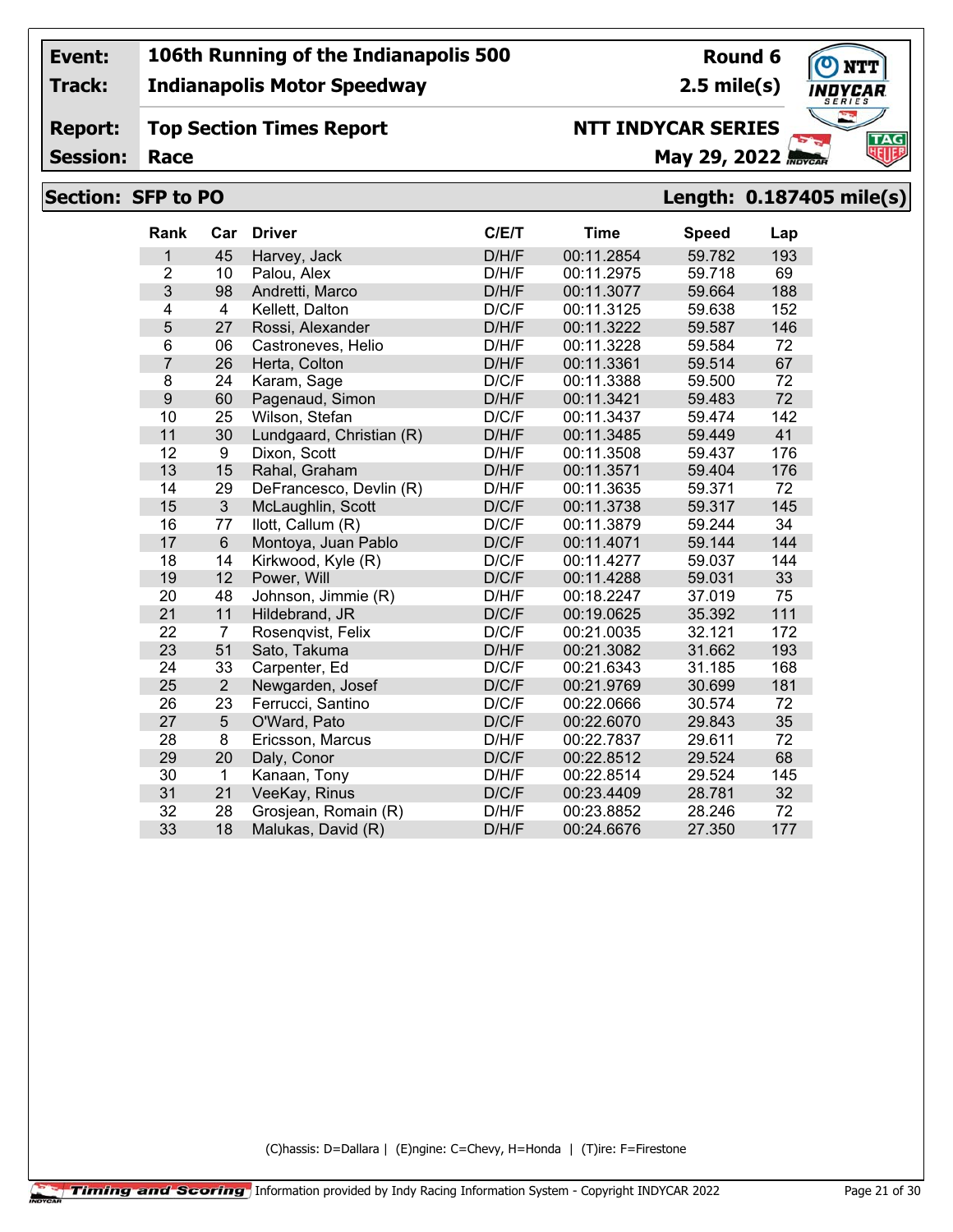**Track:**

**Report:**

#### **Indianapolis Motor Speedway**

**Top Section Times Report**

## **Round 6**

**2.5 mile(s)**

## **NTT** 'CAR **TAG** W

**Session:**

#### **Race May 29, 2022** *Race*

**NTT INDYCAR SERIES**

#### **Section: SFP to SFPT Length: 0.012405 mile(s)**

| Rank             | Car                     | <b>Driver</b>            | C/E/T | <b>Time</b> | <b>Speed</b> | Lap |
|------------------|-------------------------|--------------------------|-------|-------------|--------------|-----|
| 1                | 25                      | Wilson, Stefan           | D/C/F | 00:00.6794  | 65.733       | 107 |
| $\overline{2}$   | 18                      | Malukas, David (R)       | D/H/F | 00:00.7449  | 59.953       | 72  |
| 3                | $\mathbf{1}$            | Kanaan, Tony             | D/H/F | 00:00.7461  | 59.857       | 33  |
| 4                | 48                      | Johnson, Jimmie (R)      | D/H/F | 00:00.7461  | 59.857       | 108 |
| 5                | 10                      | Palou, Alex              | D/H/F | 00:00.7463  | 59.841       | 108 |
| 6                | $\overline{\mathbf{4}}$ | Kellett, Dalton          | D/C/F | 00:00.7464  | 59.833       | 41  |
| 7                | $\bf 8$                 | Ericsson, Marcus         | D/H/F | 00:00.7467  | 59.809       | 177 |
| 8                | 8                       | Ericsson, Marcus         | D/H/F | 00:00.7467  | 59.809       | 146 |
| $\boldsymbol{9}$ | 8                       | Ericsson, Marcus         | D/H/F | 00:00.7467  | 59.809       | 33  |
| 10               | 33                      | Carpenter, Ed            | D/C/F | 00:00.7469  | 59.793       | 108 |
| 11               | $9\,$                   | Dixon, Scott             | D/H/F | 00:00.7471  | 59.777       | 68  |
| 12               | 45                      | Harvey, Jack             | D/H/F | 00:00.7473  | 59.761       | 193 |
| 13               | 5                       | O'Ward, Pato             | D/C/F | 00:00.7477  | 59.729       | 108 |
| 14               | 98                      | Andretti, Marco          | D/H/F | 00:00.7478  | 59.721       | 188 |
| 15               | 26                      | Herta, Colton            | D/H/F | 00:00.7485  | 59.665       | 111 |
| 16               | 27                      | Rossi, Alexander         | D/H/F | 00:00.7486  | 59.657       | 108 |
| 17               | $\overline{7}$          | Rosenqvist, Felix        | D/C/F | 00:00.7491  | 59.617       | 172 |
| 18               | 28                      | Grosjean, Romain (R)     | D/H/F | 00:00.7493  | 59.601       | 72  |
| 19               | 24                      | Karam, Sage              | D/C/F | 00:00.7494  | 59.593       | 34  |
| 20               | 06                      | Castroneves, Helio       | D/H/F | 00:00.7498  | 59.561       | 108 |
| 21               | $\overline{2}$          | Newgarden, Josef         | D/C/F | 00:00.7500  | 59.545       | 181 |
| 22               | 60                      | Pagenaud, Simon          | D/H/F | 00:00.7500  | 59.545       | 182 |
| 23               | 15                      | Rahal, Graham            | D/H/F | 00:00.7508  | 59.482       | 176 |
| 24               | 15                      | Rahal, Graham            | D/H/F | 00:00.7508  | 59.482       | 144 |
| 25               | 23                      | Ferrucci, Santino        | D/C/F | 00:00.7509  | 59.474       | 175 |
| 26               | 3                       | McLaughlin, Scott        | D/C/F | 00:00.7510  | 59.466       | 145 |
| 27               | 29                      | DeFrancesco, Devlin (R)  | D/H/F | 00:00.7510  | 59.466       | 72  |
| 28               | 30                      | Lundgaard, Christian (R) | D/H/F | 00:00.7520  | 59.387       | 72  |
| 29               | $\,6\,$                 | Montoya, Juan Pablo      | D/C/F | 00:00.7521  | 59.379       | 144 |
| 30               | 14                      | Kirkwood, Kyle (R)       | D/C/F | 00:00.7558  | 59.089       | 108 |
| 31               | 77                      | llott, Callum (R)        | D/C/F | 00:00.7643  | 58.431       | 34  |
| 32               | 12                      | Power, Will              | D/C/F | 00:00.7728  | 57.789       | 72  |
| 33               | 21                      | VeeKay, Rinus            | D/C/F | 00:00.7772  | 57.462       | 32  |
| 34               | 11                      | Hildebrand, JR           | D/C/F | 00:00.8828  | 50.588       | 104 |
| 35               | 20                      | Daly, Conor              | D/C/F | 00:01.2130  | 36.817       | 142 |
| 36               | 51                      | Sato, Takuma             | D/H/F | 00:01.4863  | 30.047       | 195 |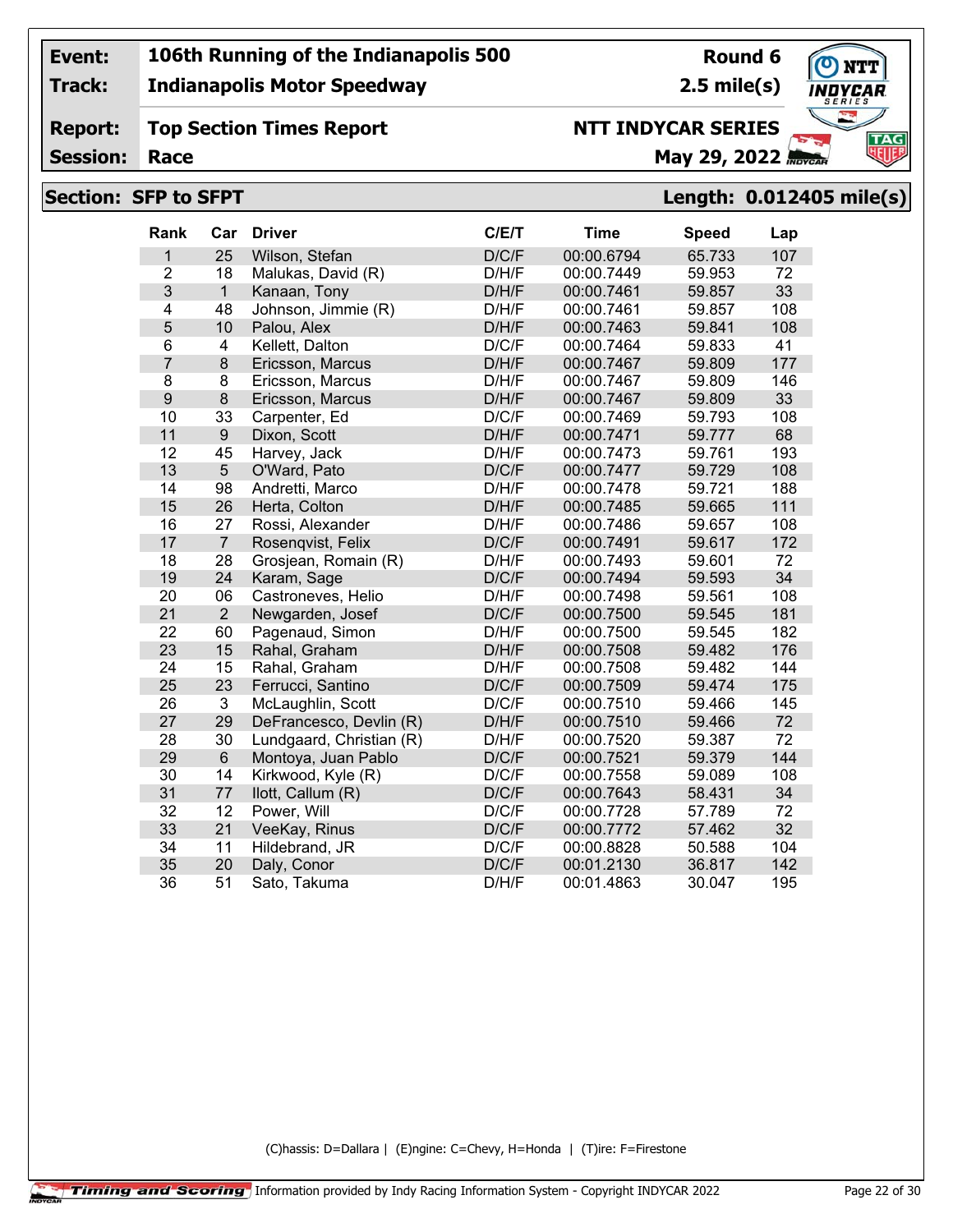**Track:**

**Report:**

#### **Indianapolis Motor Speedway**

**Top Section Times Report**

**Round 6 2.5 mile(s)**

**TAG** 

**Session:**

## **NTT INDYCAR SERIES**

**Race May 29, 2022** *May 29, 2022* 

#### **Section: PI to PO Length: 0.387689 mile(s)**

| Rank           | Car            | <b>Driver</b>            | C/E/T | <b>Time</b> | <b>Speed</b> | Lap |
|----------------|----------------|--------------------------|-------|-------------|--------------|-----|
| 1              | 10             | Palou, Alex              | D/H/F | 00:23.3579  | 59.752       | 68  |
| $\overline{2}$ | 9              | Dixon, Scott             | D/H/F | 00:23.4840  | 59.431       | 175 |
| 3              | 48             | Johnson, Jimmie (R)      | D/H/F | 00:30.3461  | 45.992       | 74  |
| 4              | 26             | Herta, Colton            | D/H/F | 00:30.7228  | 45.428       | 110 |
| 5              | 30             | Lundgaard, Christian (R) | D/H/F | 00:30.7762  | 45.349       | 40  |
| 6              | 45             | Harvey, Jack             | D/H/F | 00:31.1370  | 44.824       | 154 |
| $\overline{7}$ | 11             | Hildebrand, JR           | D/C/F | 00:31.2719  | 44.631       | 110 |
| 8              | 25             | Wilson, Stefan           | D/C/F | 00:31.7421  | 43.969       | 74  |
| 9              | 12             | Power, Will              | D/C/F | 00:32.9344  | 42.378       | 180 |
| 10             | 98             | Andretti, Marco          | D/H/F | 00:33.0709  | 42.203       | 187 |
| 11             | $\overline{7}$ | Rosenqvist, Felix        | D/C/F | 00:33.1613  | 42.088       | 171 |
| 12             | 33             | Carpenter, Ed            | D/C/F | 00:33.7175  | 41.393       | 167 |
| 13             | 51             | Sato, Takuma             | D/H/F | 00:33.7237  | 41.386       | 192 |
| 14             | $\overline{2}$ | Newgarden, Josef         | D/C/F | 00:34.1127  | 40.914       | 180 |
| 15             | 29             | DeFrancesco, Devlin (R)  | D/H/F | 00:34.2409  | 40.761       | 176 |
| 16             | 23             | Ferrucci, Santino        | D/C/F | 00:34.2527  | 40.747       | 71  |
| 17             | 24             | Karam, Sage              | D/C/F | 00:34.3841  | 40.591       | 175 |
| 18             | 3              | McLaughlin, Scott        | D/C/F | 00:34.4912  | 40.465       | 144 |
| 19             | 60             | Pagenaud, Simon          | D/H/F | 00:34.5121  | 40.440       | 181 |
| 20             | 27             | Rossi, Alexander         | D/H/F | 00:34.5323  | 40.417       | 172 |
| 21             | 5              | O'Ward, Pato             | D/C/F | 00:34.7731  | 40.137       | 34  |
| 22             | 6              | Montoya, Juan Pablo      | D/C/F | 00:34.7913  | 40.116       | 173 |
| 23             | 06             | Castroneves, Helio       | D/H/F | 00:34.7993  | 40.107       | 35  |
| 24             | 15             | Rahal, Graham            | D/H/F | 00:34.8382  | 40.062       | 175 |
| 25             | 8              | Ericsson, Marcus         | D/H/F | 00:34.8563  | 40.041       | 71  |
| 26             | 1              | Kanaan, Tony             | D/H/F | 00:34.9258  | 39.961       | 144 |
| 27             | 20             | Daly, Conor              | D/C/F | 00:35.1887  | 39.663       | 67  |
| 28             | 14             | Kirkwood, Kyle (R)       | D/C/F | 00:35.2546  | 39.589       | 143 |
| 29             | 77             | llott, Callum (R)        | D/C/F | 00:35.4022  | 39.424       | 33  |
| 30             | 21             | VeeKay, Rinus            | D/C/F | 00:35.6695  | 39.128       | 31  |
| 31             | $\overline{4}$ | Kellett, Dalton          | D/C/F | 00:35.7716  | 39.016       | 170 |
| 32             | 28             | Grosjean, Romain (R)     | D/H/F | 00:36.3854  | 38.358       | 71  |
| 33             | 18             | Malukas, David (R)       | D/H/F | 00:36.7180  | 38.011       | 176 |
|                |                |                          |       |             |              |     |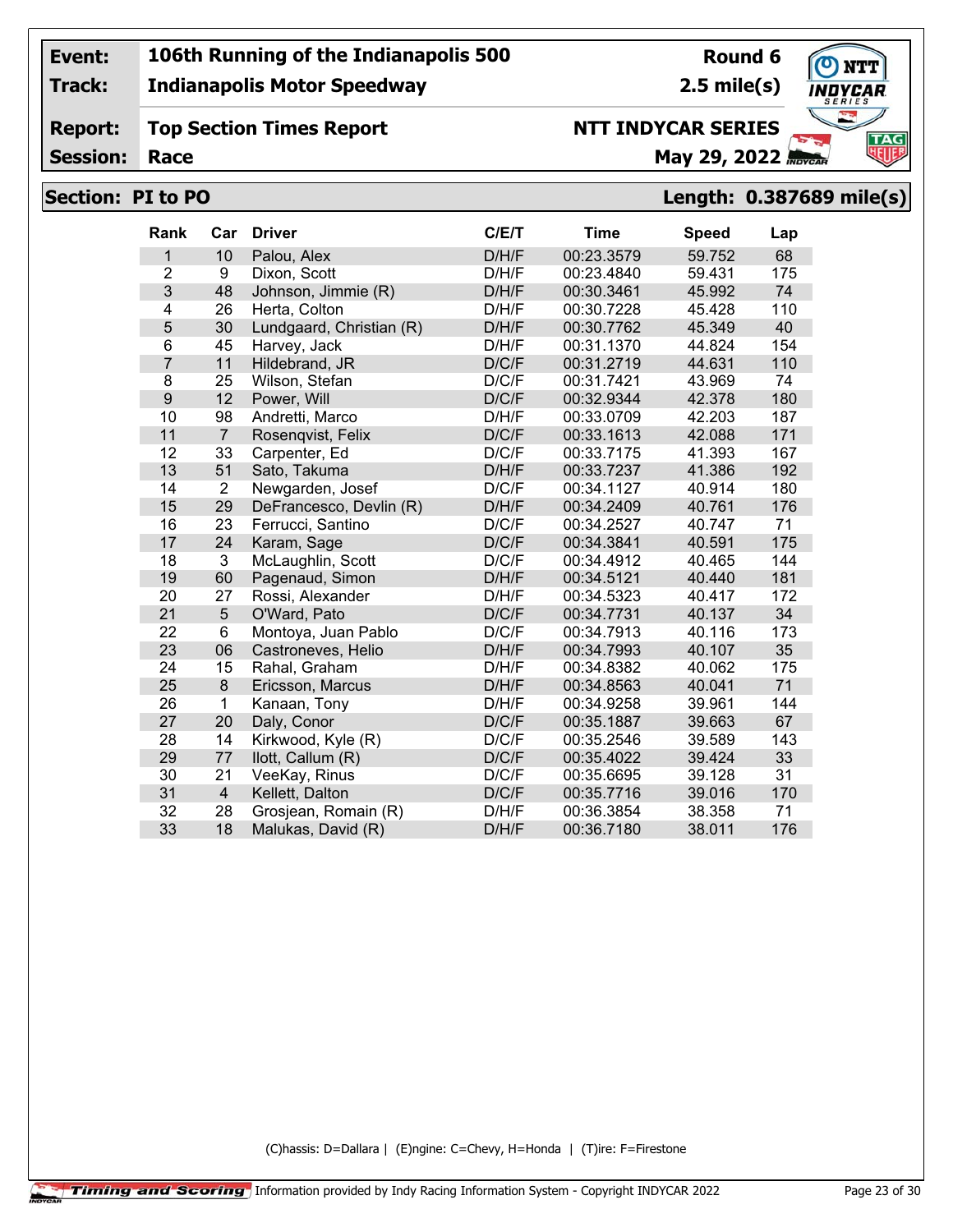**Track:**

**Report:**

#### **Indianapolis Motor Speedway**

**Top Section Times Report**

## **Round 6**

**2.5 mile(s)**

# **TAG**

**Session:**

## **Race May 29, 2022** *May 29, 2022*

#### **Section: PO to SF Length: 2.312879 mile(s)**

**NTT INDYCAR SERIES**

| Rank           | Car            | <b>Driver</b>            | C/E/T | <b>Time</b> | <b>Speed</b> | Lap |
|----------------|----------------|--------------------------|-------|-------------|--------------|-----|
| 1              | 5              | O'Ward, Pato             | D/C/F | 00:43.1350  | 193.030      | 35  |
| $\overline{2}$ | 12             | Power, Will              | D/C/F | 00:43.2318  | 192.598      | 181 |
| 3              | 8              | Ericsson, Marcus         | D/H/F | 00:43.2870  | 192.353      | 177 |
| 4              | $\overline{2}$ | Newgarden, Josef         | D/C/F | 00:43.4114  | 191.801      | 181 |
| 5              | 10             | Palou, Alex              | D/H/F | 00:43.4913  | 191.449      | 184 |
| 6              | $\overline{7}$ | Rosenqvist, Felix        | D/C/F | 00:43.6155  | 190.904      | 35  |
| $\overline{7}$ | 18             | Malukas, David (R)       | D/H/F | 00:43.6417  | 190.789      | 177 |
| 8              | 60             | Pagenaud, Simon          | D/H/F | 00:43.6636  | 190.693      | 182 |
| 9              | 3              | McLaughlin, Scott        | D/C/F | 00:43.7047  | 190.514      | 145 |
| 10             | 21             | VeeKay, Rinus            | D/C/F | 00:43.7099  | 190.491      | 32  |
| 11             | 11             | Hildebrand, JR           | D/C/F | 00:43.7413  | 190.355      | 173 |
| 12             | 1              | Kanaan, Tony             | D/H/F | 00:43.7483  | 190.324      | 182 |
| 13             | 24             | Karam, Sage              | D/C/F | 00:43.7827  | 190.175      | 34  |
| 14             | 27             | Rossi, Alexander         | D/H/F | 00:43.8360  | 189.944      | 146 |
| 15             | 23             | Ferrucci, Santino        | D/C/F | 00:43.9087  | 189.629      | 144 |
| 16             | $6\phantom{1}$ | Montoya, Juan Pablo      | D/C/F | 00:43.9160  | 189.597      | 36  |
| 17             | 20             | Daly, Conor              | D/C/F | 00:43.9406  | 189.491      | 142 |
| 18             | 06             | Castroneves, Helio       | D/H/F | 00:43.9735  | 189.350      | 146 |
| 19             | 9              | Dixon, Scott             | D/H/F | 00:44.2258  | 188.269      | 176 |
| 20             | 51             | Sato, Takuma             | D/H/F | 00:44.3512  | 187.737      | 145 |
| 21             | 77             | llott, Callum (R)        | D/C/F | 00:44.4318  | 187.396      | 34  |
| 22             | 15             | Rahal, Graham            | D/H/F | 00:44.4558  | 187.295      | 33  |
| 23             | 14             | Kirkwood, Kyle (R)       | D/C/F | 00:44.5284  | 186.990      | 176 |
| 24             | 33             | Carpenter, Ed            | D/C/F | 00:44.6516  | 186.474      | 33  |
| 25             | 45             | Harvey, Jack             | D/H/F | 00:44.6546  | 186.461      | 33  |
| 26             | 98             | Andretti, Marco          | D/H/F | 00:44.6879  | 186.323      | 145 |
| 27             | 30             | Lundgaard, Christian (R) | D/H/F | 00:44.8771  | 185.537      | 34  |
| 28             | 28             | Grosjean, Romain (R)     | D/H/F | 00:44.9085  | 185.407      | 32  |
| 29             | 29             | DeFrancesco, Devlin (R)  | D/H/F | 00:44.9320  | 185.310      | 32  |
| 30             | 25             | Wilson, Stefan           | D/C/F | 00:45.0856  | 184.679      | 142 |
| 31             | 26             | Herta, Colton            | D/H/F | 00:45.1517  | 184.409      | 35  |
| 32             | 4              | Kellett, Dalton          | D/C/F | 00:45.1814  | 184.287      | 141 |
| 33             | 48             | Johnson, Jimmie (R)      | D/H/F | 00:45.4357  | 183.256      | 31  |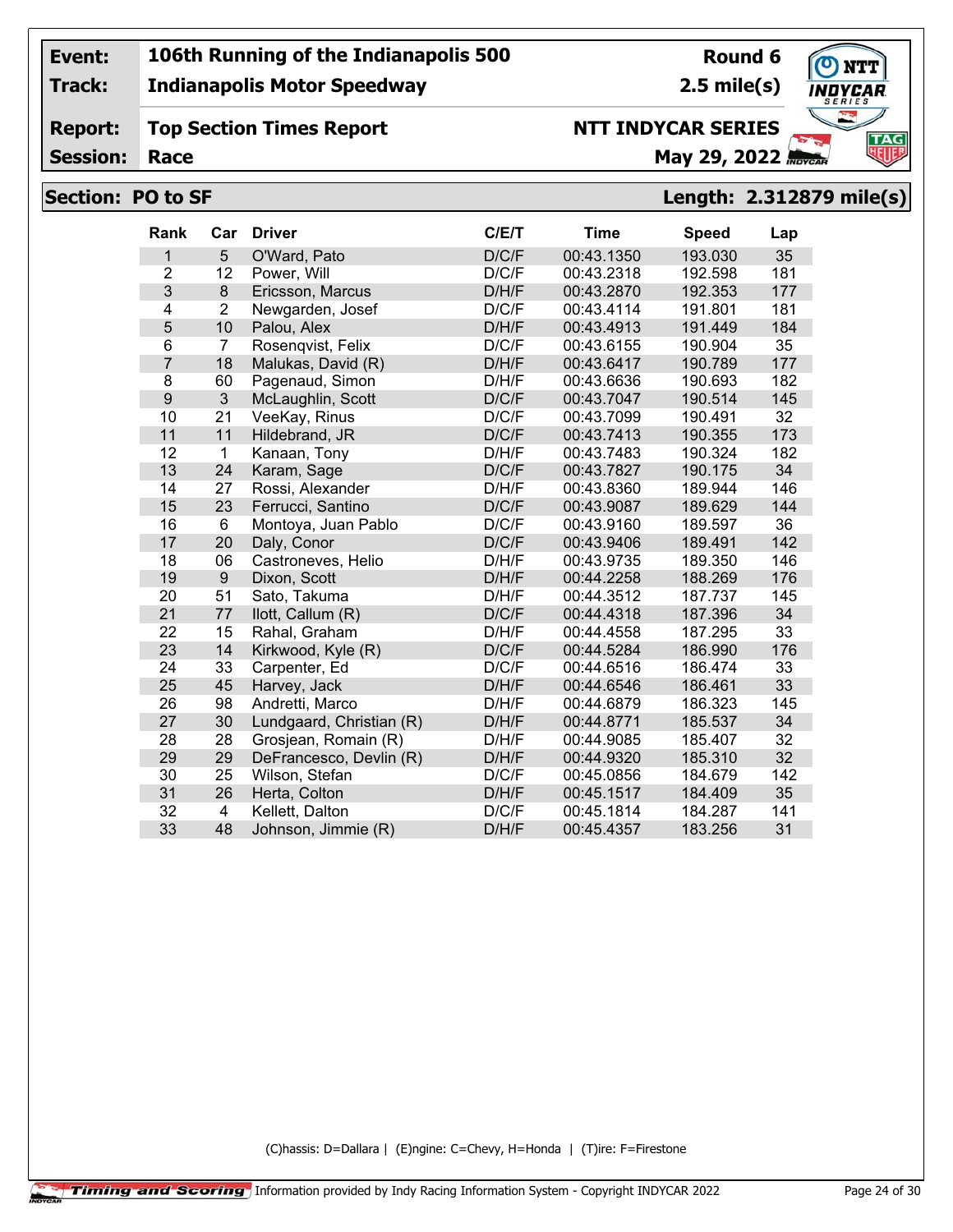**Track:**

**Report:**

#### **Indianapolis Motor Speedway**

**Top Section Times Report**

## **Round 6**

**2.5 mile(s)**



**Session:**

## **NTT INDYCAR SERIES**

**Race May 29, 2022** *May 29, 2022* 

#### **Section: SF to PI Length: 2.300095 mile(s)**

| Rank           | Car            | <b>Driver</b>            | C/E/T | <b>Time</b> | <b>Speed</b> | Lap |
|----------------|----------------|--------------------------|-------|-------------|--------------|-----|
| 1              | 9              | Dixon, Scott             | D/H/F | 00:39.7719  | 208.196      | 174 |
| $\overline{2}$ | $\overline{7}$ | Rosenqvist, Felix        | D/C/F | 00:39.9331  | 207.355      | 171 |
| 3              | 60             | Pagenaud, Simon          | D/H/F | 00:40.0978  | 206.504      | 181 |
| 4              | 20             | Daly, Conor              | D/C/F | 00:40.3140  | 205.396      | 174 |
| 5              | 5              | O'Ward, Pato             | D/C/F | 00:40.3413  | 205.257      | 34  |
| 6              | 1              | Kanaan, Tony             | D/H/F | 00:40.4246  | 204.834      | 181 |
| $\overline{7}$ | 48             | Johnson, Jimmie (R)      | D/H/F | 00:40.4420  | 204.746      | 188 |
| 8              | 14             | Kirkwood, Kyle (R)       | D/C/F | 00:40.4934  | 204.486      | 143 |
| 9              | 23             | Ferrucci, Santino        | D/C/F | 00:40.4953  | 204.477      | 174 |
| 10             | 98             | Andretti, Marco          | D/H/F | 00:40.4981  | 204.462      | 187 |
| 11             | 10             | Palou, Alex              | D/H/F | 00:40.5436  | 204.233      | 30  |
| 12             | 8              | Ericsson, Marcus         | D/H/F | 00:40.5818  | 204.041      | 176 |
| 13             | $\overline{2}$ | Newgarden, Josef         | D/C/F | 00:40.6142  | 203.878      | 144 |
| 14             | 6              | Montoya, Juan Pablo      | D/C/F | 00:40.6432  | 203.733      | 173 |
| 15             | 3              | McLaughlin, Scott        | D/C/F | 00:40.7214  | 203.341      | 144 |
| 16             | 12             | Power, Will              | D/C/F | 00:40.7787  | 203.056      | 180 |
| 17             | 51             | Sato, Takuma             | D/H/F | 00:40.8826  | 202.539      | 144 |
| 18             | 27             | Rossi, Alexander         | D/H/F | 00:40.8965  | 202.471      | 172 |
| 19             | 33             | Carpenter, Ed            | D/C/F | 00:40.9555  | 202.179      | 138 |
| 20             | 06             | Castroneves, Helio       | D/H/F | 00:40.9936  | 201.991      | 183 |
| 21             | 18             | Malukas, David (R)       | D/H/F | 00:41.0530  | 201.699      | 176 |
| 22             | 15             | Rahal, Graham            | D/H/F | 00:41.1240  | 201.351      | 143 |
| 23             | 21             | VeeKay, Rinus            | D/C/F | 00:41.2313  | 200.827      | 31  |
| 24             | 30             | Lundgaard, Christian (R) | D/H/F | 00:41.2891  | 200.545      | 174 |
| 25             | 26             | Herta, Colton            | D/H/F | 00:41.3462  | 200.268      | 34  |
| 26             | 28             | Grosjean, Romain (R)     | D/H/F | 00:41.4022  | 199.998      | 31  |
| 27             | 11             | Hildebrand, JR           | D/C/F | 00:41.4244  | 199.890      | 137 |
| 28             | 29             | DeFrancesco, Devlin (R)  | D/H/F | 00:41.6842  | 198.645      | 142 |
| 29             | 45             | Harvey, Jack             | D/H/F | 00:41.6934  | 198.601      | 142 |
| 30             | 4              | Kellett, Dalton          | D/C/F | 00:41.8591  | 197.815      | 170 |
| 31             | 24             | Karam, Sage              | D/C/F | 00:41.9464  | 197.403      | 142 |
| 32             | 77             | llott, Callum (R)        | D/C/F | 00:42.7279  | 193.792      | 33  |
| 33             | 25             | Wilson, Stefan           | D/C/F | 00:43.2411  | 191.492      | 31  |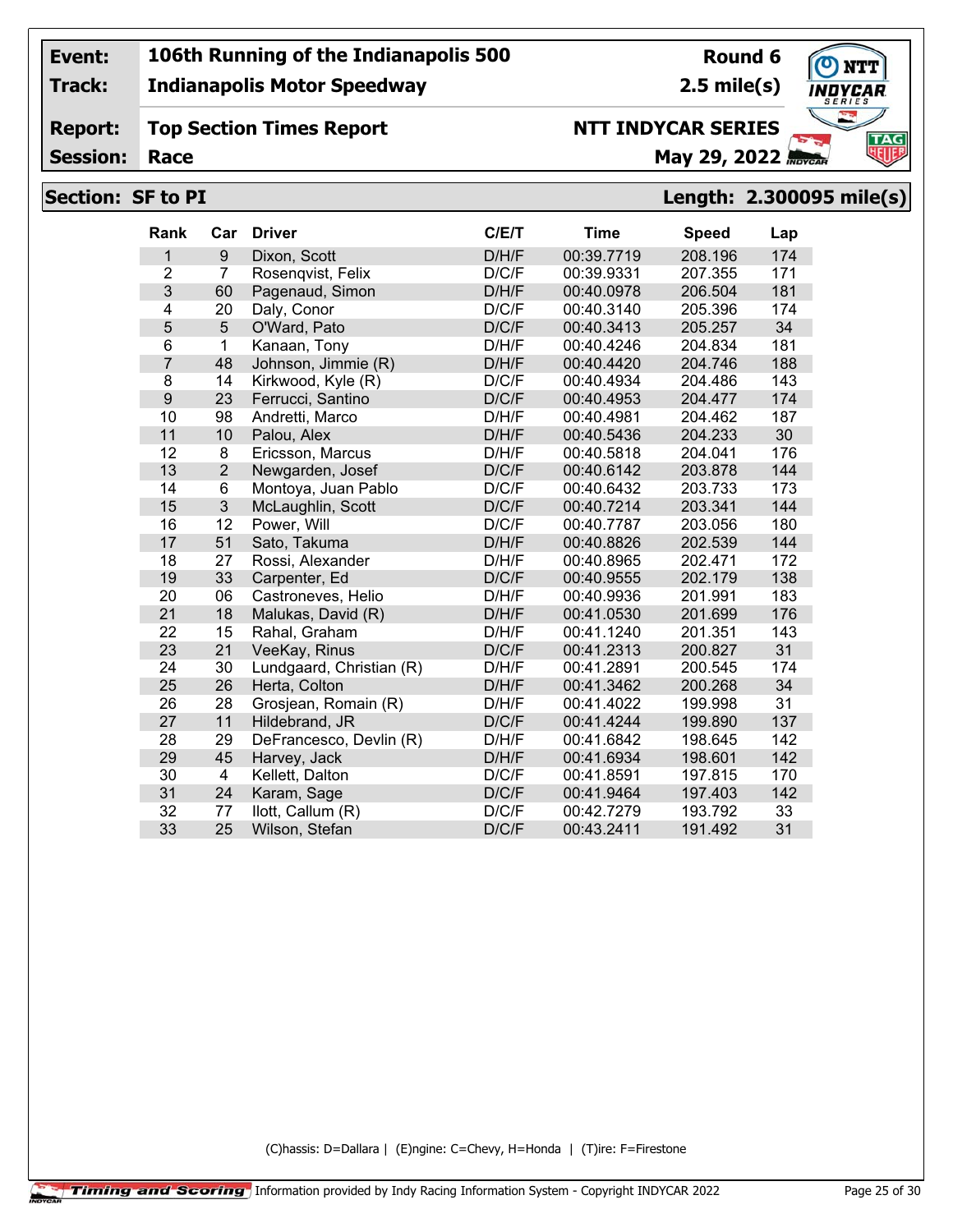**Track:**

**Report:**

#### **Indianapolis Motor Speedway**

## **Top Section Times Report**

**Round 6 2.5 mile(s)**

**TAG** 

**Session:**

## **NTT INDYCAR SERIES**

**Race May 29, 2022** *May 29, 2022* 

#### **Section: PO to BS Length: 0.937500 mile(s)**

| Rank           | Car                     | <b>Driver</b>            | C/E/T | <b>Time</b> | <b>Speed</b> | Lap |
|----------------|-------------------------|--------------------------|-------|-------------|--------------|-----|
| 1              | 8                       | Ericsson, Marcus         | D/H/F | 00:20.7746  | 162.458      | 177 |
| $\overline{2}$ | 12                      | Power, Will              | D/C/F | 00:20.7840  | 162.385      | 181 |
| 3              | 5                       | O'Ward, Pato             | D/C/F | 00:20.8144  | 162.147      | 35  |
| 4              | 10                      | Palou, Alex              | D/H/F | 00:20.8594  | 161.798      | 184 |
| 5              | 18                      | Malukas, David (R)       | D/H/F | 00:20.8639  | 161.763      | 177 |
| 6              | 21                      | VeeKay, Rinus            | D/C/F | 00:20.8922  | 161.544      | 32  |
| $\overline{7}$ | $\overline{2}$          | Newgarden, Josef         | D/C/F | 00:20.9047  | 161.447      | 181 |
| 8              | $\overline{7}$          | Rosenqvist, Felix        | D/C/F | 00:20.9189  | 161.337      | 172 |
| 9              | 60                      | Pagenaud, Simon          | D/H/F | 00:20.9461  | 161.128      | 145 |
| 10             | 23                      | Ferrucci, Santino        | D/C/F | 00:20.9786  | 160.878      | 175 |
| 11             | $6\phantom{a}$          | Montoya, Juan Pablo      | D/C/F | 00:20.9888  | 160.800      | 144 |
| 12             | 20                      | Daly, Conor              | D/C/F | 00:21.0199  | 160.562      | 175 |
| 13             | $\mathbf{1}$            | Kanaan, Tony             | D/H/F | 00:21.0571  | 160.278      | 182 |
| 14             | 11                      | Hildebrand, JR           | D/C/F | 00:21.0868  | 160.053      | 138 |
| 15             | 24                      | Karam, Sage              | D/C/F | 00:21.1748  | 159.388      | 34  |
| 16             | 3                       | McLaughlin, Scott        | D/C/F | 00:21.1776  | 159.367      | 145 |
| 17             | 27                      | Rossi, Alexander         | D/H/F | 00:21.2180  | 159.063      | 146 |
| 18             | 06                      | Castroneves, Helio       | D/H/F | 00:21.2439  | 158.869      | 184 |
| 19             | 14                      | Kirkwood, Kyle (R)       | D/C/F | 00:21.3941  | 157.754      | 176 |
| 20             | 51                      | Sato, Takuma             | D/H/F | 00:21.4137  | 157.609      | 145 |
| 21             | 15                      | Rahal, Graham            | D/H/F | 00:21.5310  | 156.751      | 33  |
| 22             | 29                      | DeFrancesco, Devlin (R)  | D/H/F | 00:21.5805  | 156.391      | 177 |
| 23             | 77                      | llott, Callum (R)        | D/C/F | 00:21.5867  | 156.346      | 34  |
| 24             | 28                      | Grosjean, Romain (R)     | D/H/F | 00:21.5962  | 156.277      | 32  |
| 25             | 25                      | Wilson, Stefan           | D/C/F | 00:21.6012  | 156.241      | 142 |
| 26             | 9                       | Dixon, Scott             | D/H/F | 00:21.6070  | 156.199      | 176 |
| 27             | 30                      | Lundgaard, Christian (R) | D/H/F | 00:21.6630  | 155.796      | 34  |
| 28             | $\overline{\mathbf{4}}$ | Kellett, Dalton          | D/C/F | 00:21.6697  | 155.747      | 141 |
| 29             | 45                      | Harvey, Jack             | D/H/F | 00:21.6905  | 155.598      | 33  |
| 30             | 48                      | Johnson, Jimmie (R)      | D/H/F | 00:21.6907  | 155.597      | 67  |
| 31             | 33                      | Carpenter, Ed            | D/C/F | 00:21.7486  | 155.182      | 168 |
| 32             | 98                      | Andretti, Marco          | D/H/F | 00:21.7989  | 154.824      | 197 |
| 33             | 26                      | Herta, Colton            | D/H/F | 00:21.8532  | 154.440      | 35  |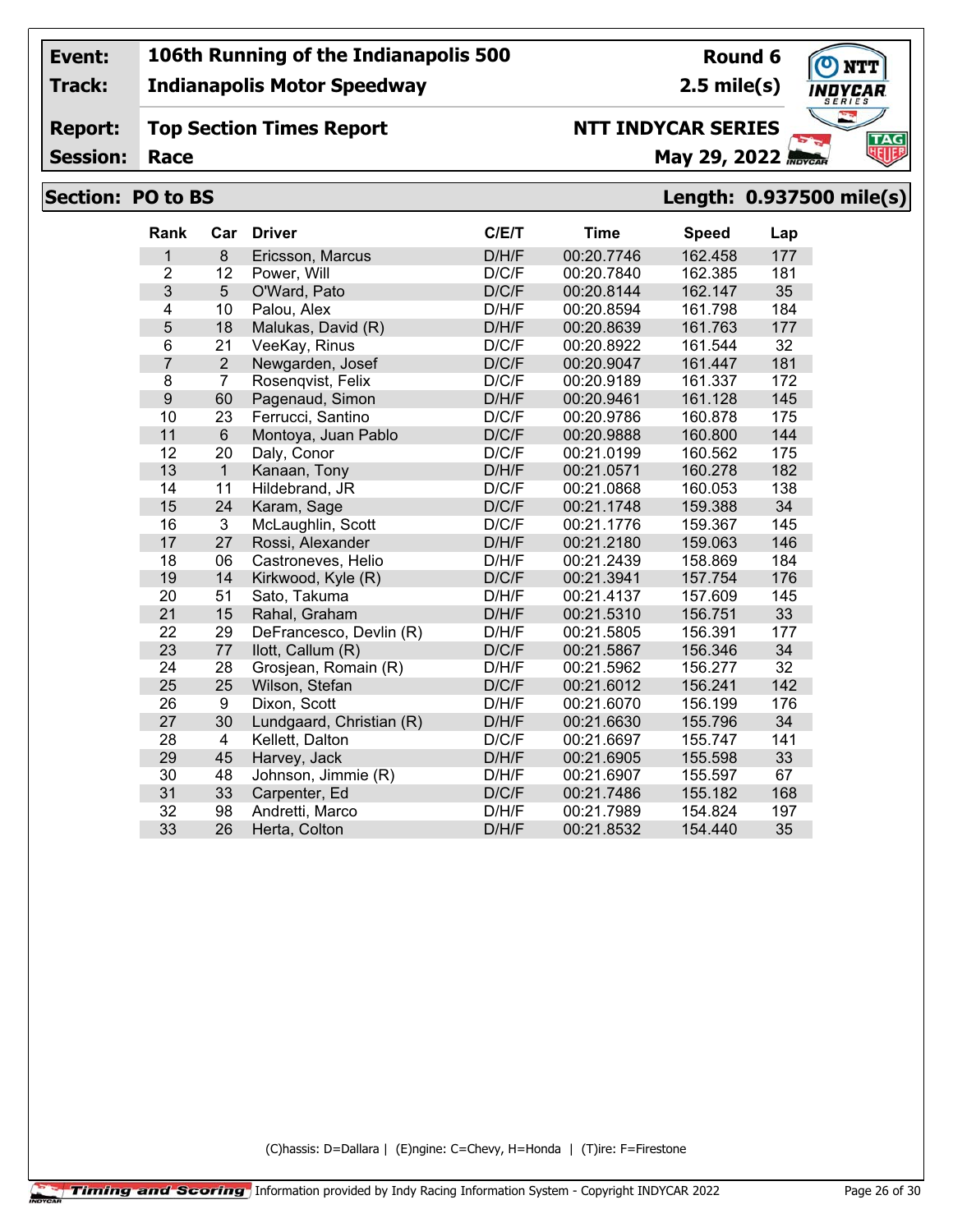**Track:**

**Report:**

#### **Indianapolis Motor Speedway**

**Top Section Times Report**

## **Round 6**

**2.5 mile(s)**



**Session:**

### **NTT INDYCAR SERIES**

**Race May 29, 2022** *May 29, 2022* 

#### **Section: T4 to PI Length: 0.237973 mile(s)**

| <b>Rank</b>      | Car            | <b>Driver</b>            | C/E/T | <b>Time</b> | <b>Speed</b> | Lap |
|------------------|----------------|--------------------------|-------|-------------|--------------|-----|
| 1                | 9              | Dixon, Scott             | D/H/F | 00:05.8871  | 145.522      | 174 |
| $\overline{2}$   | $\overline{7}$ | Rosenqvist, Felix        | D/C/F | 00:05.9177  | 144.770      | 171 |
| 3                | 60             | Pagenaud, Simon          | D/H/F | 00:06.0828  | 140.840      | 181 |
| 4                | 6              | Montoya, Juan Pablo      | D/C/F | 00:06.2978  | 136.032      | 173 |
| 5                | 48             | Johnson, Jimmie (R)      | D/H/F | 00:06.4021  | 133.816      | 145 |
| 6                | 26             | Herta, Colton            | D/H/F | 00:06.4232  | 133.377      | 66  |
| $\overline{7}$   | 27             | Rossi, Alexander         | D/H/F | 00:06.4247  | 133.345      | 172 |
| $\bf 8$          | 14             | Kirkwood, Kyle (R)       | D/C/F | 00:06.4398  | 133.033      | 143 |
| $\boldsymbol{9}$ | 20             | Daly, Conor              | D/C/F | 00:06.4547  | 132.726      | 174 |
| 10               | 51             | Sato, Takuma             | D/H/F | 00:06.4714  | 132.383      | 144 |
| 11               | $\overline{2}$ | Newgarden, Josef         | D/C/F | 00:06.5326  | 131.143      | 144 |
| 12               | 5              | O'Ward, Pato             | D/C/F | 00:06.5637  | 130.522      | 176 |
| 13               | 3              | McLaughlin, Scott        | D/C/F | 00:06.5783  | 130.232      | 33  |
| 14               | 1              | Kanaan, Tony             | D/H/F | 00:06.6054  | 129.698      | 181 |
| 15               | 30             | Lundgaard, Christian (R) | D/H/F | 00:06.6829  | 128.194      | 174 |
| 16               | 33             | Carpenter, Ed            | D/C/F | 00:06.7261  | 127.370      | 167 |
| 17               | 23             | Ferrucci, Santino        | D/C/F | 00:06.7338  | 127.225      | 174 |
| 18               | 98             | Andretti, Marco          | D/H/F | 00:06.7383  | 127.140      | 187 |
| 19               | 10             | Palou, Alex              | D/H/F | 00:06.7466  | 126.983      | 30  |
| 20               | 45             | Harvey, Jack             | D/H/F | 00:06.7497  | 126.925      | 142 |
| 21               | 12             | Power, Will              | D/C/F | 00:06.8284  | 125.462      | 180 |
| 22               | 06             | Castroneves, Helio       | D/H/F | 00:06.8618  | 124.851      | 183 |
| 23               | 11             | Hildebrand, JR           | D/C/F | 00:06.8737  | 124.635      | 137 |
| 24               | 29             | DeFrancesco, Devlin (R)  | D/H/F | 00:06.8878  | 124.380      | 176 |
| 25               | $\bf 8$        | Ericsson, Marcus         | D/H/F | 00:06.8970  | 124.214      | 176 |
| 26               | 4              | Kellett, Dalton          | D/C/F | 00:06.8991  | 124.176      | 170 |
| 27               | 18             | Malukas, David (R)       | D/H/F | 00:06.9351  | 123.532      | 176 |
| 28               | 77             | llott, Callum (R)        | D/C/F | 00:06.9502  | 123.263      | 33  |
| 29               | 15             | Rahal, Graham            | D/H/F | 00:06.9529  | 123.215      | 143 |
| 30               | 21             | VeeKay, Rinus            | D/C/F | 00:07.1503  | 119.814      | 31  |
| 31               | 25             | Wilson, Stefan           | D/C/F | 00:07.2995  | 117.365      | 31  |
| 32               | 28             | Grosjean, Romain (R)     | D/H/F | 00:07.3070  | 117.244      | 31  |
| 33               | 24             | Karam, Sage              | D/C/F | 00:07.5305  | 113.765      | 175 |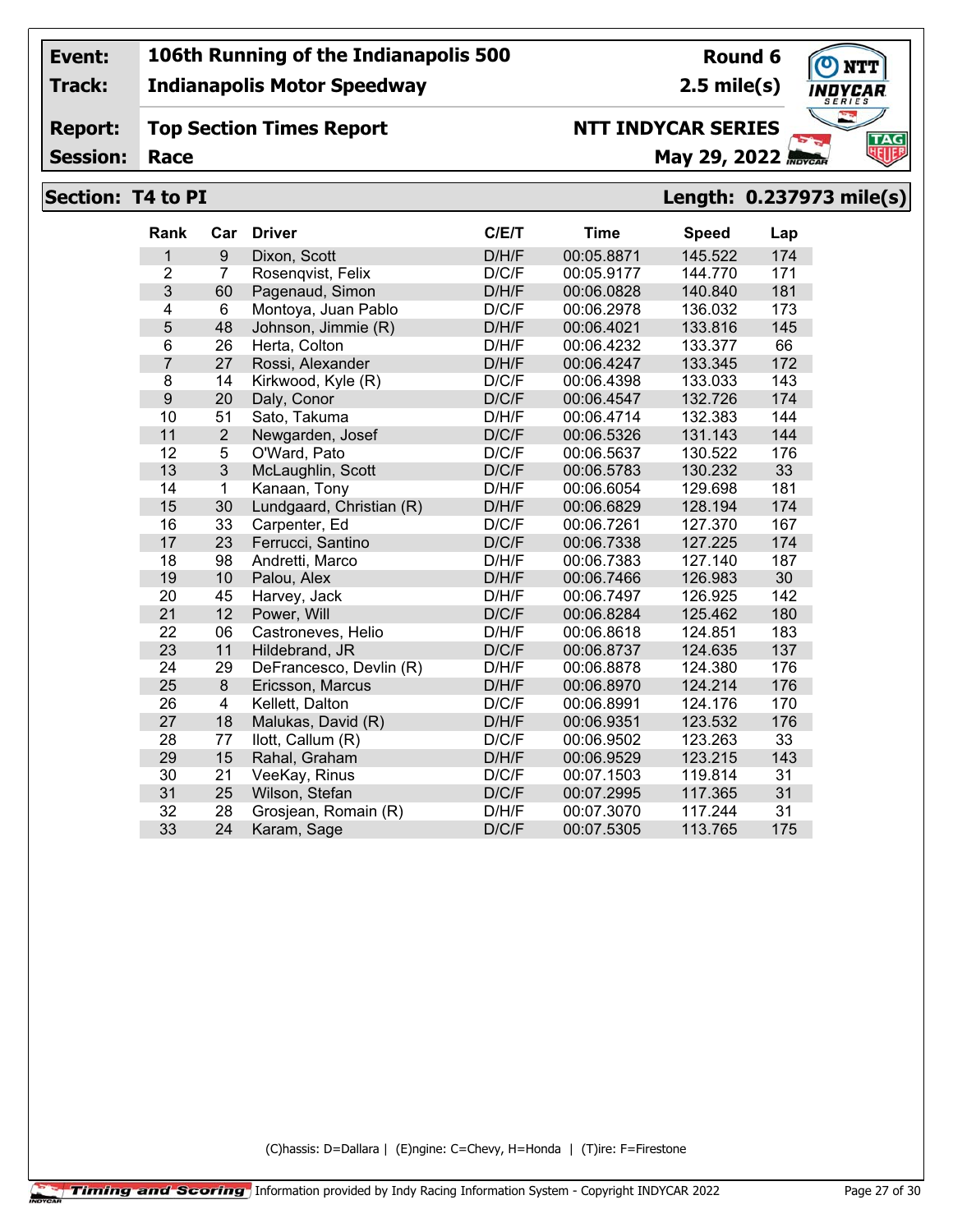**Track:**

#### **Indianapolis Motor Speedway**

**Round 6 2.5 mile(s)**



**Report: Top Section Times Report**

**Session:**

# **NTT INDYCAR SERIES**

**Race May 29, 2022** *May 29, 2022* 

#### **Section: PO to PI Length: 2.112973 mile(s)**

| Rank           | Car            | <b>Driver</b>            | C/E/T | <b>Time</b> | <b>Speed</b> | Lap |
|----------------|----------------|--------------------------|-------|-------------|--------------|-----|
| 1              | 9              | Dixon, Scott             | D/H/F | 00:44.9037  | 169.400      | 175 |
| $\overline{2}$ | 98             | Andretti, Marco          | D/H/F | 01:04.8026  | 117.383      | 196 |
| 3              | 10             | Palou, Alex              | D/H/F | 01:08.9482  | 110.325      | 71  |
| 4              | 45             | Harvey, Jack             | D/H/F | 02:47.0154  | 45.545       | 193 |
| 5              | 51             | Sato, Takuma             | D/H/F | 02:48.5111  | 45.141       | 193 |
| 6              | 26             | Herta, Colton            | D/H/F | 02:58.2424  | 42.676       | 125 |
| $\overline{7}$ | 25             | Wilson, Stefan           | D/C/F | 05:42.5810  | 22.204       | 71  |
| 8              | 48             | Johnson, Jimmie (R)      | D/H/F | 05:56.5897  | 21.332       | 146 |
| 9              | $\overline{2}$ | Newgarden, Josef         | D/C/F | 06:38.7453  | 19.077       | 145 |
| 10             | 30             | Lundgaard, Christian (R) | D/H/F | 06:40.7421  | 18.982       | 34  |
| 11             | 12             | Power, Will              | D/C/F | 07:21.2097  | 17.241       | 33  |
| 12             | 14             | Kirkwood, Kyle (R)       | D/C/F | 08:49.8962  | 14.355       | 31  |
| 13             | 11             | Hildebrand, JR           | D/C/F | 08:57.9666  | 14.140       | 104 |
| 14             | 4              | Kellett, Dalton          | D/C/F | 09:08.0958  | 13.878       | 141 |
| 15             | 06             | Castroneves, Helio       | D/H/F | 09:48.6452  | 12.922       | 184 |
| 16             | 1              | Kanaan, Tony             | D/H/F | 11:01.4434  | 11.500       | 182 |
| 17             | 60             | Pagenaud, Simon          | D/H/F | 11:09.6097  | 11.360       | 182 |
| 18             | 8              | Ericsson, Marcus         | D/H/F | 14:23.3549  | 8.811        | 177 |
| 19             | 5              | O'Ward, Pato             | D/C/F | 14:25.9698  | 8.784        | 177 |
| 20             | 18             | Malukas, David (R)       | D/H/F | 14:36.6887  | 8.677        | 177 |
| 21             | 29             | DeFrancesco, Devlin (R)  | D/H/F | 14:43.6016  | 8.609        | 177 |
| 22             | 24             | Karam, Sage              | D/C/F | 15:16.6003  | 8.299        | 176 |
| 23             | 15             | Rahal, Graham            | D/H/F | 15:18.4312  | 8.282        | 176 |
| 24             | 20             | Daly, Conor              | D/C/F | 15:58.9668  | 7.932        | 175 |
| 25             | 23             | Ferrucci, Santino        | D/C/F | 16:00.5076  | 7.919        | 175 |
| 26             | $6\phantom{1}$ | Montoya, Juan Pablo      | D/C/F | 16:41.4214  | 7.596        | 174 |
| 27             | 27             | Rossi, Alexander         | D/H/F | 17:17.3861  | 7.333        | 173 |
| 28             | $\overline{7}$ | Rosenqvist, Felix        | D/C/F | 17:55.1724  | 7.075        | 172 |
| 29             | 33             | Carpenter, Ed            | D/C/F | 20:48.3286  | 6.094        | 168 |
| 30             | 3              | McLaughlin, Scott        | D/C/F | 28:36.2435  | 4.432        | 108 |
| 31             | 28             | Grosjean, Romain (R)     | D/H/F | 36:30.0545  | 3.473        | 32  |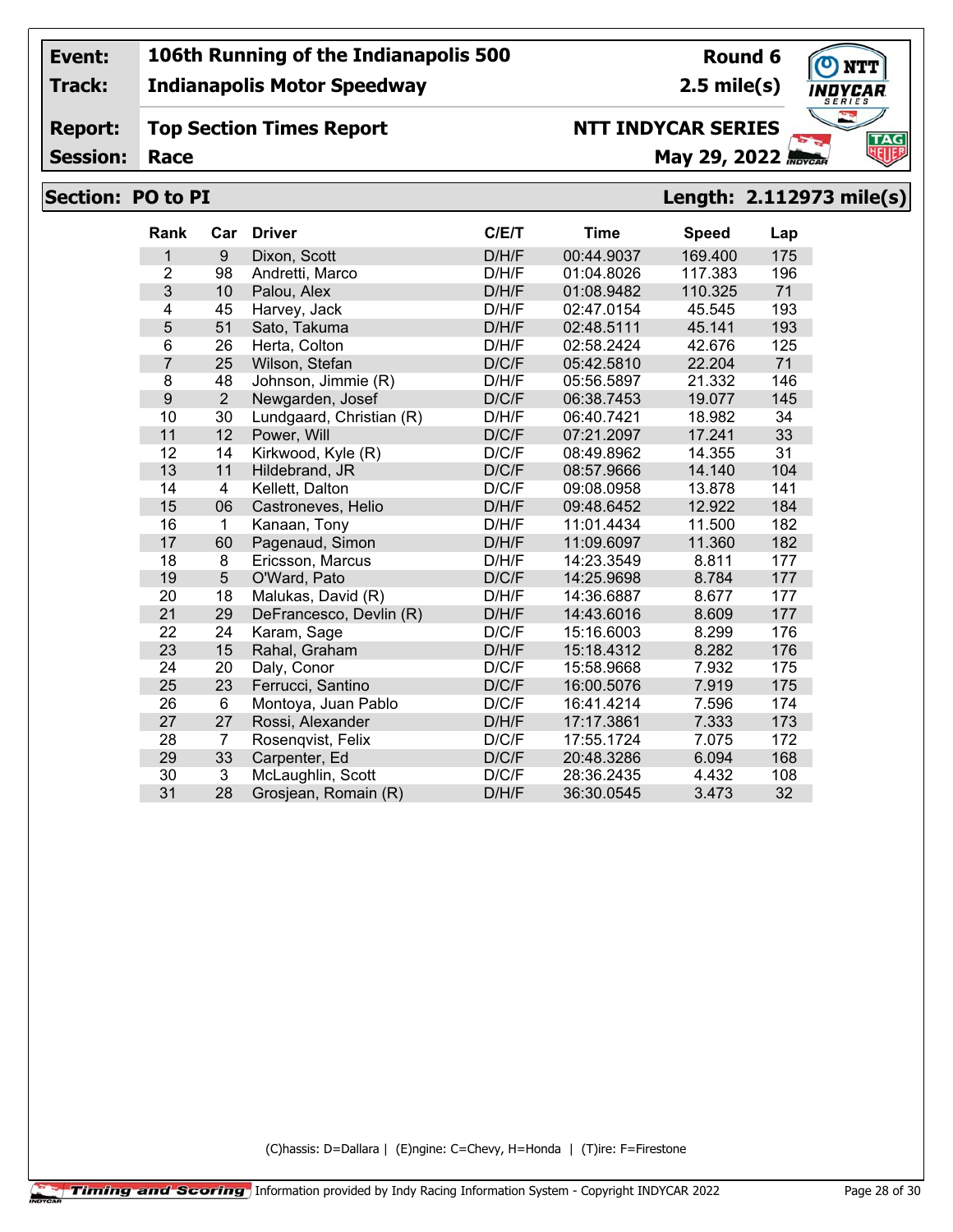**Track:**

**Report:**

#### **Indianapolis Motor Speedway**

**Top Section Times Report**

## **Round 6**

**2.5 mile(s)**



**Session:**

## **NTT INDYCAR SERIES**

**Race May 29, 2022** *May 29, 2022* 

#### **Section: PIC to PI Length: 0.090152 mile(s)**

| <b>Rank</b>             | Car                     | <b>Driver</b>            | C/E/T | <b>Time</b> | <b>Speed</b> | Lap |
|-------------------------|-------------------------|--------------------------|-------|-------------|--------------|-----|
| $\mathbf{1}$            | 9                       | Dixon, Scott             | D/H/F | 00:03.0670  | 105.819      | 174 |
| $\overline{2}$          | 7                       | Rosenqvist, Felix        | D/C/F | 00:03.1932  | 101.636      | 171 |
| 3                       | 60                      | Pagenaud, Simon          | D/H/F | 00:03.2895  | 98.661       | 181 |
| $\overline{\mathbf{4}}$ | 14                      | Kirkwood, Kyle (R)       | D/C/F | 00:03.4152  | 95.030       | 143 |
| 5                       | 26                      | Herta, Colton            | D/H/F | 00:03.4247  | 94.766       | 66  |
| 6                       | 27                      | Rossi, Alexander         | D/H/F | 00:03.4612  | 93.767       | 172 |
| $\overline{7}$          | $\,6$                   | Montoya, Juan Pablo      | D/C/F | 00:03.4619  | 93.748       | 173 |
| 8                       | $\overline{2}$          | Newgarden, Josef         | D/C/F | 00:03.4672  | 93.604       | 144 |
| 9                       | 51                      | Sato, Takuma             | D/H/F | 00:03.4970  | 92.807       | 144 |
| 10                      | $\overline{3}$          | McLaughlin, Scott        | D/C/F | 00:03.4978  | 92.786       | 33  |
| 11                      | 48                      | Johnson, Jimmie (R)      | D/H/F | 00:03.5048  | 92.600       | 145 |
| 12                      | 20                      | Daly, Conor              | D/C/F | 00:03.5345  | 91.822       | 174 |
| 13                      | 5                       | O'Ward, Pato             | D/C/F | 00:03.5872  | 90.473       | 176 |
| 14                      | 1                       | Kanaan, Tony             | D/H/F | 00:03.6025  | 90.089       | 181 |
| 15                      | 30                      | Lundgaard, Christian (R) | D/H/F | 00:03.6028  | 90.081       | 174 |
| 16                      | 18                      | Malukas, David (R)       | D/H/F | 00:03.6446  | 89.048       | 176 |
| 17                      | 23                      | Ferrucci, Santino        | D/C/F | 00:03.6623  | 88.618       | 174 |
| 18                      | 10                      | Palou, Alex              | D/H/F | 00:03.6652  | 88.548       | 30  |
| 19                      | 12                      | Power, Will              | D/C/F | 00:03.6744  | 88.326       | 180 |
| 20                      | 98                      | Andretti, Marco          | D/H/F | 00:03.6750  | 88.312       | 187 |
| 21                      | 45                      | Harvey, Jack             | D/H/F | 00:03.6935  | 87.869       | 142 |
| 22                      | 33                      | Carpenter, Ed            | D/C/F | 00:03.7189  | 87.269       | 167 |
| 23                      | $\overline{\mathbf{4}}$ | Kellett, Dalton          | D/C/F | 00:03.7193  | 87.260       | 140 |
| 24                      | 06                      | Castroneves, Helio       | D/H/F | 00:03.7389  | 86.802       | 183 |
| 25                      | 8                       | Ericsson, Marcus         | D/H/F | 00:03.7434  | 86.698       | 176 |
| 26                      | 29                      | DeFrancesco, Devlin (R)  | D/H/F | 00:03.7636  | 86.233       | 176 |
| 27                      | 11                      | Hildebrand, JR           | D/C/F | 00:03.7650  | 86.201       | 137 |
| 28                      | 15                      | Rahal, Graham            | D/H/F | 00:03.7730  | 86.018       | 32  |
| 29                      | 25                      | Wilson, Stefan           | D/C/F | 00:03.8490  | 84.319       | 31  |
| 30                      | 28                      | Grosjean, Romain (R)     | D/H/F | 00:03.8814  | 83.616       | 31  |
| 31                      | 77                      | llott, Callum (R)        | D/C/F | 00:03.9546  | 82.068       | 33  |
| 32                      | 24                      | Karam, Sage              | D/C/F | 00:04.0373  | 80.387       | 175 |
| 33                      | 21                      | VeeKay, Rinus            | D/C/F | 00:04.1718  | 77.795       | 31  |